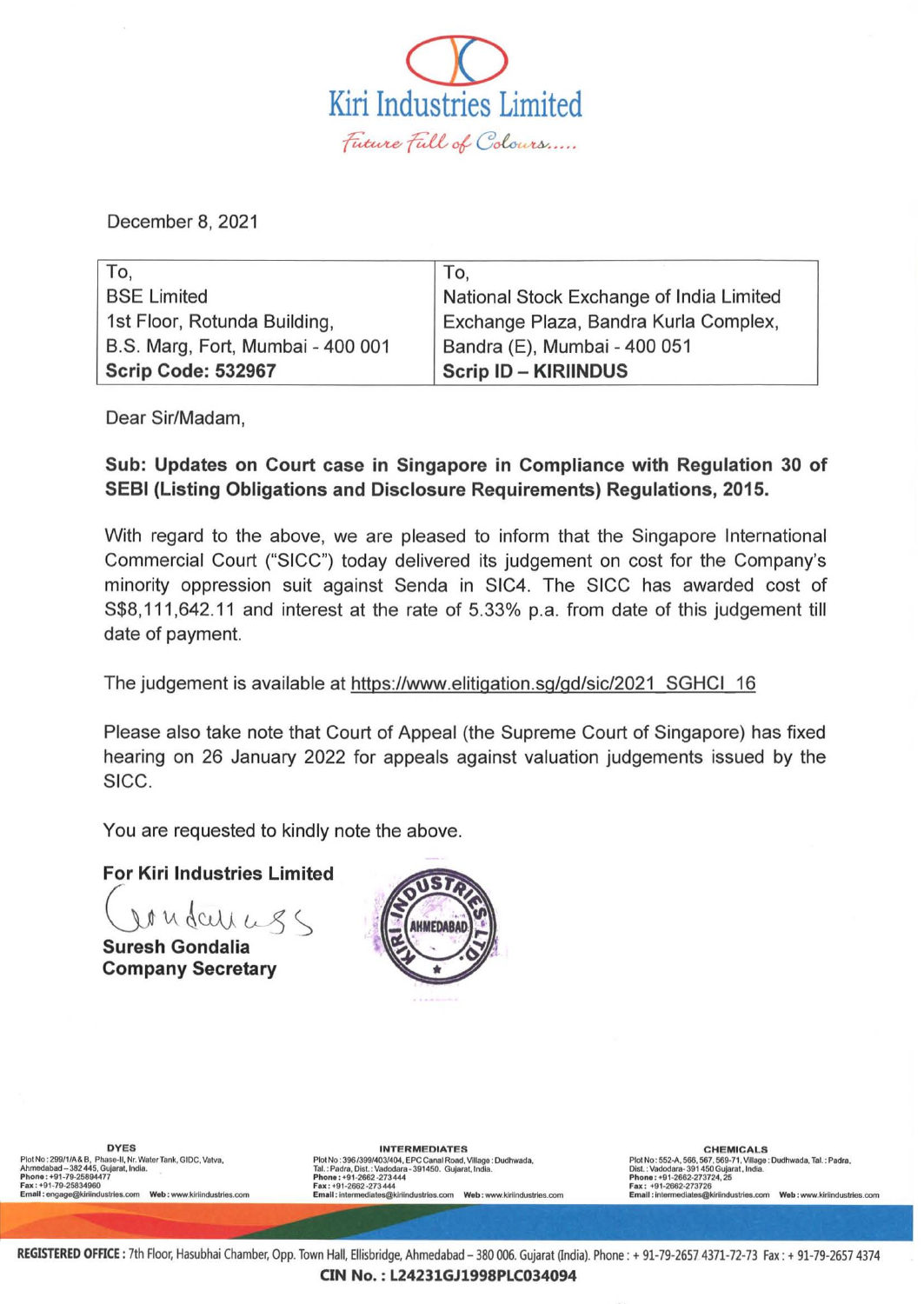### **IN THE SINGAPORE INTERNATIONAL COMMERCIAL COURT OF THE REPUBLIC OF SINGAPORE**

## **[2021] SGHC(I) 16**

Suit No 4 of 2017

Between

Kiri Industries Ltd

… *Plaintiff*

And

- (1) Senda International Capital Ltd
- (2) DyStar Global Holdings

(Singapore) Pte Ltd

… *Defendants*

# **JUDGMENT**

[Civil Procedure] — [Costs] — [Principles] — [Costs in the Singapore International Commercial Court] [Civil Procedure] — [Costs] — [Taxation]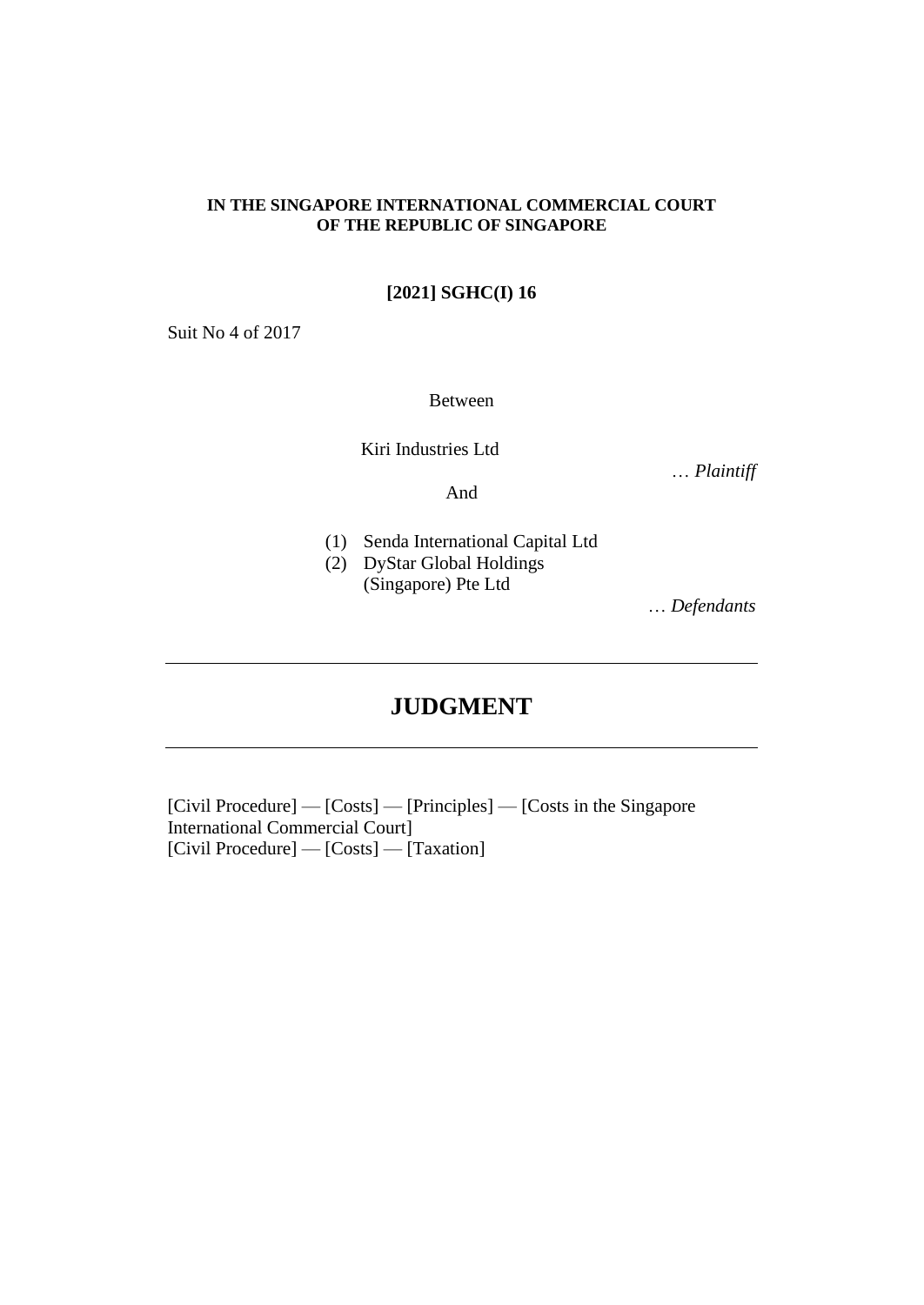# **TABLE OF CONTENTS**

| <b>ENTITLEMENT TO COSTS FOR THE VALUATION</b> |  |  |  |
|-----------------------------------------------|--|--|--|
| <b>QUANTUM OF RECOVERABLE COSTS AND</b>       |  |  |  |
|                                               |  |  |  |
|                                               |  |  |  |
|                                               |  |  |  |
|                                               |  |  |  |
|                                               |  |  |  |
|                                               |  |  |  |
|                                               |  |  |  |
|                                               |  |  |  |
|                                               |  |  |  |
|                                               |  |  |  |
|                                               |  |  |  |
|                                               |  |  |  |
| (1)                                           |  |  |  |
| (2)                                           |  |  |  |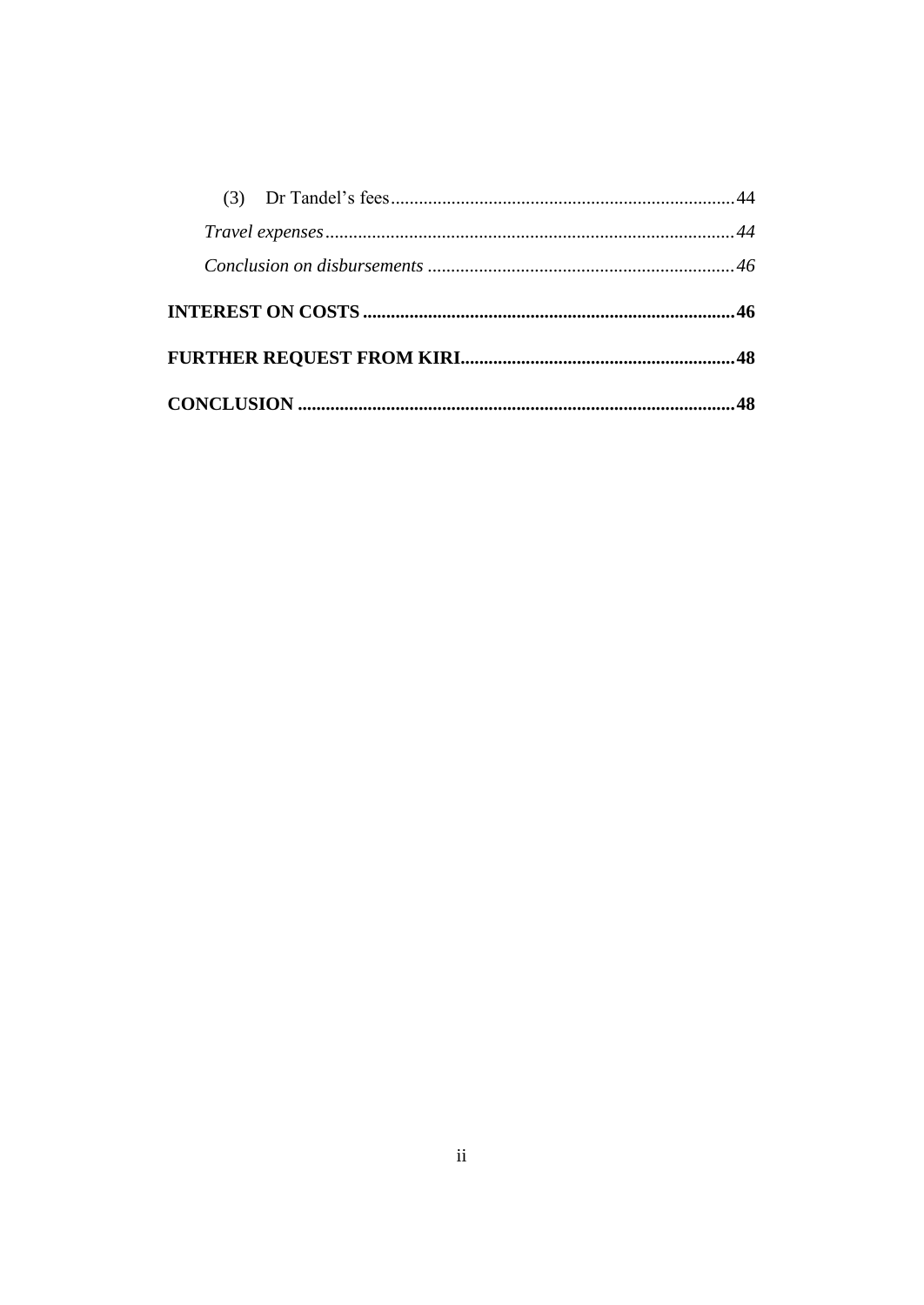**This judgment is subject to final editorial corrections approved by the court and/or redaction pursuant to the publisher's duty in compliance with the law, for publication in LawNet and/or the Singapore Law Reports.**

## **Kiri Industries Ltd v Senda International Capital Ltd and another**

## **[2021] SGHC(I) 16**

Singapore International Commercial Court — Suit No 4 of 2017 Kannan Ramesh J, Roger Giles IJ and Anselmo Reyes IJ 16 July, 18 August, 12 November 2021

8 December 2021 Judgment reserved.

## <span id="page-4-0"></span>**Kannan Ramesh J (delivering the judgment of the court):**

## **Introduction**

1 This judgment addresses the costs of proceedings that have spanned more than six years. The facts of the dispute that led to these protracted proceedings have been set out extensively in *DyStar Global Holdings (Singapore) Pte Ltd v Kiri Industries and others and another suit* [2018] 5 SLR 1 (the "*Main Judgment*"), as well as in *Kiri Industries Ltd v Senda International Capital Ltd and another* [2021] 3 SLR 215 (the "*Valuation Judgment*"). We adopt all terms of reference and abbreviations used in the *Main Judgment* and the *Valuation Judgment*.

## <span id="page-4-1"></span>**Background**

2 On 3 July 2018, we delivered the *Main Judgment*. In essence, the claim was for minority oppression of Kiri by Senda in relation to the former's minority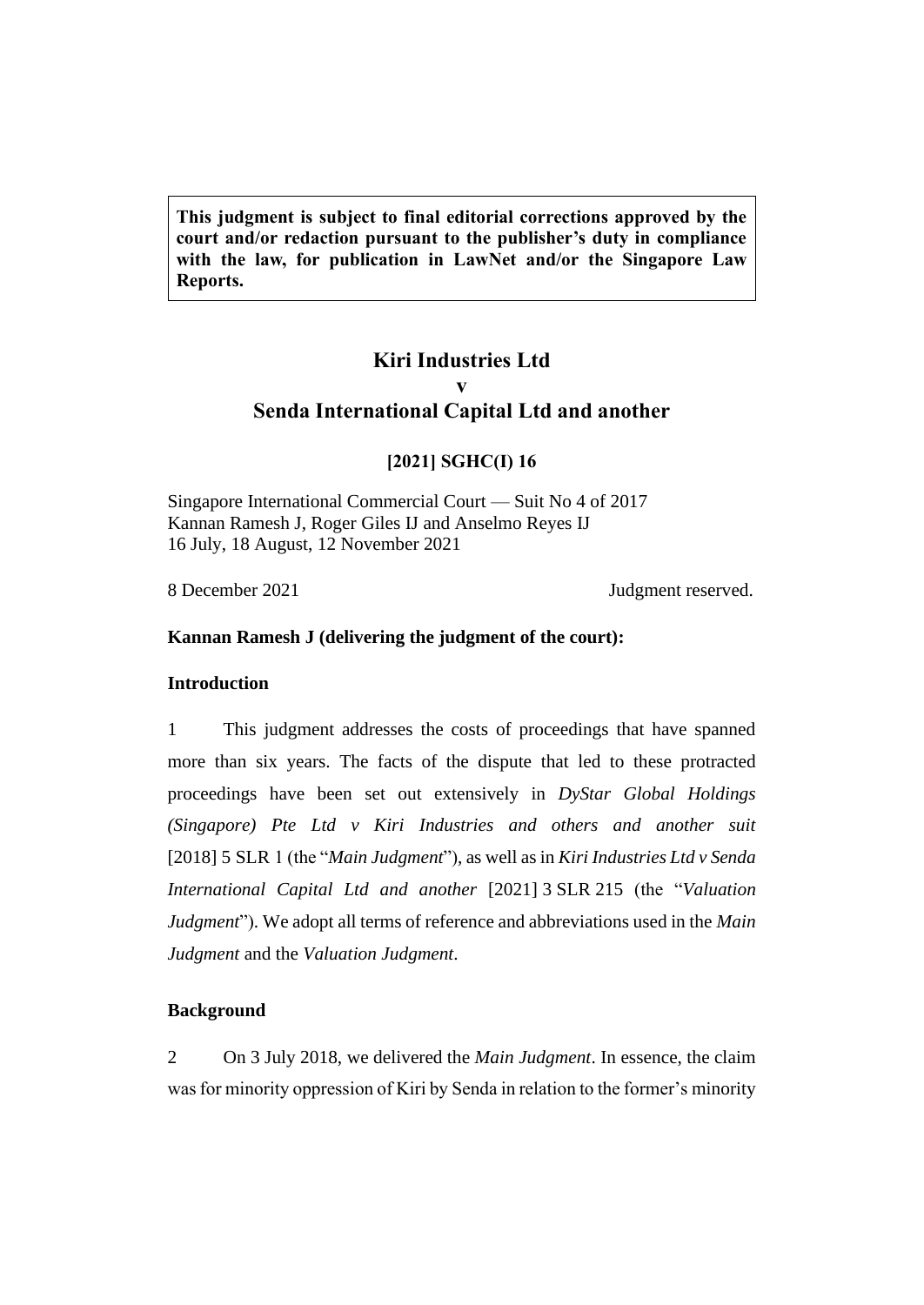interest in DyStar, their joint venture vehicle. In the *Main Judgment,* we found that Senda had engaged in instances of oppressive conduct against Kiri. Senda was consequently ordered to purchase Kiri's shares in DyStar at a valuation to be determined. The buy-out order was upheld on appeal: *Senda International Capital Ltd v Kiri Industries Ltd and others and another appeal* [2019] 2 SLR 1.

<span id="page-5-0"></span>3 On 8 January 2019, following delivery of the *Main Judgment*, we issued an oral judgment (the "Oral Judgment"), which stated at  $[12(a)]$  as follows: "although some of Kiri's claims of oppression were not made out, it [had] substantially succeeded in its claim" and "[a]ccordingly, Kiri [was] entitled to the full costs on its claim". This order was for costs of the liability tranche of the proceedings which included the issues dealt with in the Oral Judgment (this period, *ie*, from the commencement of proceedings to the *Main Judgment*, shall be referred to as "the Liability Tranche"). In addition, the Oral Judgment stated at  $[12(c)]$  that "[a]ll such costs are to be taxed if not agreed". The Court of Appeal upheld the costs order that was made: see *Senda International Capital Ltd v Kiri Industries Ltd and others* [2020] 2 SLR 1 at [49]. To date, the parties have not been able to agree on costs based on the costs order in the Oral Judgment.

4 On 21 December 2020, the *Valuation Judgment* was issued. An interim valuation of DyStar was arrived at in the *Valuation Judgment*, subject to the experts assessing whether adjustments needed to be made to account for nine issues that were identified and discussed in the *Valuation Judgment.* The interim valuation was primarily based on the approach of Kiri's expert, Ms Roula Harfouche ("Ms Harfouche"), which we generally preferred, subject to the possible adjustments arising from the nine issues. Accordingly, it was directed that the parties' experts were to revert with their conclusion on the nine issues: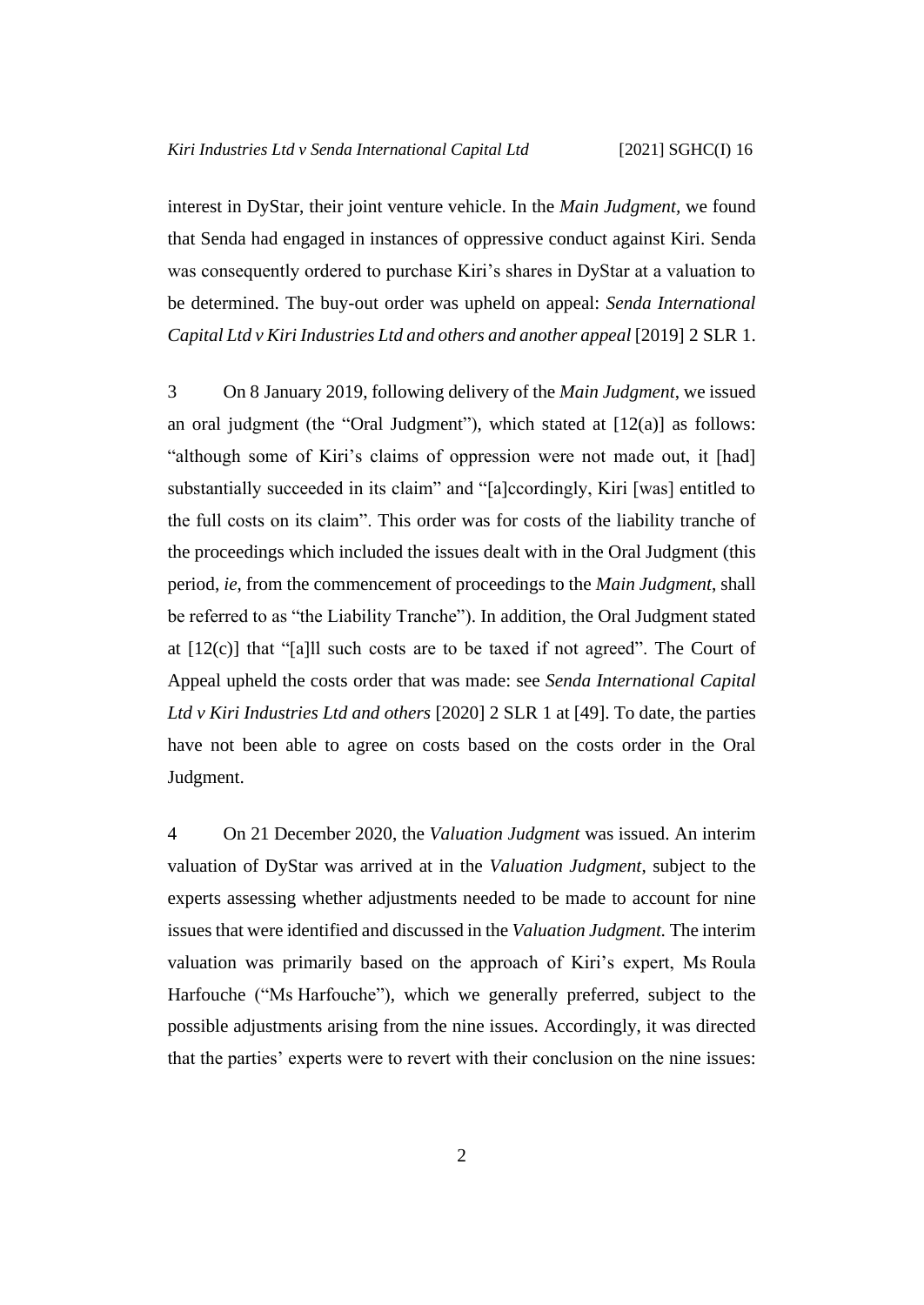at [313]. In the *Valuation Judgment*, all issues of costs were reserved, pending the determination of a final valuation: at [314].

<span id="page-6-1"></span>5 Following parties' submissions, on 3 June 2021, in *Kiri Industries Ltd v Senda International Capital Ltd and another* [2021] 5 SLR 1, we addressed the nine issues. Save for two issues concerning tax rates, we generally accepted Kiri's position on the nine issues as *per* Ms Harfouche, who expressed the view that the updated value of Kiri's shares was US\$482.5m. We nevertheless required the parties' experts' assistance in calculating the final valuation of DyStar in the light of our findings: at [67]. The costs of the valuation tranche (that is, the period commencing immediately after the conclusion of the Liability Tranche up to issuance of the final valuation (as defined below, "the Valuation Tranche")) and the quantum of costs for the entire proceedings were reserved pending the determination of the final valuation: at [70].

6 Finally, in *Kiri Industries Ltd v Senda International Capital Ltd and another* [2021] 5 SLR 111, we adjudged the final valuation of Kiri's shares to be US\$481.6m ("the Final Valuation").

7 It is against the backdrop of these decisions that we now deliver our judgment on costs.

### <span id="page-6-0"></span>**Parties' positions**

8 As a starting point, it is indisputable that the present case is one that falls in the second of two categories of the Singapore International Commercial Court ("SICC") cases identified by the Court of Appeal in the recent case of *CBX and another v CBZ and others* [2021] SGCA(I) 4 ("*CBX*"): at [17]. This is the category of cases that began its legal life in the General Division of the High Court ("High Court") and was later transferred to the SICC pursuant to O 110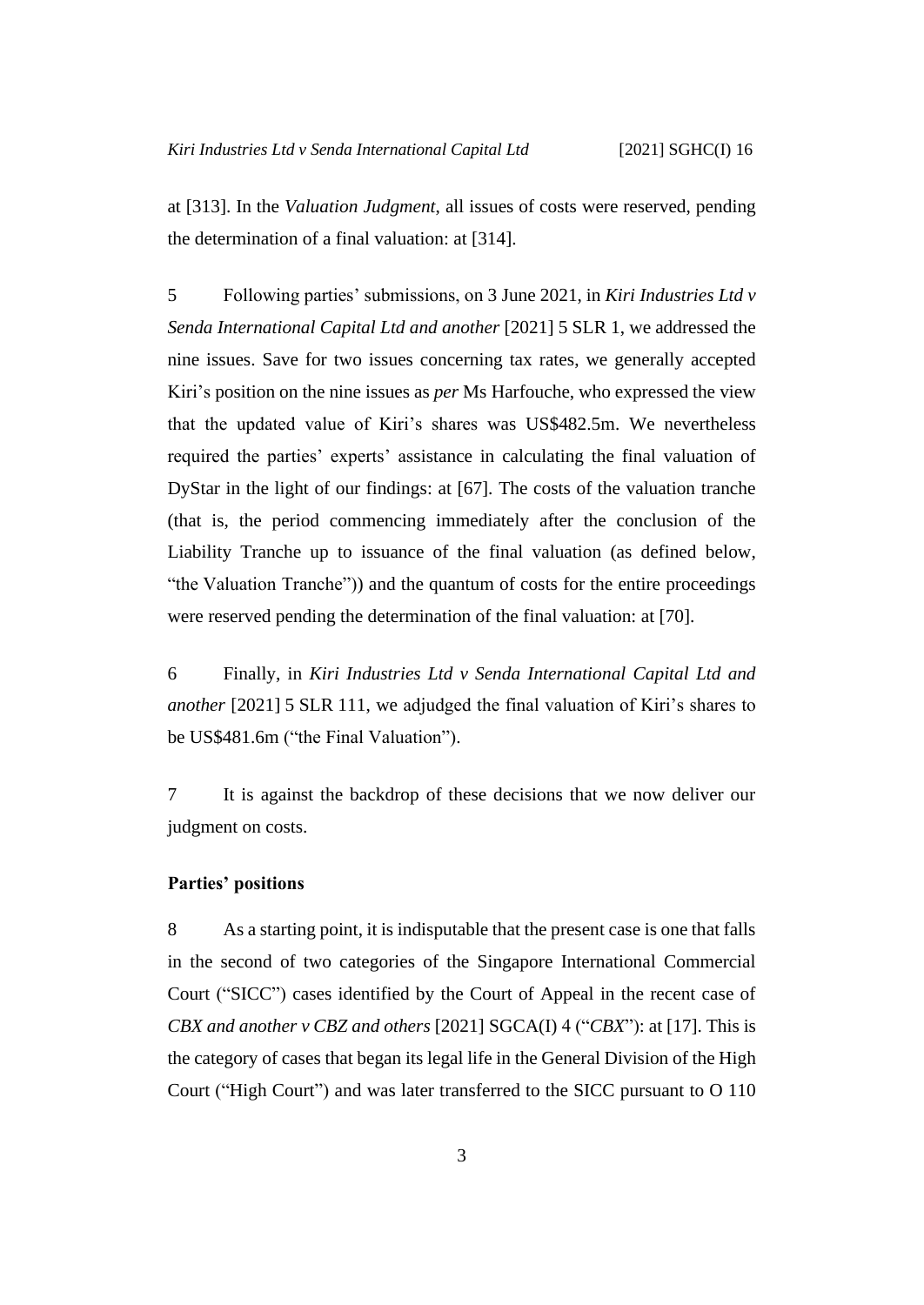r 12 of the Rules of Court (2014 Rev Ed) ("ROC"). In the present case, the writ of summons and statement of claim were filed in the High Court on 26 June 2015. Kiri later applied to have the case transferred to the SICC, and the application was allowed on 11 May 2017 after a contested hearing. As such, and as was explained in *CBX*, two different costs regimes may govern the case before us.

9 Parties have accordingly made submissions on costs pre- and posttransfer, in addition to disbursements, and have taken vastly differing approaches to assessing costs. Kiri has asked for costs amounting to S\$7,797,718.50. Senda rejects Kiri's costs as disproportionate and counters with the figure of S\$360,000.

10 On costs incurred pre-transfer ("Pre-Transfer Costs"), Kiri recognises that O 59 of the ROC applies, but argues that it ought to be entitled to costs exceeding the scale provided in Appendix G of the Supreme Court Practice Directions ("Appendix G"), leading to a sum of S\$500,000. Similarly, Senda refers to Appendix G, but argues for a strict application of the rates set out therein. Its position is that Kiri is only entitled to a sum of S\$102,000 for Pre-Transfer Costs.

11 On the costs post-transfer ("Post-Transfer Costs"), Kiri seeks S\$7,297,718.50. This encompasses costs for two periods:

(a) First, costs for the period between the date of transfer to the SICC and the rendering of the *Main Judgment*. In this judgment, this period is referred to as the "Post-Transfer Liability Tranche". This is not to be confused with the period between the commencement of proceedings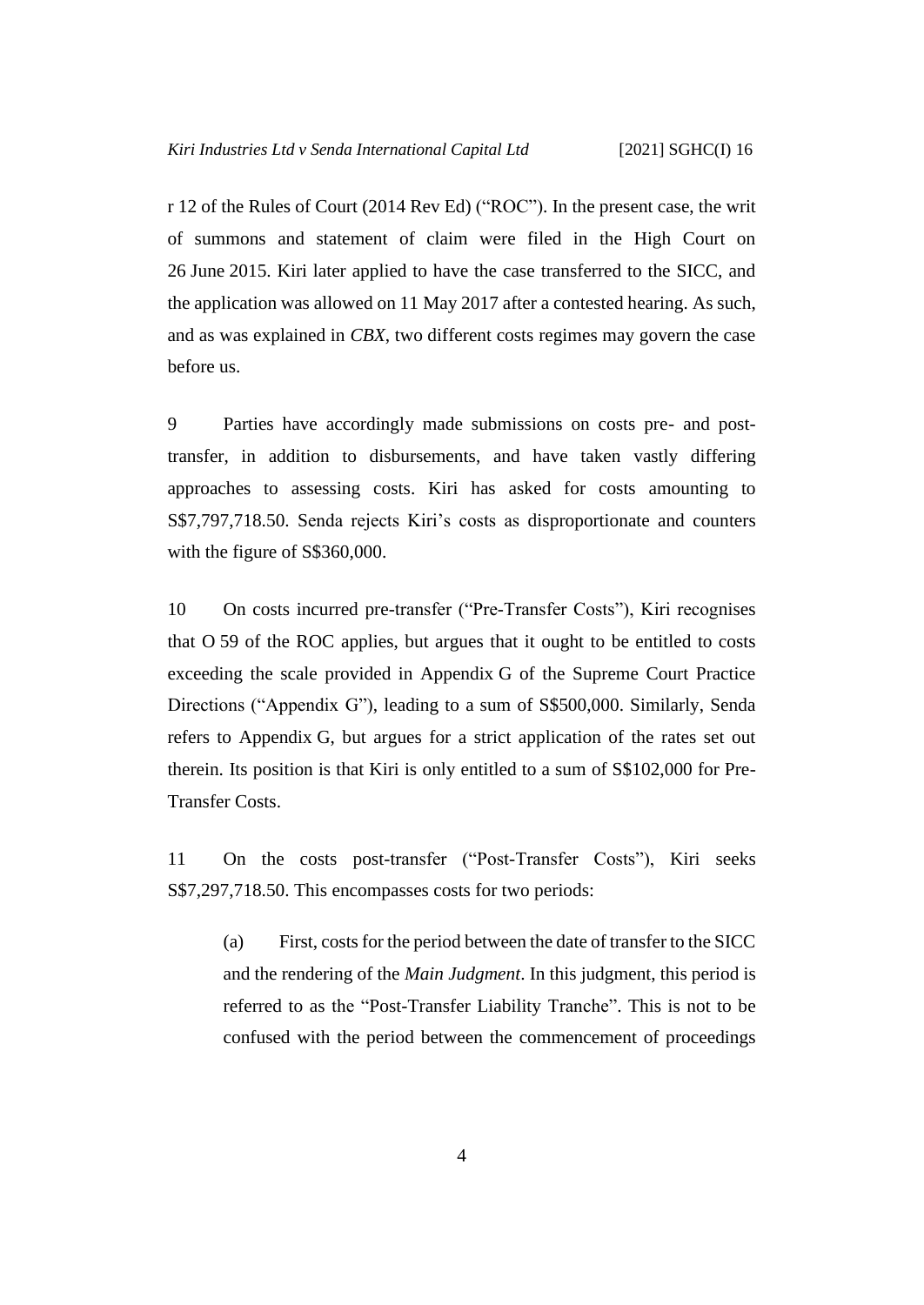and the rendering of the *Main Judgment*, which is referred to as the "Liability Tranche" as defined at [\[3\]](#page-5-0) above.

(b) Secondly, costs of the Valuation Tranche (as defined at [\[5\]](#page-6-1) above).

Senda argues that for the Post-Transfer Costs incurred during the Post-Transfer Liability Tranche, the court ought to continue to apply Appendix G strictly, and on that basis, Kiri is only entitled to S\$102,000. On the Valuation Tranche, Senda's primary position is that parties ought to bear their own costs, as: (a) it has succeeded on significant issues; and (b) the final valuation is in-between the parties' respective proposed figures. Alternatively, Senda argues that if costs are awarded for the Valuation Tranche, the court ought to apply a significant discount of at least 48%, which it submits will yield a figure of S\$156,000. In riposte, Kiri argues that it ought to be entitled to the full costs of the Valuation Tranche as it has substantially succeeded in the valuation proceedings.

12 On disbursements, Kiri claims S\$5,944,073.44. This figure consists of travel expenses, expert witness fees and foreign lawyer's fees. Senda does not offer an alternative figure. Rather, it objects to several of the line items claimed by Kiri.

13 Senda also takes issue with the mode of assessing costs, arguing that costs and disbursements ought to be referred to the Registrar for assessment based on the procedure for taxation under O 59 r 20 of the ROC. Senda argues that this was the effect of the costs order in the Oral Judgment (see [\[3\]](#page-5-0) above). Kiri disagrees, arguing that costs and disbursements ought to be fixed by this court.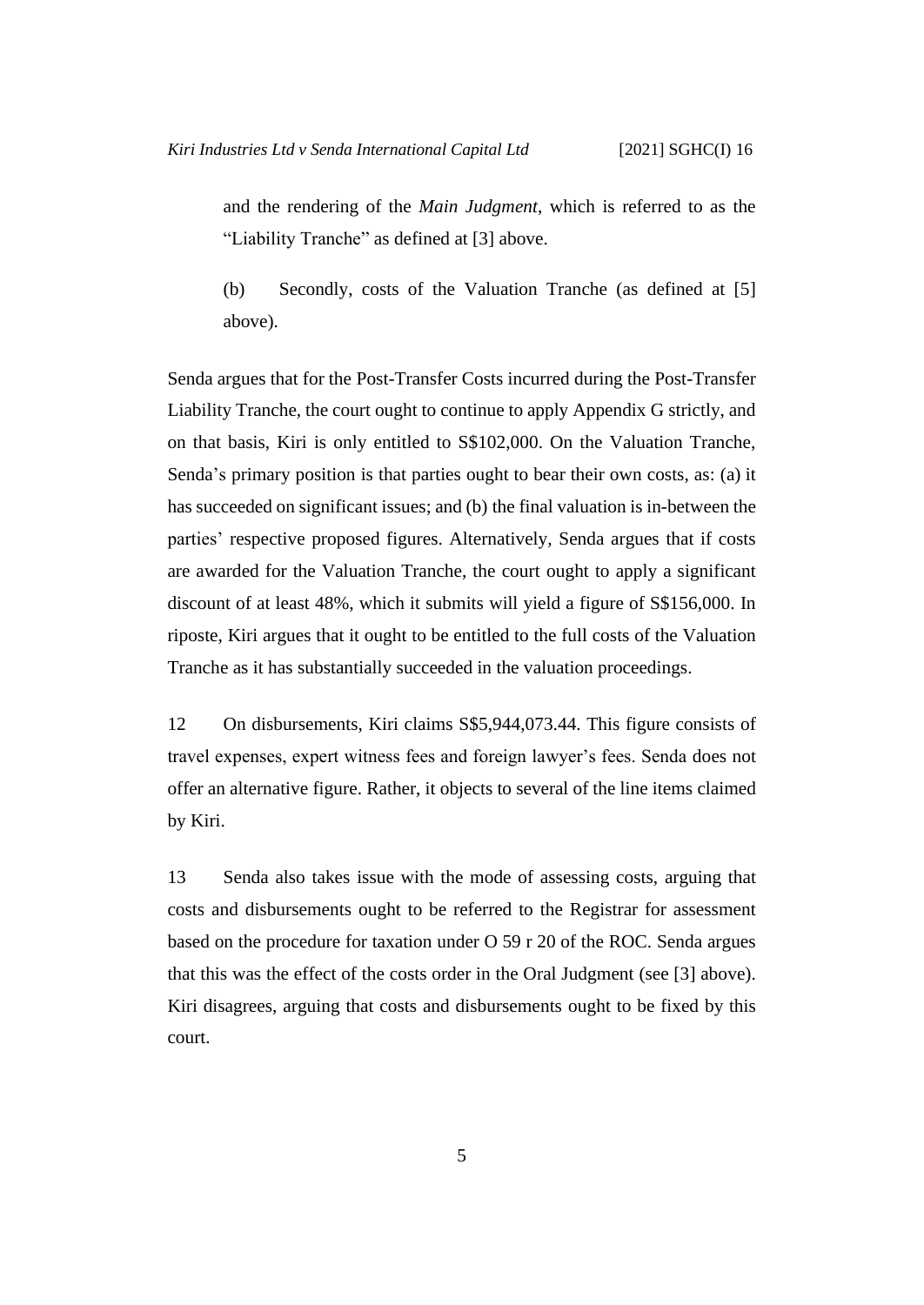### <span id="page-9-0"></span>**Issues**

14 From the above, several issues arise for our consideration, which we address in turn below:

- (a) whether costs in this matter ought to be taxed by the Registrar under O 59 r 20 of the ROC;
- (b) whether Kiri is entitled to costs of the Valuation Tranche; and
- (c) what is the quantum of the costs and disbursements that ought to be awarded to Kiri?

#### <span id="page-9-1"></span>**Mode of assessment of costs in the SICC**

15 The first issue is whether this court ought to order taxation of costs in the usual way, *ie*, using the procedure under O 59 r 20 of the ROC whereby a detailed Bill of Costs is produced and scrutinised by the Registrar. This issue arises out of the Oral Judgment, where we had made an order that Kiri was "entitled to the full costs on its claim" and that "[a]ll such *costs are to be taxed if not agreed*" [emphasis added]: the Oral Judgment at [12]. To date, there has been no agreement on costs. We instead have a vast divide between the parties' respective positions on the quantum of costs that ought to be allowed. The positions taken have been somewhat extreme, particularly in the case of Senda, which is unsatisfactory. The result is that costs have to be settled by the court. The parties disagree on the mode by which the court should assess the costs ordered. The dispute centres on the meaning to be attributed to "taxed".

16 Kiri argues that the word "taxed" "refers in practical terms to costs being decided by [this Court] as opposed to [it] commencing taxation proceedings by filing a bill of costs under O 59". Senda disputes this, arguing instead that the costs order in the Oral Judgment is clear, and that the only plausible reading is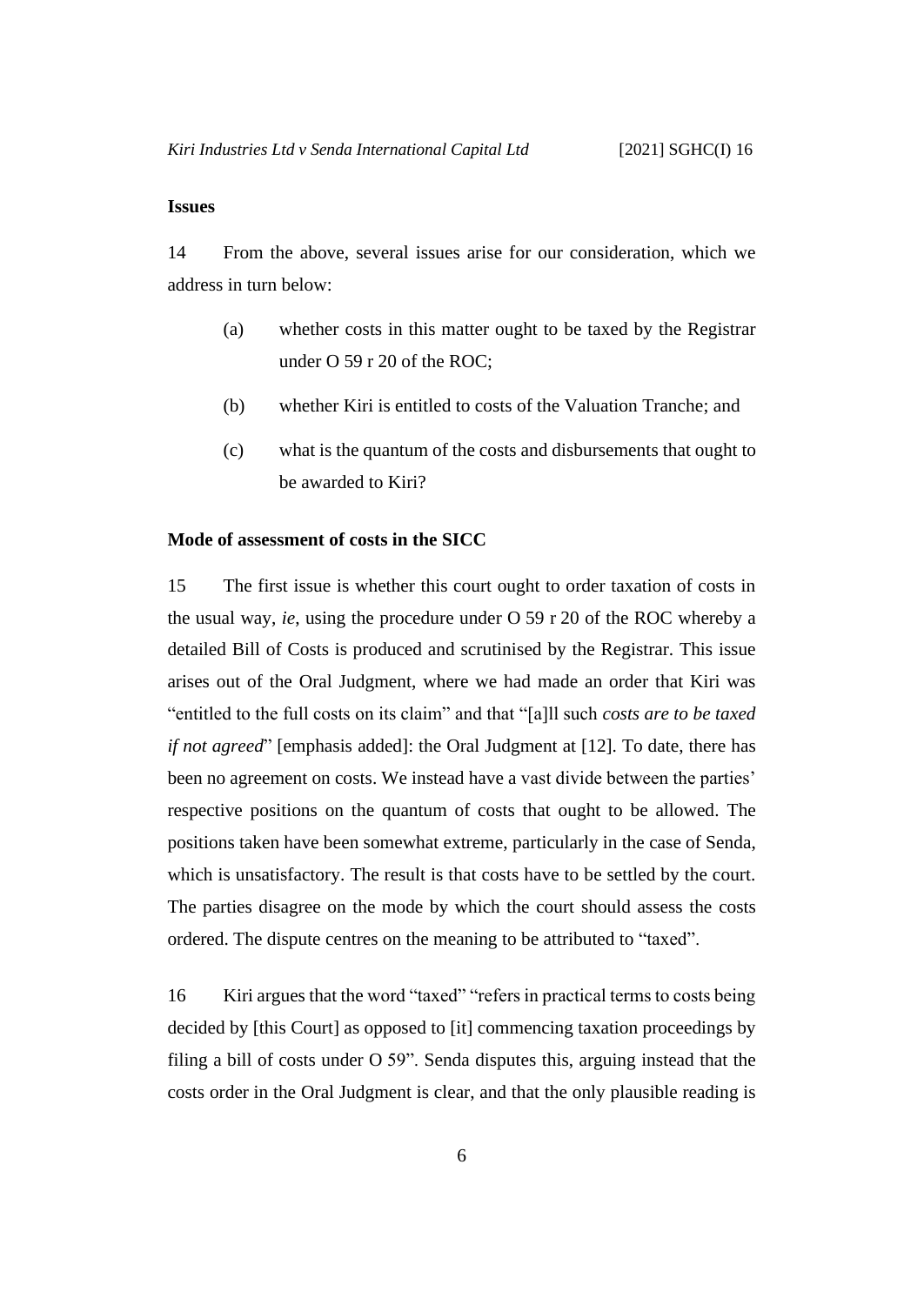that, absent agreement, Kiri had been directed to have its costs for the liability stage taxed in the usual way by a Registrar under O 59 r 20.

17 We disagree with Senda's interpretation of [12] of the Oral Judgment; that was not what was ordered, and in fact could not have been the case in the light of O 110 r 46(6) of the ROC. We elaborate.

18 Taxation in the O 59 sense entails the Registrar, and not the trial judge or trial *coram*, scrutinising a detailed Bill of Costs submitted by the receiving party. However, the substance of "taxation" does not pertain to *who* conducts the assessment. Rather, it refers to the level of scrutiny in assessing costs. Taxation is a more detailed, rather than summary, assessment of costs. To this effect, in the United Kingdom, "taxation" by way of a Bill of Costs has now been referred to as a "detailed assessment", in contrast to a "summary assessment": see Civil Procedure Rules 1998 (SI 1998 No 3132) (UK) Part 47.

19 The fixing of costs by *the coram*, following more than a summary assessment, was what was meant by the costs order in the Oral Judgment. We recognised that a summary assessment of costs, and fixing costs as such, would not accurately reflect the complexity of the present dispute. Hence, the order in the Oral Judgment was that this *coram* would "tax" the costs in a manner more detailed than a summary assessment, to account for the length and complexity of the present litigation. Kiri has understood this, and has provided this court with a detailed bundle of documents and breakdown of the costs incurred.

20 This is entirely consistent with O 110 r 46 of the ROC, the relevant rule on costs in the SICC. A brief examination of the rule makes this amply clear. Order 110 r 46(6) states that O 59 does not apply to proceedings in the SICC. Therefore, the costs order in the Oral Judgment simply cannot be interpreted as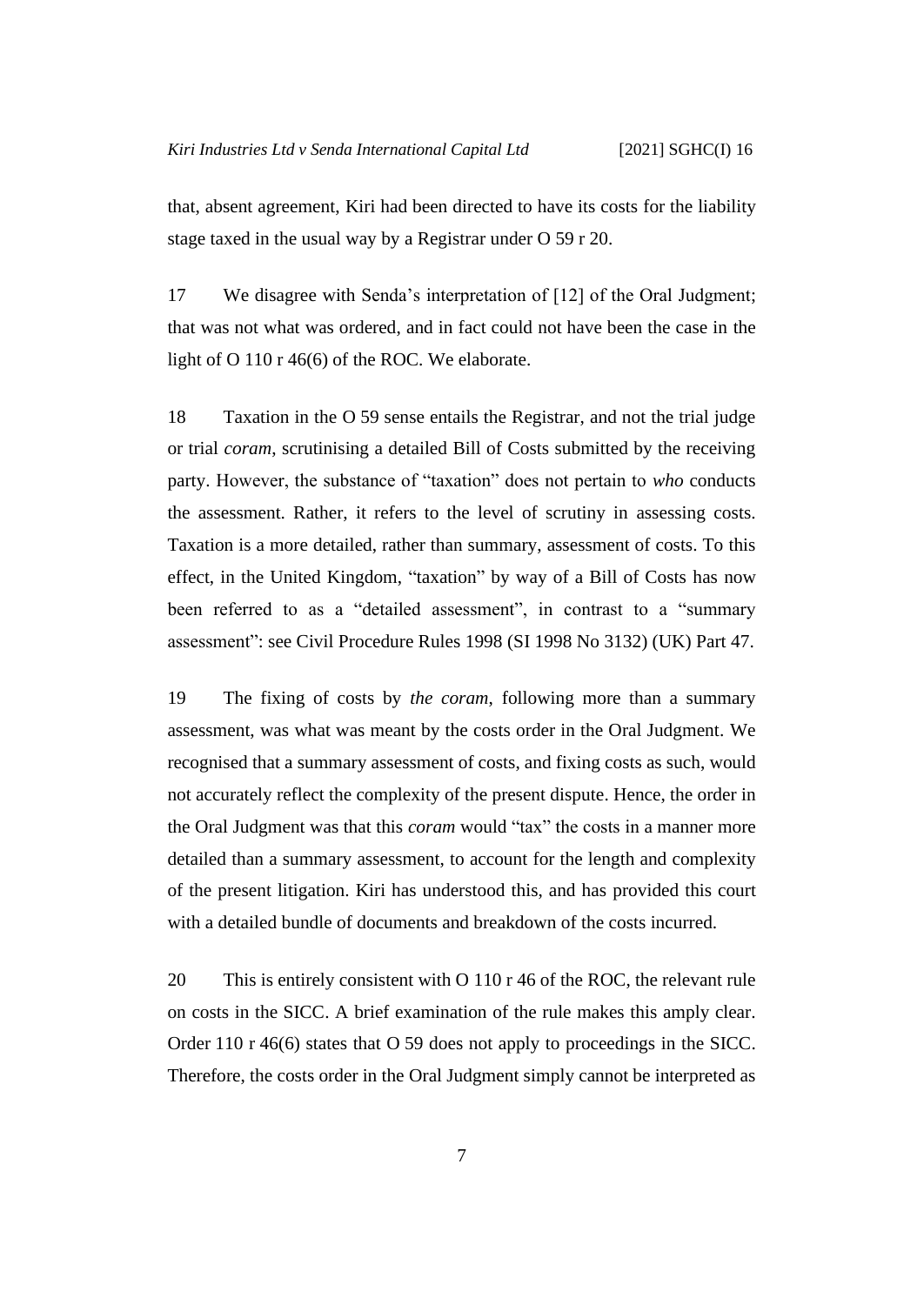ordering a taxation *by the Registrar* in accordance with the procedure in O 59 r 20 of the ROC.

21 This position also has support in an article discussing the very first case before the SICC. It was noted that, in relation to taxation of costs, "in the SICC, the judge or judges who have heard and dealt with the case, and who are therefore familiar with the issues in dispute and the conduct of the parties in the litigation, will deal with issues relating to costs as the justice of the case requires": Teh Hwee Hwee, Justin Yeo & Colin Seow, "Commentary: the Singapore International Commercial Court in Action – Illustrations from the First Case" (2016) 28 SAcLJ 692 at p 720.

22 This conclusion is also consistent with observations made in several SICC judgments that the costs regime in the SICC was meant to be simpler than that in O 59 of the ROC: see for example *CPIT Investments Ltd v Qilin World Capital Ltd and another* [2018] 4 SLR 38 ("*CPIT*") at [15]; *B2C2 Ltd v Quoine Pte Ltd* [2019] 5 SLR 28 ("*Quoine*") at [12]. Indeed, litigation before the SICC, by design, is meant to involve an efficient, judge-led case management process, not dissimilar from the flexibility that is present in international arbitration proceedings: see Indranee Rajah *et al*, "Report of the Singapore International Commercial Court Committee" (29 November 2013): <www.sicc.gov.sg/docs/default-source/about-sicc/annex-a-sicc-committeereport.pdf>) (the "SICC Committee's Report").

23 An order requiring the costs of proceedings to be taxed by the Registrar, involving a voluminous Bill of Costs, would be antithetical to this notion. In contrast, the court fixing the costs following an assessment (whether that be a summary or more detailed assessment) that is commensurate with the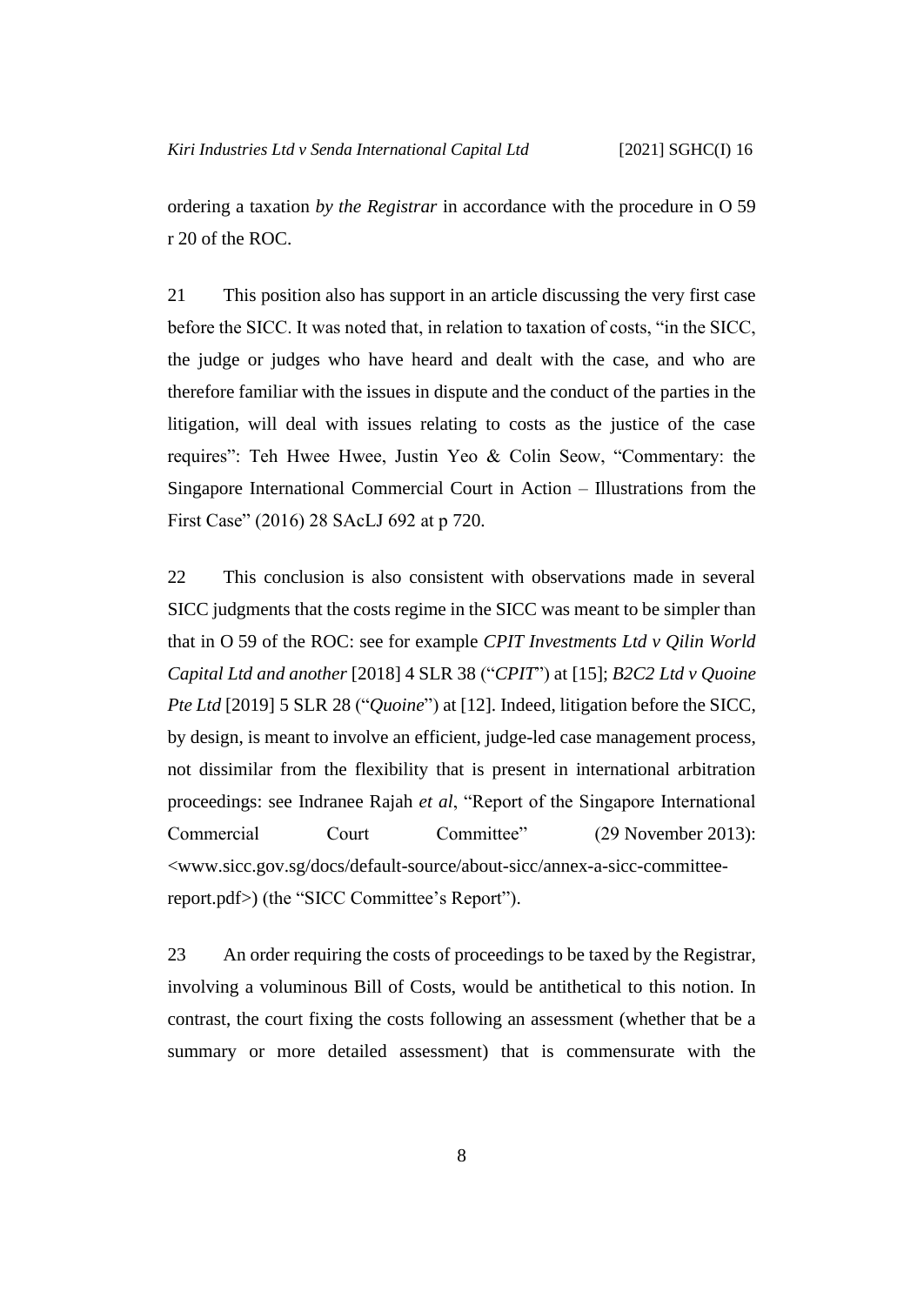complexity of the matter at hand would comport with the efficiency and flexibility inherent in the SICC regime.

24 For these reasons, Senda's contention must be rejected. We therefore proceed to fix the costs of the present proceedings on the basis of a more detailed assessment.

#### <span id="page-12-0"></span>**Entitlement to costs for the Valuation Tranche**

25 The next issue is whether Kiri is entitled to the costs of the Valuation Tranche, and if so, to what extent. Senda disputes Kiri's entitlement to costs of the Valuation Tranche, arguing that each party ought to bear its own costs. Senda makes this argument on the basis that it has succeeded on issues that consumed far greater time and incurred a great deal more expenditure, and thus it cannot be said that either party has plainly been more successful. Thus it submits that it will be equitable to make no order as to costs. Senda supports its position by pointing to the final valuation, arguing that the final figure adjudged fell in between the parties' respective figures. Alternatively, Senda argues that a significant discount of at least 48% ought to be applied if Kiri is found to be entitled to costs.

26 We find that Kiri is entitled to reasonable costs of the Valuation Tranche, pursuant to O 110 r 46 of the ROC. Kiri was successful in persuading this court that its shares should be valued at US\$481.6m. It cannot therefore be said to have been unsuccessful in the Valuation Tranche. However, in assessing the reasonable costs that Kiri is entitled to for the Valuation Tranche, we agree that there ought to be a discount applied in light of how various issues were decided in that tranche. We deal with this when considering the quantum of costs below.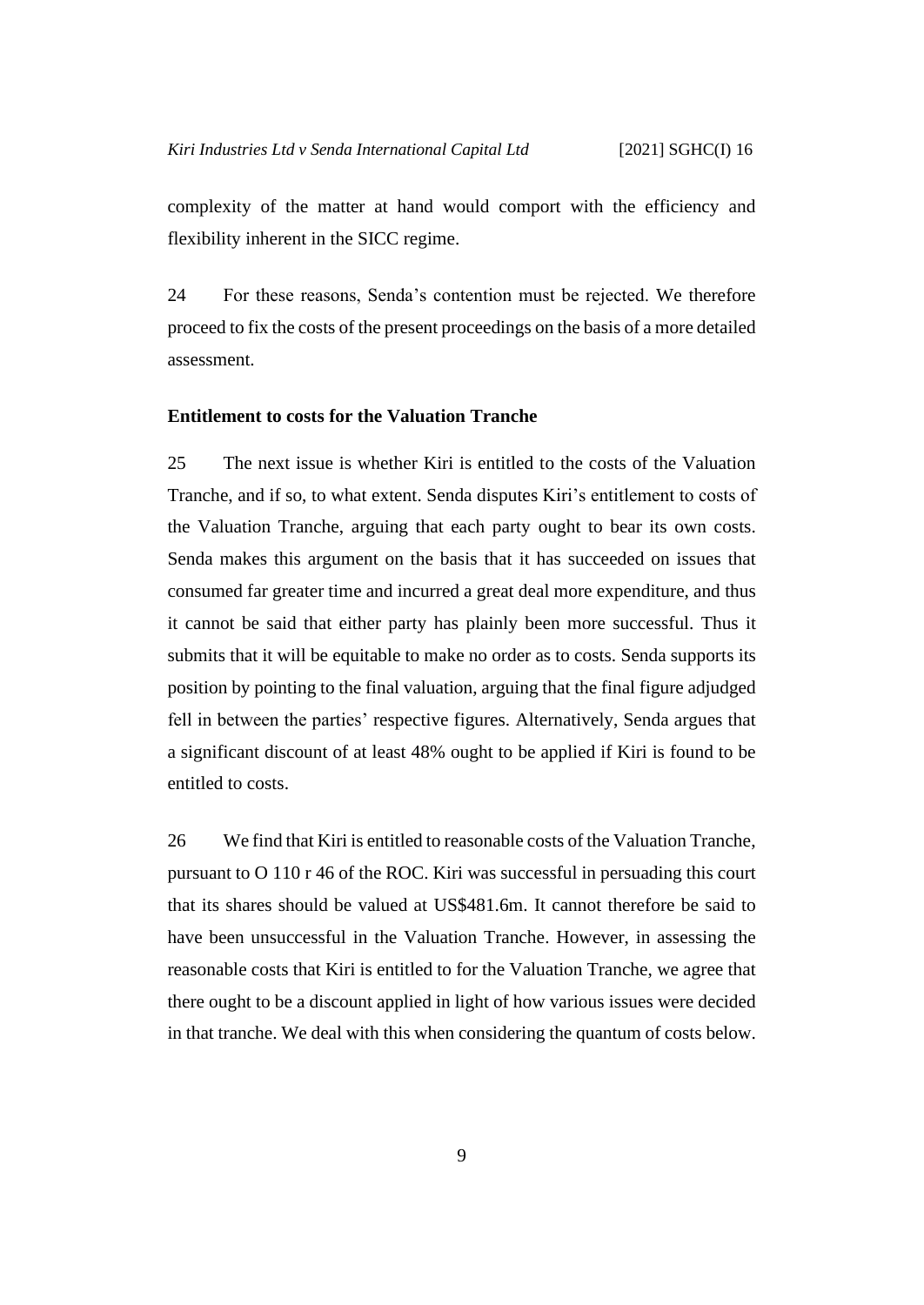#### <span id="page-13-0"></span>**Quantum of recoverable costs and disbursements**

27 For the reasons provided below, Kiri is awarded the following costs and disbursements: (a) for Pre-Transfer Costs, we award S\$114,636.90, exclusive of disbursements; (b) for Post-Transfer Costs, we award S\$4,846,178.36, exclusive of disbursements; and (c) for disbursements incurred for the entire proceedings, we award S\$3,100,826.85.

#### <span id="page-13-1"></span>*Quantum of Pre-Transfer Costs*

28 Two questions arise for consideration under this issue. First, whether the quantum of costs awarded to Kiri ought to be assessed with reference to Appendix G. Second, if Appendix G is used as the starting point, whether an uplift on costs is warranted in view of the complexity of this matter based on the observations of the Court of Appeal in *CBX*.

29 It would be apt to recapitulate parties' positions on the quantum of Pre-Transfer Costs. Kiri's approach, with respect, pays lip service to Appendix G, and proceeds to quantify costs with reference to time costs of *all the lawyers in the team*. In other words, Kiri computes the total time costs of each lawyer in the team by multiplying the total hours spent by the lawyer by the lawyer's hourly rate. The sum for each lawyer is totalled up to arrive at the amount claimed. The total time costs amount to S\$790,325 for 1,322.5 hours of work from 26 June 2015 when the writ was filed, to 11 May 2017 when the case was transferred to the SICC, *ie*, the Pre-Transfer Tranche. This work includes work done on pleadings, discovery, pre-trial conference ("PTC") hearings and interlocutory applications. Kiri uses this figure to justify seeking "costs exceeding the scale provided for in Appendix G", and submits that an appropriate figure is S\$500,000.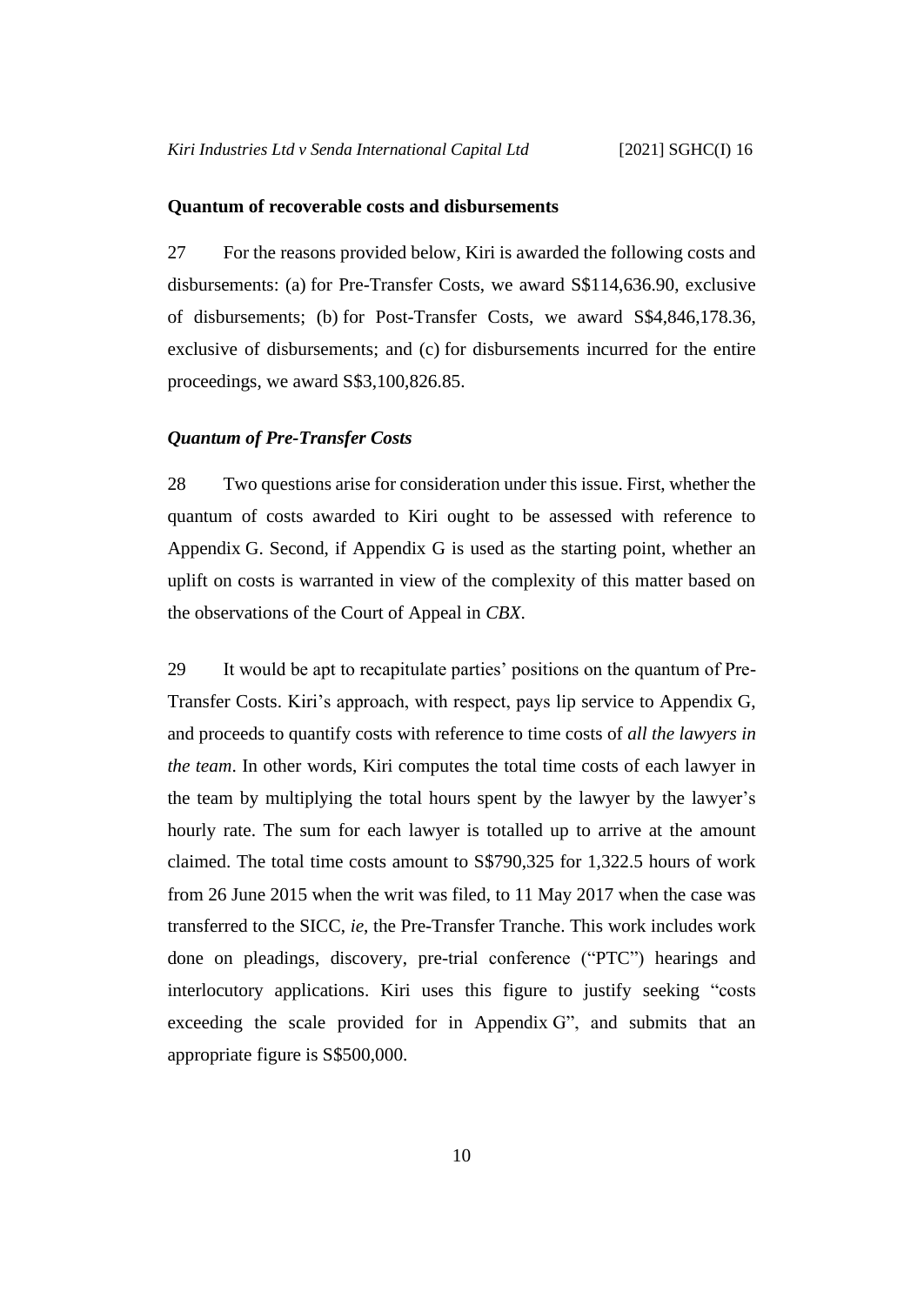30 On the other hand, Senda seeks strict adherence to Appendix G as it existed in 2019 ("Appendix G 2019"). It rejects Kiri's quantum as being exorbitant and submits that S\$102,000 is an appropriate amount for Pre-Transfer Costs. Senda arrives at this figure by using the tariff for complex company law disputes in Appendix G 2019, *ie*, S\$20,000 *per* day. It multiplies this by the number of days of trial, subject to the proportional reduction based on the number of days of trial found in Appendix G 2019, which yields a figure of S\$204,000. Senda then divides this figure in half and apportions S\$102,000 each to the Pre- and Post-Transfer Costs.

31 For the reasons provided below, we find the parties' respective positions, which lie on either extreme of the spectrum, unsatisfactory. Instead, we find that while Senda's *broad* position – that Appendix G must serve as the initial reference point – is sound, there ought to be an uplift on the Appendix G scale to reflect the complexity of this matter.

## <span id="page-14-0"></span>*The application of Appendix G*

32 We begin with the issue of whether Appendix G ought to serve as the *starting point* for the assessment of Pre-Transfer Costs. In this regard, we reject Kiri's approach, as canvassed above. We are of the view that Kiri's approach is fundamentally flawed as it pays lip service to Appendix G. Kiri's approach is effectively to quantify costs on a solicitor and client basis and thereafter apply a discount. The basis for the discount and how it is arrived at has not been explained. This approach is wrong in principle and is arbitrary. It is arbitrary because the basis of the discount has not been explained, and appears to be something Kiri has offered to ameliorate the fact that it was in substance pursuing a claim for solicitor and client costs.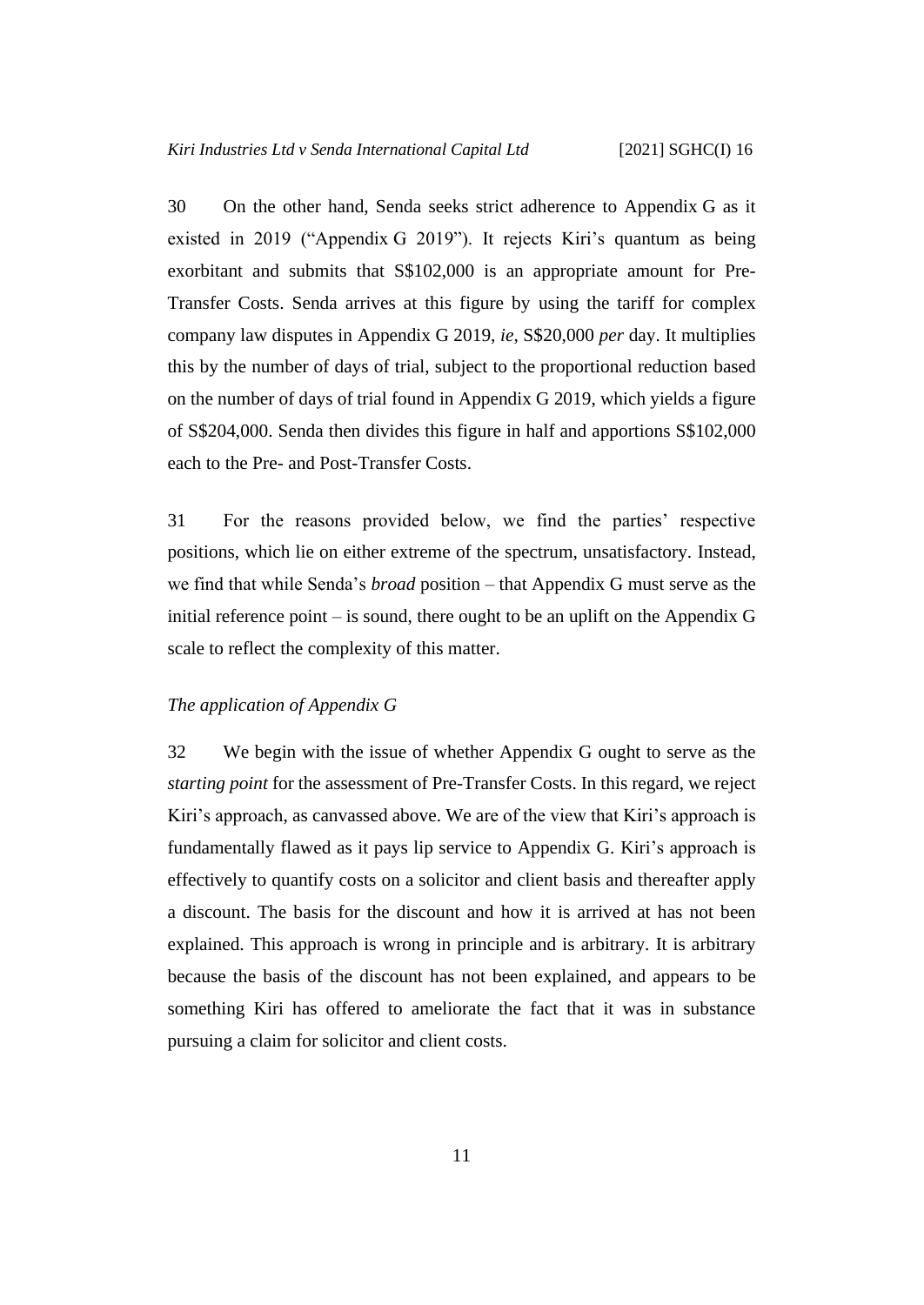<span id="page-15-0"></span>33 It is wrong in principle as Pre-Transfer Costs ought to be generally assessed on a standard basis, with the principal question being whether Appendix G ought to be applied or departed from. This is apparent from [28] of *CBX*:

28 … *In the absence of any order made by the Registrar handling the transfer PTC that Appendix G is entirely disapplied or of consent from both the parties to such disapplication, in our view Appendix G will continue to be the guide for the assessment of pre-transfer costs.* Whether it plays a role in the assessment of post-transfer costs which, on the face of it, will be assessed under Rule 46, will depend on the circumstances of the case. In relation to pre-transfer costs, however, the losing party should not have to bear the burden of providing "compelling justification" why Appendix G should be referred to; rather it should be the party who wants Appendix G to be departed from who needs to provide the justification for doing so. This discussion applies, of course, only to cases that have their inception in the High Court and to what happens while they are still there. *The policy reasons behind the adoption of Appendix G for cases filed in the High Court do not cease to apply to steps taken there simply because it is later considered appropriate to transfer the case to the SICC for adjudication.* It may be that the circumstances of the case once it has been adjudicated will, in the assessment of costs, support a lesser degree of dependence on Appendix G for the pre-transfer costs, as happens even in cases that remain in the High Court. It all depends on the particular facts before the court.

[emphasis added]

Paragraph 1 of Appendix G makes it clear that it "provides guidelines for partyand-party costs in the Supreme Court" which is a reference to standard costs under O 59 r 27(2) of the ROC. The Registrar's transfer order in this matter did not disapply Appendix G to Pre-Transfer Costs. Nor was there an agreement to this effect between the parties.

34 Thus, the default position in this matter is that Appendix G ought to apply to the assessment of Pre-Transfer Costs unless Kiri is able to show "compelling justification" for departing from Appendix G: *CBX* at [28]. This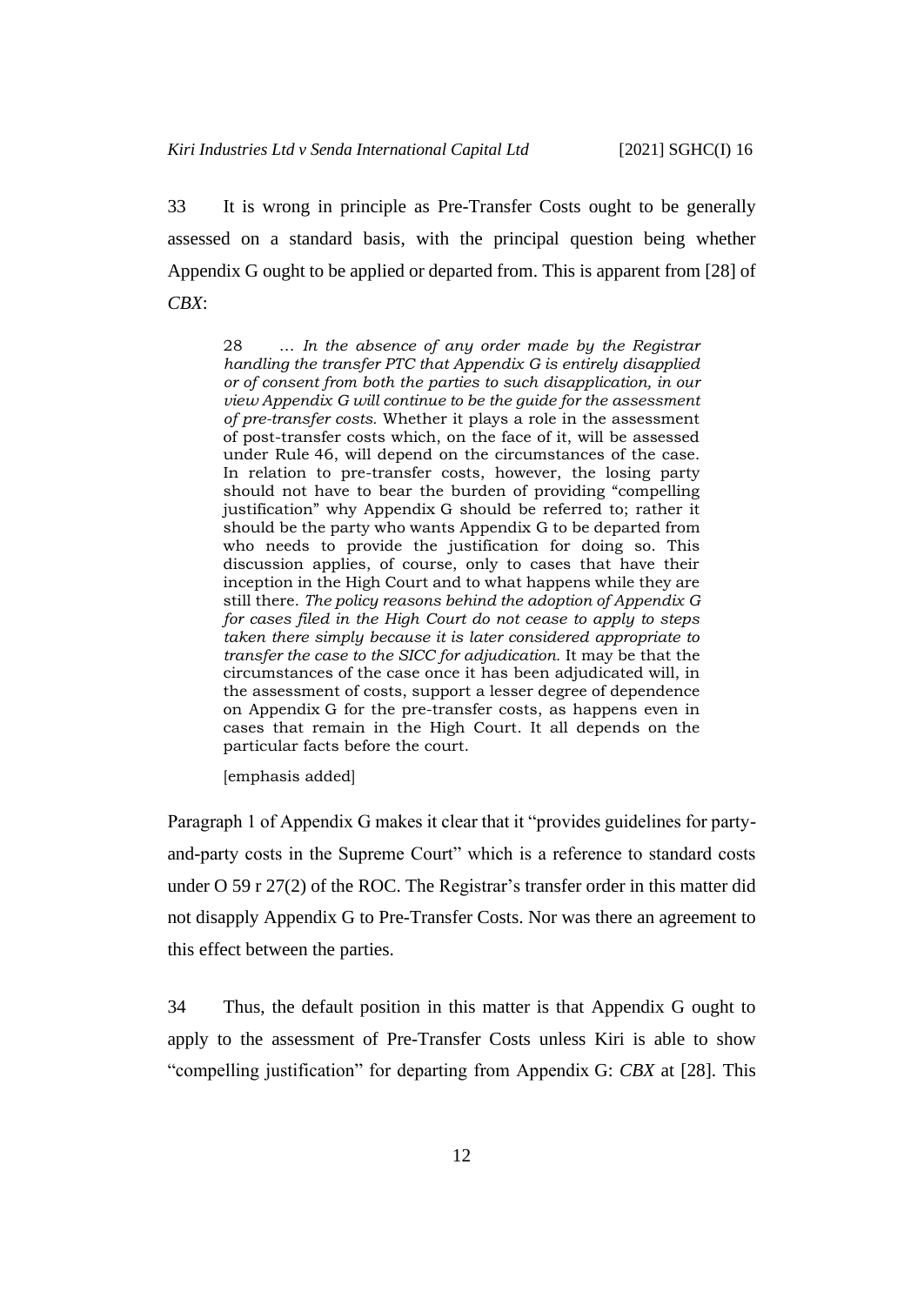again is consistent with Appendix G; paragraph 3 of Appendix G makes it clear that it serves only as a guide and the precise amount of costs to be awarded is a matter of the court's discretion, with the court at liberty to depart from the guidance provided in Appendix G depending on the particular circumstances of each case. Kiri has side-stepped Appendix G and has provided no reasons for doing so. In other words, it has not provided "compelling justification".

35 Conversely, there is justification in this matter to adhere to the guidance provided by Appendix G. First, it is incorrect to suggest, as Kiri does, that the majority of the work for the matter was done pre-transfer. The Registrar's transfer order was made on 11 May 2017. The actual trial for the Liability Tranche took place post-transfer between 6 November 2017 and 6 March 2018. The evidential phase had yet to take place at the date of transfer. The evidential phase, without a doubt, is one of the most taxing, involved, and critical parts of the trial process. It certainly was so in this matter.

36 The trial aside, many other pre-trial hearings and matters took place post-transfer. Kiri highlights that pre-transfer, there were 17 PTCs, numerous filings, and complex issues that straddled multiple jurisdictions. But it omits to mention that post-transfer, there were two further PTCs, two case management conferences conducted by the trial court, one hearing by an Assistant Registrar, and five hearings dealing with the merits of various Summonses. Also, the "complex issues" that surfaced pre-transfer were exacerbated post-transfer by Senda's conduct during trial (*eg*, Senda's multiple non-disclosures throughout the trial).

37 Secondly, while significant work was undertaken pre-transfer (*ie*, before 11 May 2017), the scope of work done is not uncommon to large oppression suits of a similar nature that have been pursued in the High Court. This is a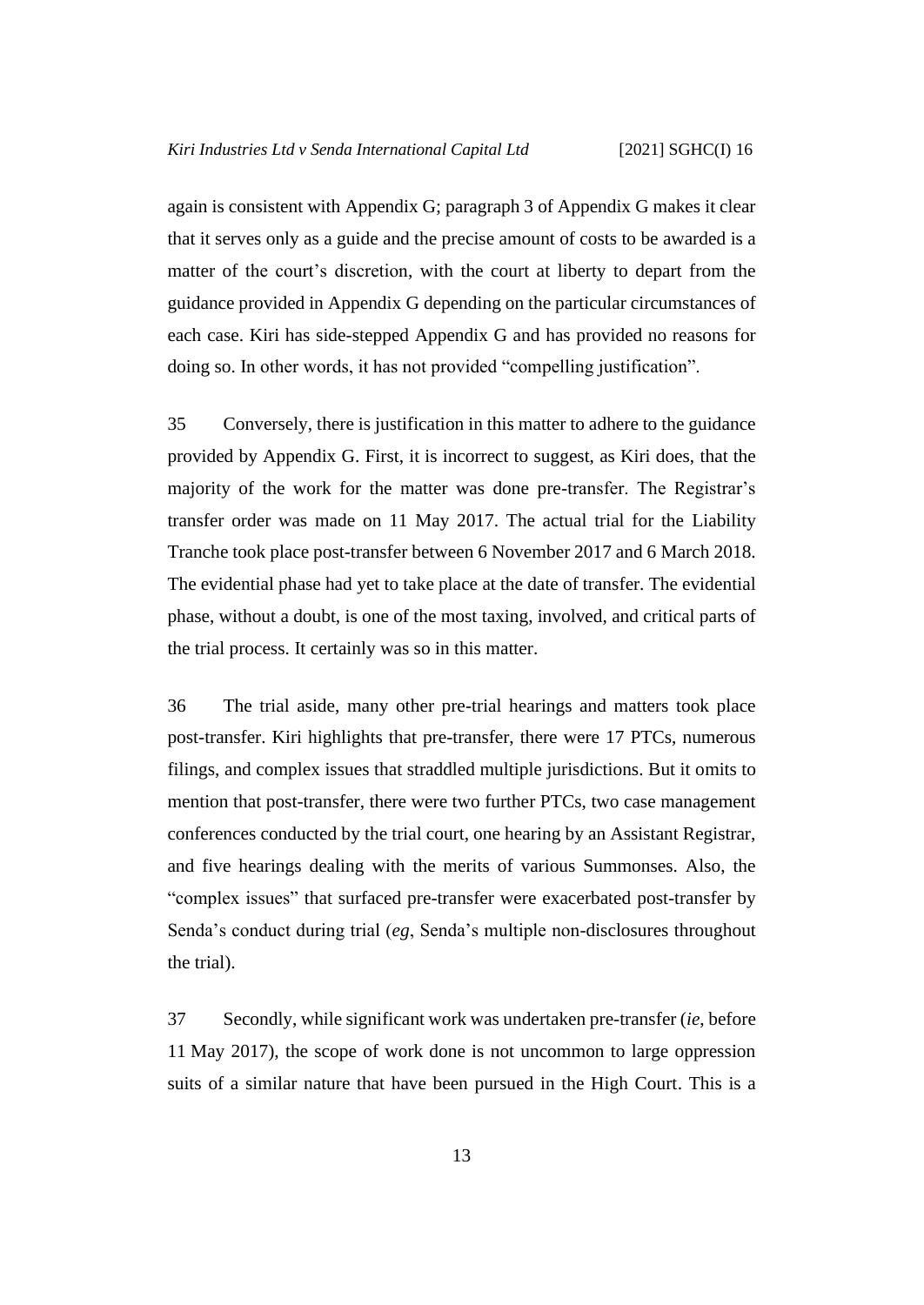relevant factor. Specifically, the complex factual issues that arose, and the numerous hearings that took place, were "a characteristic which would be common to all … proceedings [of this sort] and does not necessarily carry significant weight in assessing whether to disregard Appendix G for pre-transfer costs": *CBX* at [35]. We highlight the following passage from *CBX* which stresses the point:

36 … Appendix G would not be realistic in circumstances where a combination of factors would make it a wholly unrealistic measure of what parties might reasonably be expected to spend to safeguard their interests. Such circumstances could include the need to liaise with persons in different jurisdictions, the magnitude of the amount in dispute, the complexity of the arguments and the supporting material and the consequences to a party of losing. We accept that all these are relevant matters which impact the reasonableness of the costs claimed in the post-transfer period. *But many of these matters are subjective and the court in assessing reasonable costs must have regard to the usual run of similar cases and not be misdirected by the amount a party with deep pockets and a great sense of entitlement is willing to spend.*

[emphasis added in bold italics; additional emphasis in underlined bold italics]

While this observation was made in relation to post-transfer costs, it is in our view equally apposite with regard to pre-transfer costs.

38 The High Court has been hearing and continues to hear complex oppression suits prior to and after the constitution of the SICC; SIC/S 4/2017 in fact originated in the High Court, and, but for the transfer, would have run its course in the High Court. A matter does not warrant a departure from Appendix G simply by reason of being transferred to the SICC. *CBX* makes it clear that the facts must offer *compelling justification* for that conclusion. As such, to accept that there is compelling justification in this matter to warrant departure from Appendix G, notwithstanding that suits of a similar nature and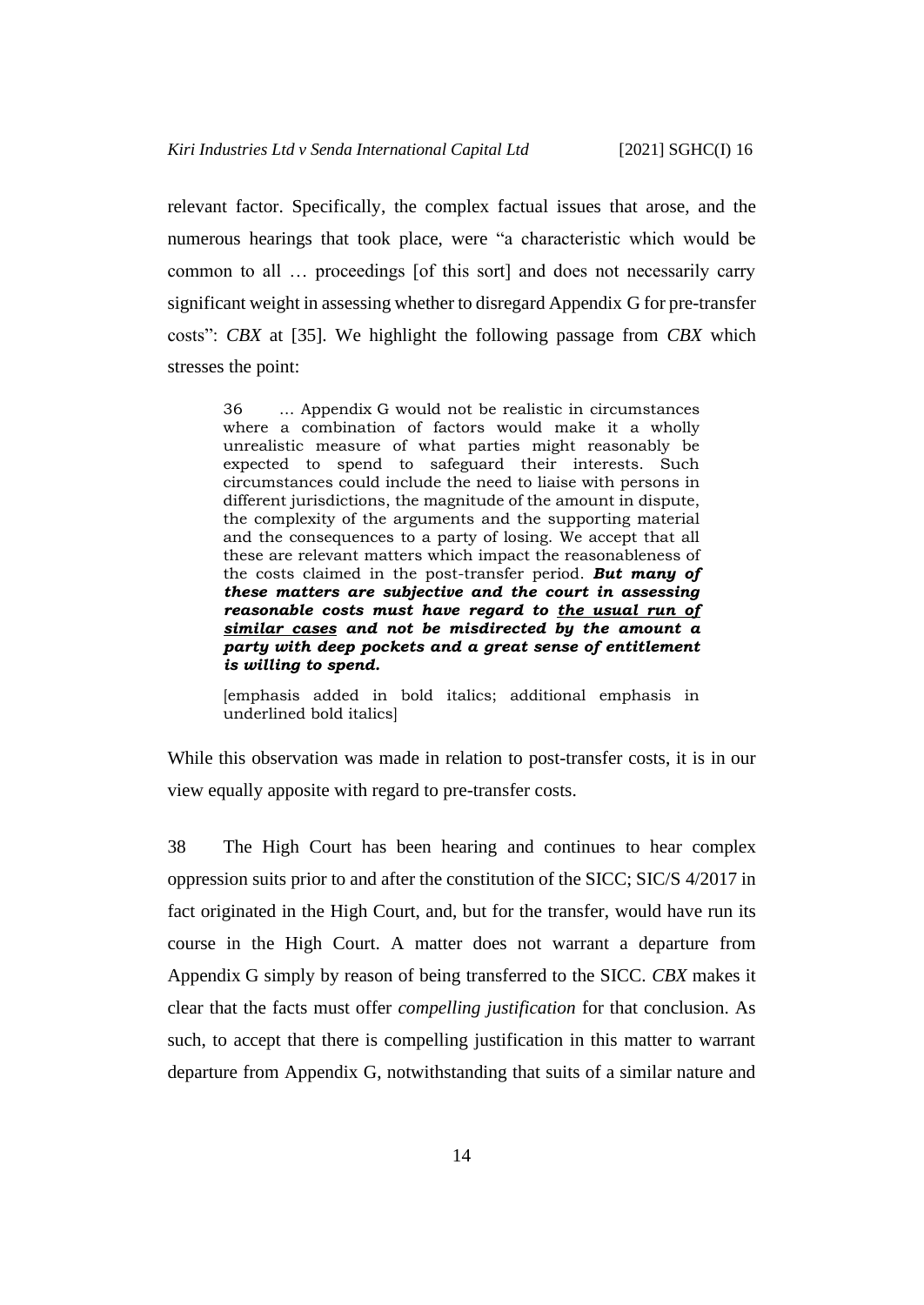complexity are routinely heard in the High Court, would be tantamount to accepting that a matter is entitled to a different cost treatment *for Pre-Transfer Costs* simply because it has been transferred to the SICC. This is not consistent with the observations in *CBX* ([\[33\]](#page-15-0) *supra*) at [28]. Ultimately, Kiri has the burden of showing compelling justification as to why this matter warrants departure from Appendix G with regard to Pre-Transfer Costs. This is no different from any case of a similar nature commenced in the High Court, as is evident from paragraph 3 of Appendix G. As *CBX* noted at [28], whether there is a lesser or greater degree of dependence on Appendix G depends on the particular facts. In our view, Kiri has failed to discharge the burden of demonstrating that we should not have regard to Appendix G.

39 Accordingly, Appendix G must be the starting point for assessing Pre-Transfer Costs, a position which Senda expressly endorses. That leaves a question of whether there should be an uplift on the guidance in Appendix G. As alluded to, we are in general agreement with the broad contours of Senda's approach, which adhere more closely to Appendix G 2019. That said, and as alluded to above, we disagree with Senda's strict and unwavering application of Appendix G 2019. We are of the view that the complexities patent in this matter warrant an uplift in the costs arrived at based on Appendix G. We turn to consider this next.

### <span id="page-18-0"></span>*An uplift on the Appendix G scale*

40 In *CBX,* it was observed in relation to pre-transfer costs that instead of a departure from Appendix G, there was the option of a *discretionary uplift* using Appendix G as a starting point. This observation was made in *CBX* at [34] when the court considered whether the complexity of the arbitration dispute at hand warranted departure from Appendix G, such complexity being attributable to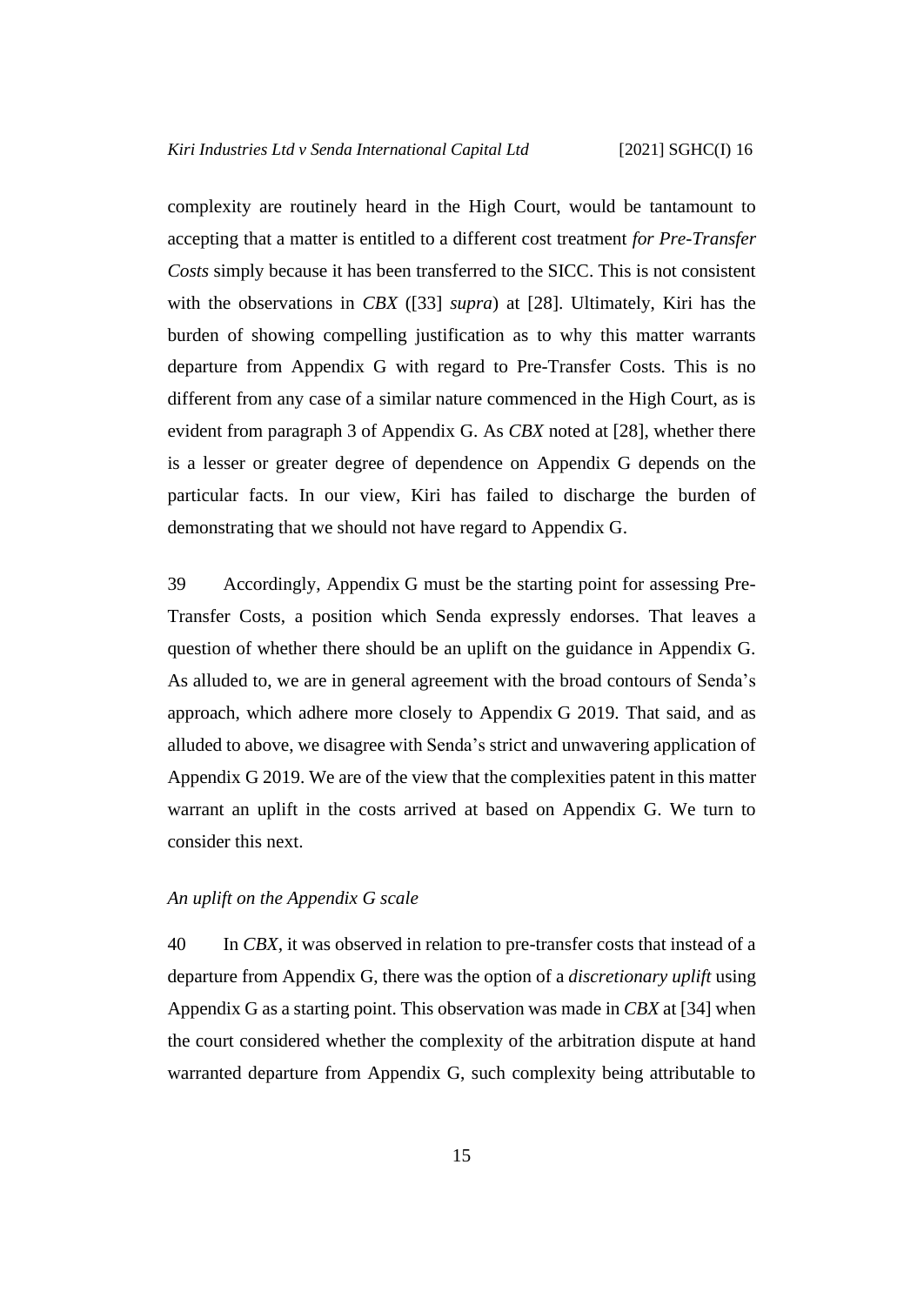*inter alia* the presence of a "dichotomy of legal counsel" and the "time" consuming" nature of the matter. The Court of Appeal considered the complexity of the matter to be "*not … a factor to justify disregarding Appendix G* completely but rather … a factor to be taken into account when *deciding whether to give an up-lift* on the pre-transfer costs" [emphasis added]. In other words, the court stated that there need not be a strict and unwavering adherence to the scale set out in Appendix G. As with all costs issues, the court may, as a matter of discretion, impose an uplift to account for the particular circumstances of the case at hand. This is also stated clearly in the opening paragraphs of Appendix G. In fact, Kiri accepts this point in its written submissions where it agrees that costs in the SICC indubitably remain at the discretion of the court.

41 We are of a view that there ought to be an uplift. We explain below why this is so, with reference to specific aspects of this matter.

42 The issue in this matter is that at first blush, there is no neat method of quantifying the uplift, or, for that matter, arriving at the base amount of costs using Appendix G to which a discretionary uplift is to be applied. The principal difficulty lies in the fact that Appendix G does not differentiate between pretrial costs matters and trial costs. It instead provides tariffs that appear to subsume both pre-trial and trial costs. This has since been addressed in the revised Appendix G issued on 31 August 2021. However, the Pre-Transfer Costs in this matter are entirely in respect of matters *prior to trial*.

43 A principled manner in which this issue may be addressed is to assess the costs of the Liability Tranche *as if this matter been conducted entirely in the High Court* (with reference to Appendix G 2019), and thereafter *apportion* the costs arrived at between the period pre- and post-transfer to determine the Pre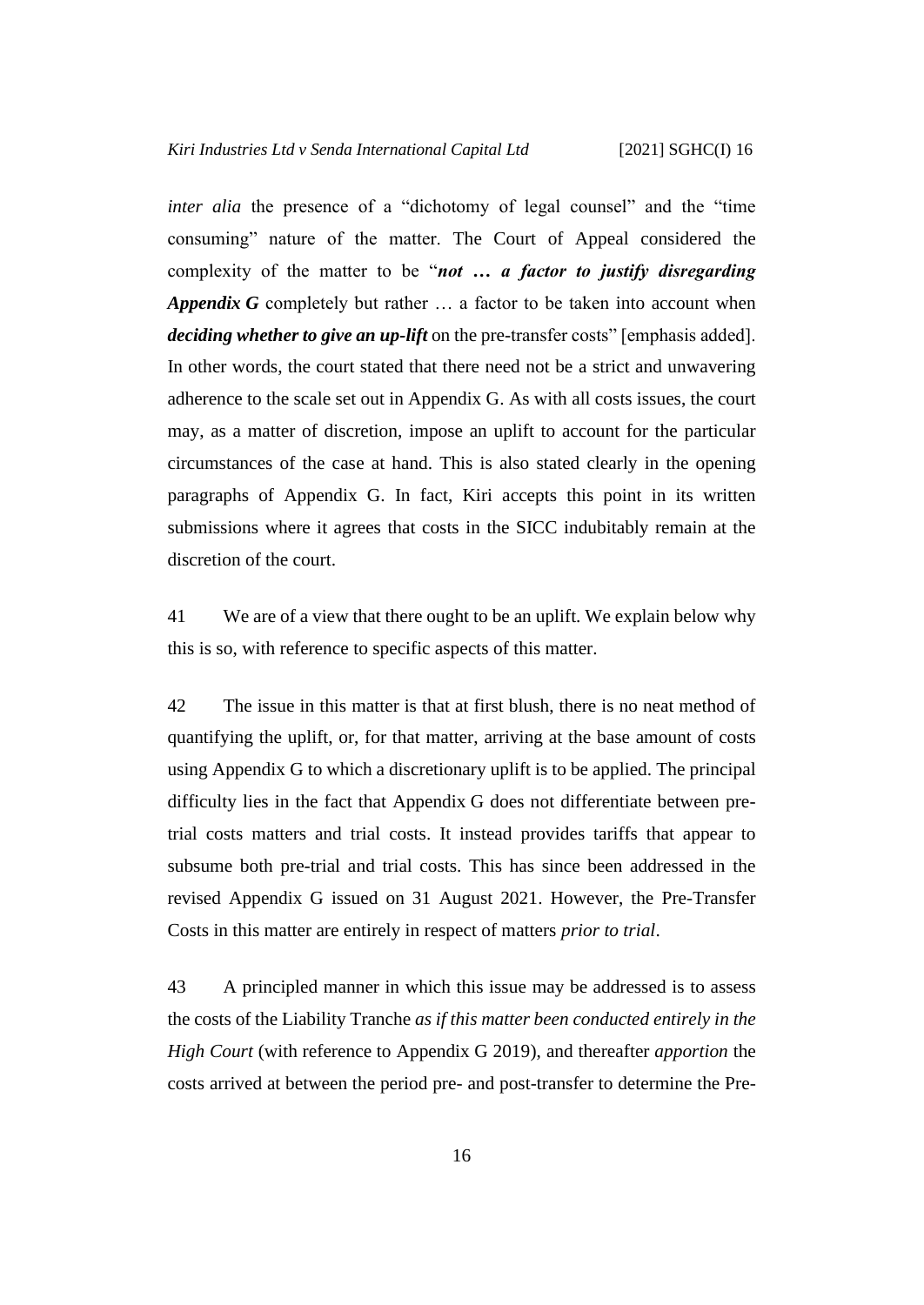Transfer Costs. In assessing such costs, we apply an uplift on the Appendix G 2019 rates to reflect the complexity of the matter. We elaborate.

### <span id="page-20-0"></span>*The quantum of Pre-Transfer Costs to be awarded*

44 First, with reference to Appendix G 2019, the appropriate daily tariff must be selected. We disagree with the tariff of S\$20,000 per day that Senda proposes. Senda argues that this figure is appropriate, as under Appendix G 2019, that is the tariff for complex corporate/company law disputes, and Kiri's claim for minority oppression falls into this category.

<span id="page-20-1"></span>45 Whilst Kiri's claim is a company law dispute, it would be an understatement simply to call it "complex". The dispute was more complicated than usual, with a multitude of cross-cutting allegations being levelled by both sides involving multiple entities and transactions in some cases spanning jurisdictions. The value of Kiri's claim, as reflected in the final valuation, was monumental at almost half a billion US dollars. This speaks to the size of DyStar's business and the complexity of the issues that arose in the Liability Tranche.

46 Accordingly, we find that a higher tariff is justified, taking reference from the tariff for construction, intellectual property, and equity and trusts cases found in Appendix G 2019. This tariff is up to S\$30,000. Taking into account all the circumstances of the present dispute, we find that a further uplift is necessary, and that a daily tariff of S\$35,000 would be appropriate.

47 Second, the question arises as to whether there ought to be a percentage reduction on the above daily tariff based on the number of days of trial as provided in Appendix G 2019. It is uncontroversial that the court will typically apply a progressive percentage reduction to the rates in Appendix G, whereby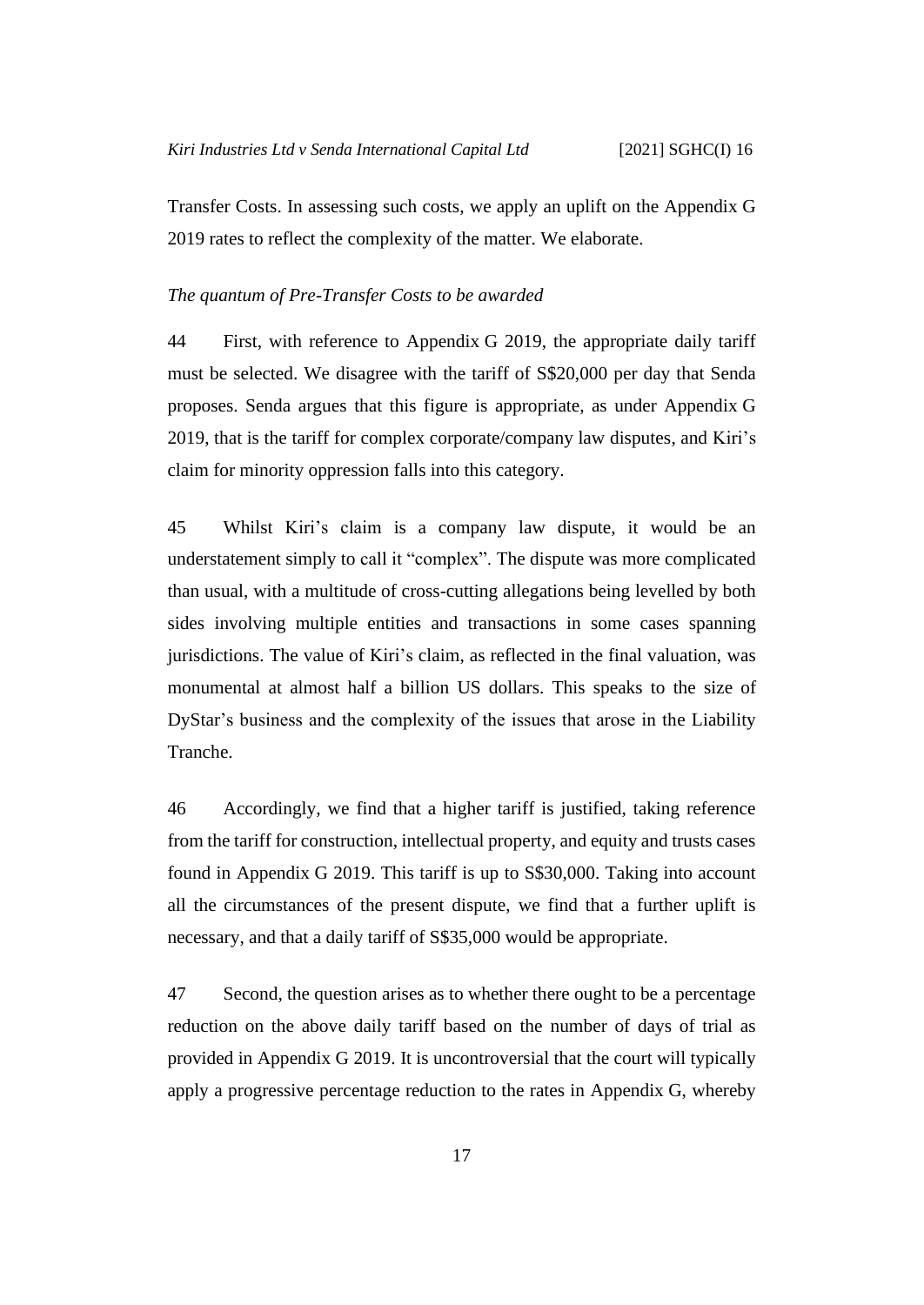only a percentage of the daily tariff is awarded to the winning party depending on the length of the trial. In the usual course, for the first to fifth day of trial, the full tariff will apply. From the sixth to tenth day, only 80% will be awarded. Finally, from the eleventh day onwards, only 60% of the tariff would apply. These percentage reductions are captured in the text of Appendix G 2019. Notably, this has been dropped in the 2021 iteration of Appendix G.

48 Senda has applied the aforementioned in its calculations. We disagree. Given the complexity and enormity of this matter, as explained at [\[45\]](#page-20-1) above, it would be appropriate for the full tariff to apply for all 12 days of trial. This gives us a figure of S\$420,000.

49 Third, the figure of S\$420,000 ought to be apportioned to reflect the time spent pre-transfer and post-transfer for the Liability Tranche. Senda recommends splitting the costs in half for the pre-transfer and post-transfer periods. We find this apportionment to be arbitrary; indeed, Senda has not explained why a 50:50 split serves as an accurate proxy for the time spent preand post-transfer.

50 Instead, a better approach is to use the time spent by Kiri's lawyers during the pre-transfer period as a percentage of the overall time spent on the Liability Tranche as a proxy for the appropriate apportionment. Kiri has provided the court with the time spent in the pre-transfer period, as well as the post-transfer period. The total time spent on the Liability Tranche is 4879.8 hours. At this point, we note that 34.5 of the hours claimed by Kiri was spent on reading the *Main Judgment*. This ought to be removed from the time spent post-transfer. This is time spent deciding whether to appeal and preparing for the appeal and/or the Valuation Tranche, and not for the trial of the Liability Tranche. As such, the total time spent ought to be reduced to 4845.3 hours. Of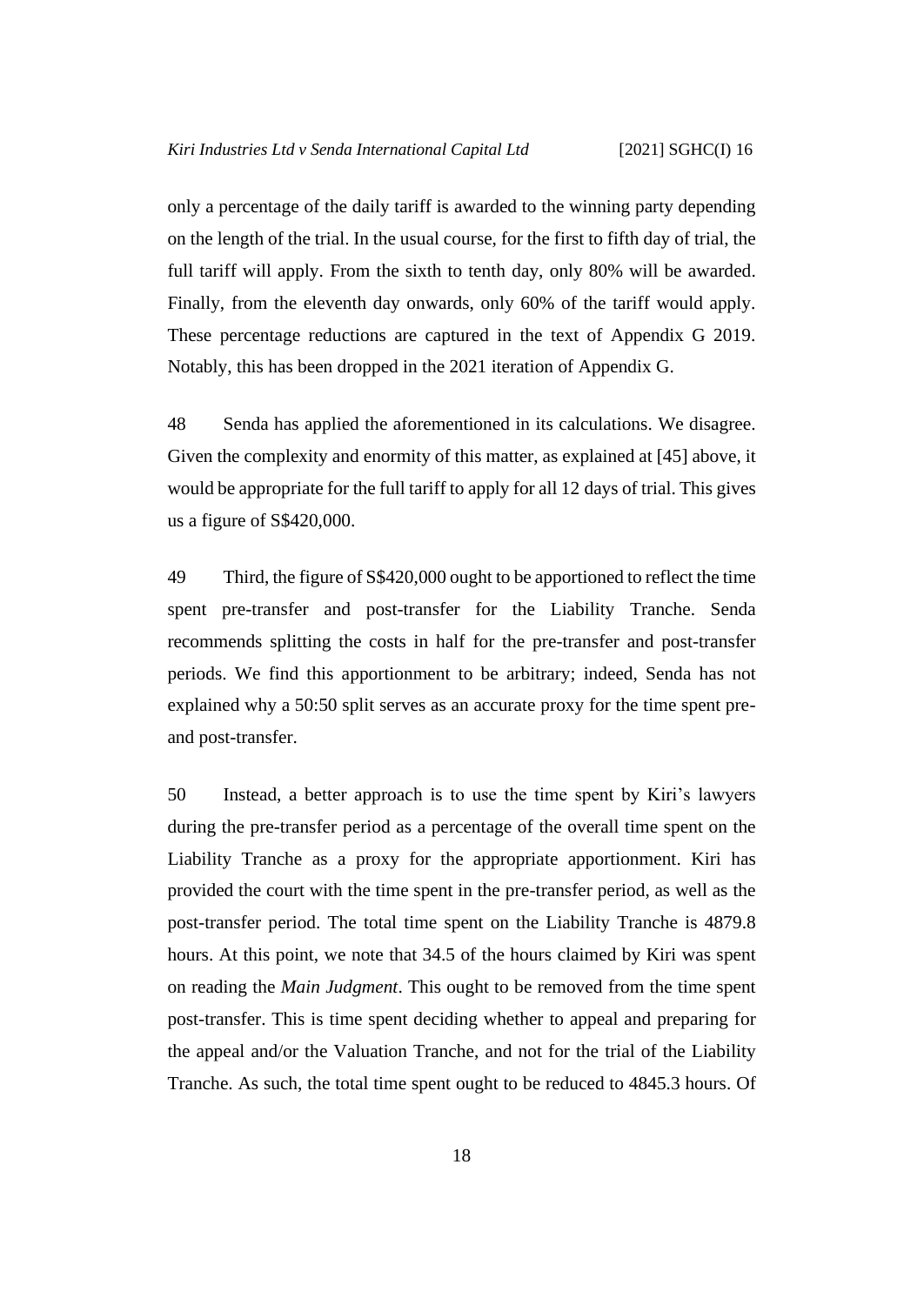this, based on Kiri's schedule of time costs, the time spent pre-transfer was 1322.5 hours. As such, dividing this figure by 4845.3, the time spent pre-transfer was approximately 27.29% of the total time spent on the Liability Tranche.

51 Using 27.29% as a proxy to apportion the sum of S\$420,000, we arrive at the sum of S\$114,636.90. Accordingly, we award this amount to Kiri as Pre-Transfer Costs.

#### <span id="page-22-0"></span>*Quantum of Post-Transfer Costs*

52 Kiri has claimed a total of S\$7,297,718.50 for Post-Transfer Costs. This sum includes S\$2,406,947.50 for costs incurred during the Post-Transfer Liability Tranche; and S\$4,890,771.00 incurred for the Valuation Tranche. Essentially, its approach is similar to that for Pre-Transfer Costs except that this time, no discount has been applied. In other words, Kiri has again compiled the hours spent by each lawyer in its team and multiplied the resultant figure by the hourly rate for that lawyer. The figures were then totalled up to arrive at the time costs that Kiri seeks. In other words, Kiri appears to have claimed its solicitorand-client costs.

53 Senda on the other hand argues that Appendix G should be the primary basis for assessing the costs for the entire Liability Tranche *including the Post-Transfer Liability Tranche*. As noted above, Senda's argument is that S\$204,000 ought to be the total costs for the Liability Tranche, and that half of this, S\$102,000, ought to be awarded as costs of the Post-Transfer Liability Tranche. On costs of the Valuation Tranche, Senda agrees that O 110 r 46 ought to apply, and argues that using "reasonable costs" as the basis, an appropriate figure is S\$156,000. Senda arrives at this figure through the application of Appendix G, applying an uplift to the sum of S\$204,000 which, in its opinion, "accommodates any increase that would apply under [O 110 r 46]." To the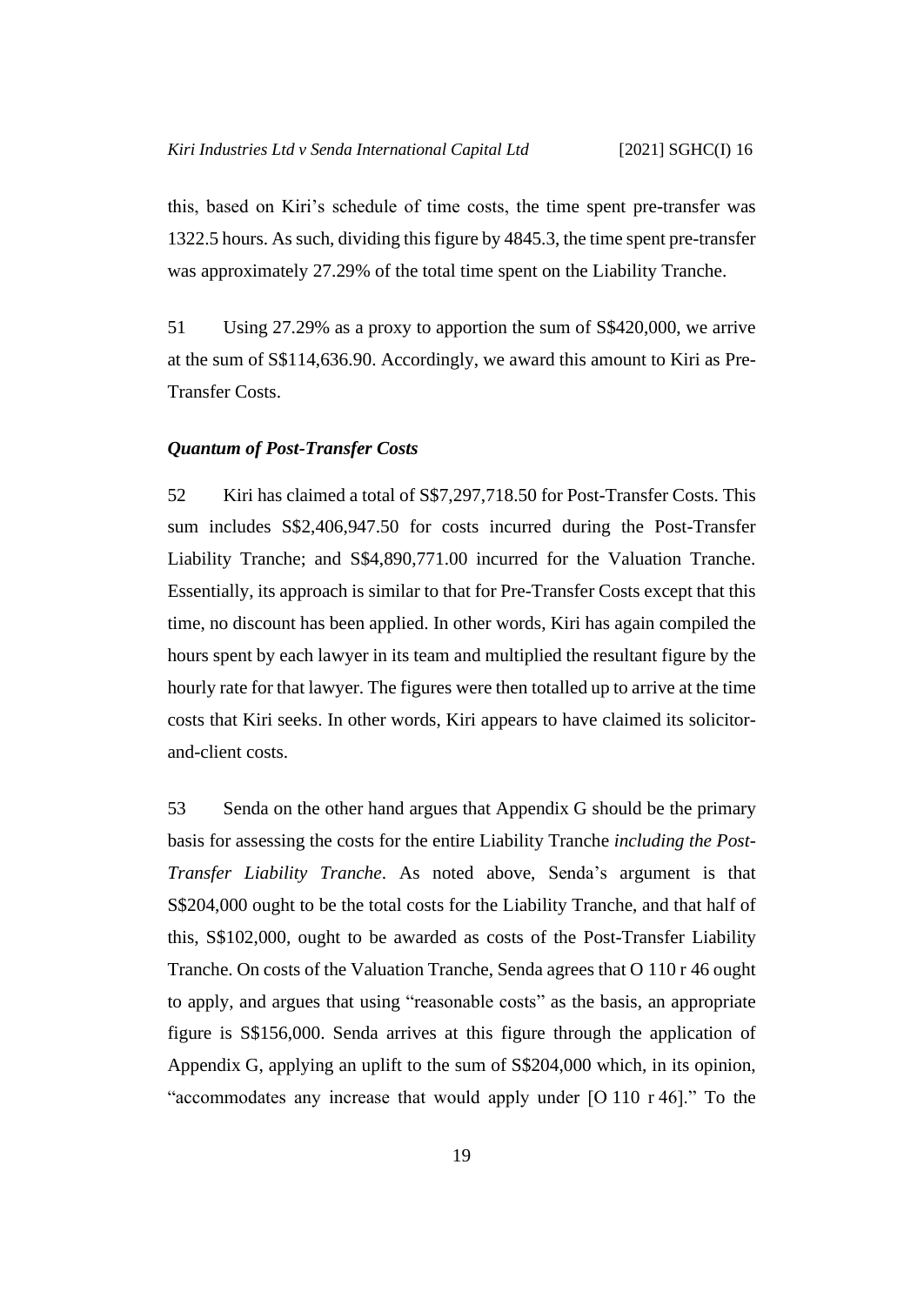resultant sum of S\$300,000, Senda applies a 52% discount, on the basis that it has succeeded on several significant issues in the Valuation Tranche.

54 To begin with, we reject Senda's position that the costs of the Post-Transfer Liability Tranche, "should be assessed with primary reference to Appendix G." Senda's submission ignores that the basis of assessment for the Post-Transfer Liability Tranche is not Appendix G but O 110 r 46, which prescribes a different regime from that which underpins Appendix G. Costs under O 110 r 46 ought not to be assessed *primarily* on the basis of Appendix G. The key issue is whether in assessing costs under O 110 r 46, the facts of this matter justify a wholesale rejection of Appendix G or speak to Appendix G being one of a number of factors which should be borne in mind: *CBX* at [39].

55 Senda argues that Kiri has not shown that the nature of the work done post-transfer was so different from other similar High Court proceedings. This argument is made in relation to the costs for both the Post-Transfer Liability Tranche and the Valuation Tranche. However, it must be remembered that for costs incurred post-transfer in the SICC, it is not for Kiri to show "compelling justification" why Appendix G ought to be departed from, *ie*, to prove that the work done was "so different". The burden is instead on Senda to show that the work that was carried out for the Post-Transfer Liability Tranche was no different from "the usual run of similar cases": *CBX* at [36].

56 Accordingly, O 110 r 46 of the ROC stipulates the basis of assessment of the Post-Transfer Costs. It stipulates that the court has a wide discretion in assessing what are "reasonable" costs: *CPIT* at [23]. Thus, as a starting point, there is *no rule* that the SICC must apply Appendix G in relation to post-transfer costs. As noted earlier, the weight given to Appendix G in assessing posttransfer costs will depend on the circumstances of the case: *CBX* at [28].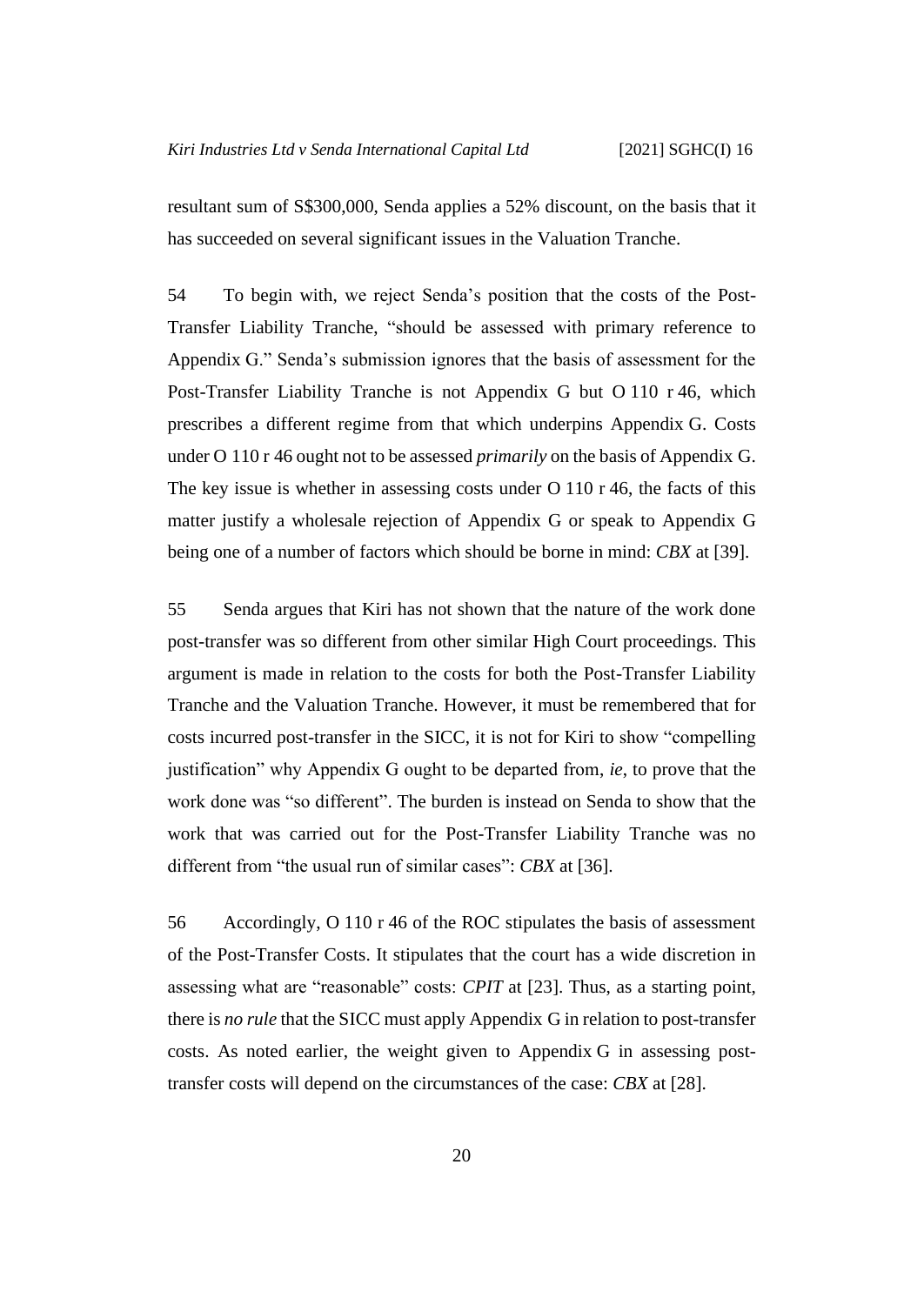57 In our view, while the case for departure from Appendix G was not compelling for the work that was undertaken pre-transfer, the same cannot be said as regards the work for the Post-Transfer Liability Tranche. Indeed, the same may be said perhaps with even greater force as regards the Valuation Tranche.

58 We have already explained at [\[45\]](#page-20-1) above how the present litigation, pretransfer, was of significant complexity warranting a material uplift on Appendix G costs. This degree of complexity was only heightened posttransfer, to the extent that we are of the view it would be appropriate to depart entirely from Appendix G. The scale of the litigation post-transfer is best described as monumental. The sheer number of tranches of trial and oral submissions (for both the Liability and Valuation Tranches), and the volume of documents (deluge being an appropriate description) all point to this matter being of significant complexity and difficulty post-transfer. The issues raised were novel, challenging and required skill, expertise and specialised knowledge.

59 For context, over and above the 12 days of trial spent on liability, the Valuation Tranche alone required an additional nine days of trial and numerous rounds of written and oral closing submissions which took two days. In terms of documentation alone in the Liability Tranche, the parties' *Agreed* Bundle ran to some 79 volumes. Of these, volumes 1 to 49 were used for the very first tranche of trial in the Liability Tranche (as confirmed by the letter of 3 November 2017 from Kiri's solicitors, Allen & Gledhill LLP ("A&G"), enclosing the Proposed Markings for Trial Bundles), and these 49 volumes *alone* comprised 27,454 pages. The size of the universe of documentary material grew palpably in the Valuation Tranche. The Agreed Bundle there ran from volumes 80 to 121, and totalled some 27,282 pages. The parties' *Joint Core Bundle* for the Valuation Tranche alone amounted to 46 volumes and some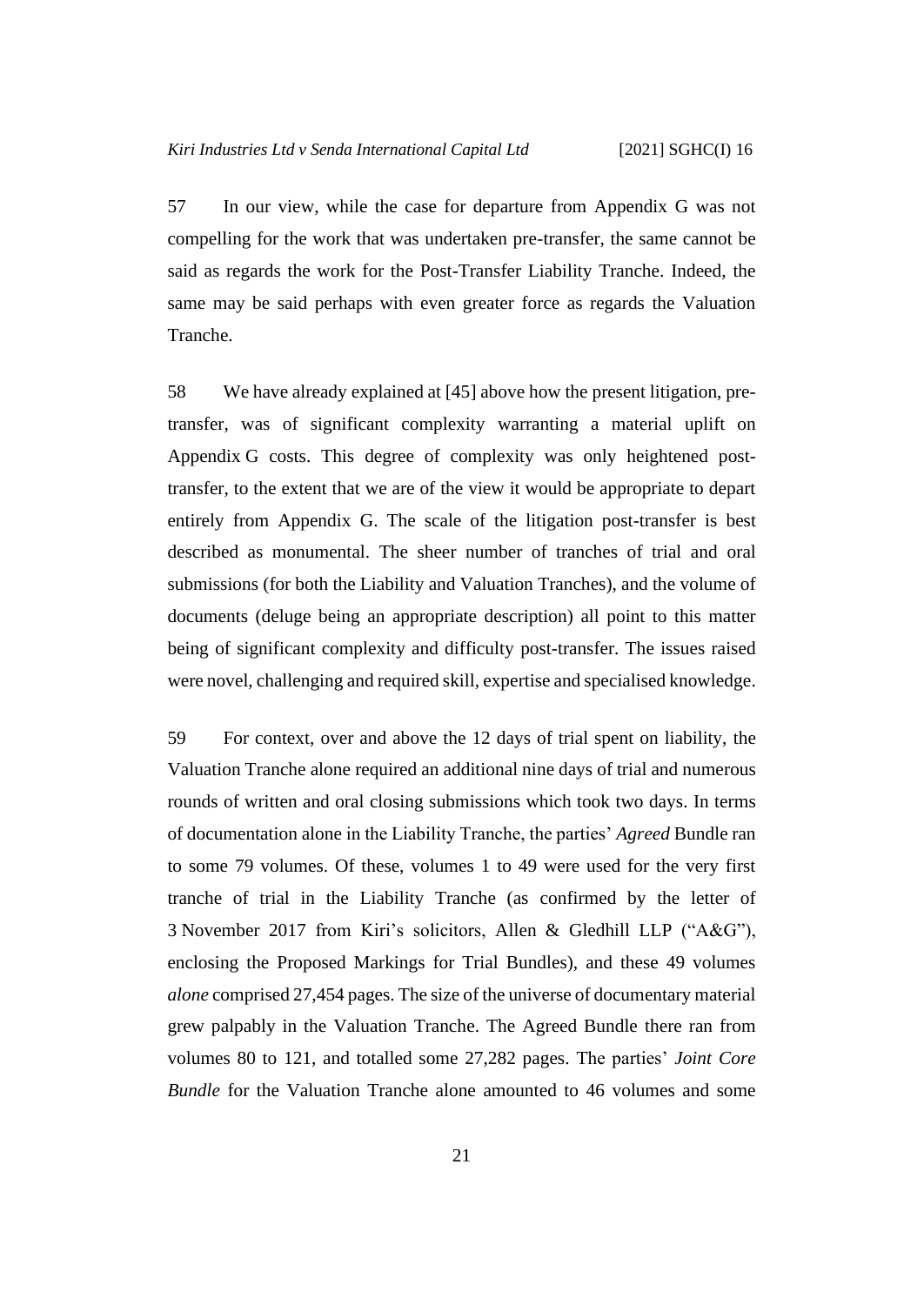17,614 pages. This was only the tip of the iceberg as regards documentation. The bundles mentioned were the already *condensed* compilation of the *key* documents that surfaced in the course of discovery and the exchange of AEICs. Finally, the size of the claim was enormous, with Kiri's claim ranging from just under half a billion to almost a billion US dollars.

60 In particular, as regards the Valuation Tranche, there was a need to understand difficult principles on valuation, economics and statistics and to apply them to a complex set of facts that was the result of the size and scale of DyStar's business. It is important to point out that in terms of business activity, DyStar comprised a web of companies spread across the globe that were interlinked with and interconnected to each other, as well as with companies controlled or managed by its shareholders Kiri and Longsheng (through its holdings in Senda). The size of its business was significant both in absolute terms and in relation to its competitors. Its operations were complex, and the industry in which it operated complicated and global. Four illustrations, which are by no means comprehensive, of the challenging nature of the issues are apposite:

(a) First, whether DyStar's competitors were relevant comparators given that DyStar outsourced, to related companies and third parties, a large portion of the production of components that made up its dyes.

(b) Second, whether the expiry of certain critical patents DyStar held impacted on its ability to influence pricing in certain markets of its products as well as those of its competitors (in other words its ability to control pricing in the market).

(c) Third, as DyStar operated in multiple markets against, in some instances, different competitors, each with its own considerations,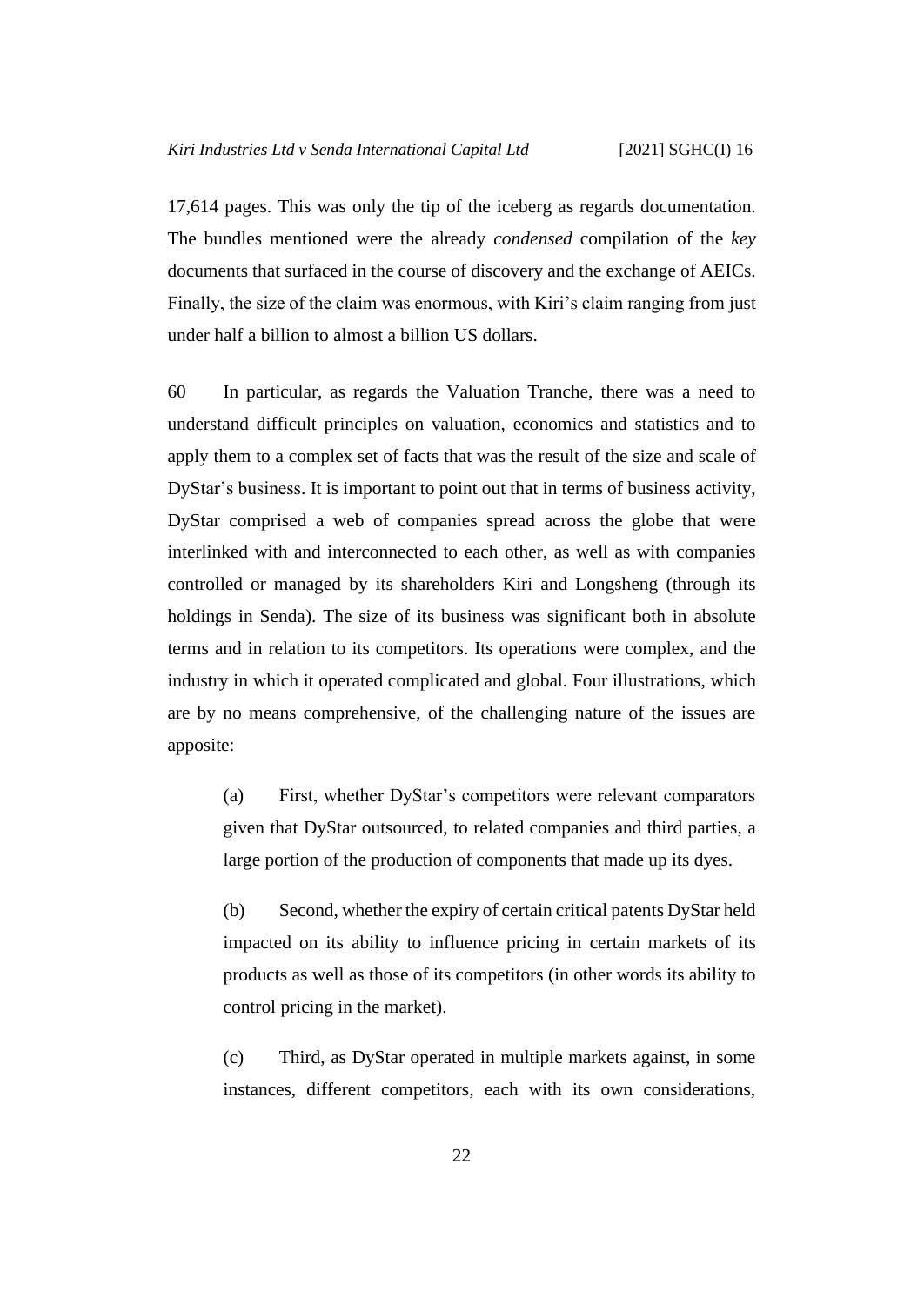whether country risk and size premia ought to be applied to DyStar's valuation as discount factors.

(d) Fourth, as DyStar was a privately held company, whether discounts for Kiri's lack of control and the lack of marketability of its shares were appropriate.

All of these required expert evidence and undoubtedly considerable time and effort to be understood and addressed, as exemplified by the total number of hours that Kiri says its team has spent. It is relevant that Senda does not challenge: (a) the hours, including the number of lawyers used to staff the litigation, that Kiri has submitted; and (b) the hourly rates that Kiri has used. This is important for reasons that will become apparent later in this judgment: see [\[94\]](#page-40-1) below.

61 Similar observations may also be made as regards the Liability Tranche. We put aside for the moment the fact that the issues in SIC/S 4/2017 had to be tried alongside those in a separate complex commercial suit, namely SIC/S 3/2017, *ie*, DyStar's action against Kiri. The issues that arose in the Liability Tranche were voluminous, multifaceted, and complex. These include:

(a) First, discerning the legitimate expectations of the parties to a large international joint venture that operated across numerous jurisdictions.

(b) Second, examining numerous transactions that allegedly involved Longsheng and Senda acting against Kiri's interests as a minority shareholder of DyStar. Indeed, at least seven discrete arrangements or groups of transactions had to be examined in the course of the trial.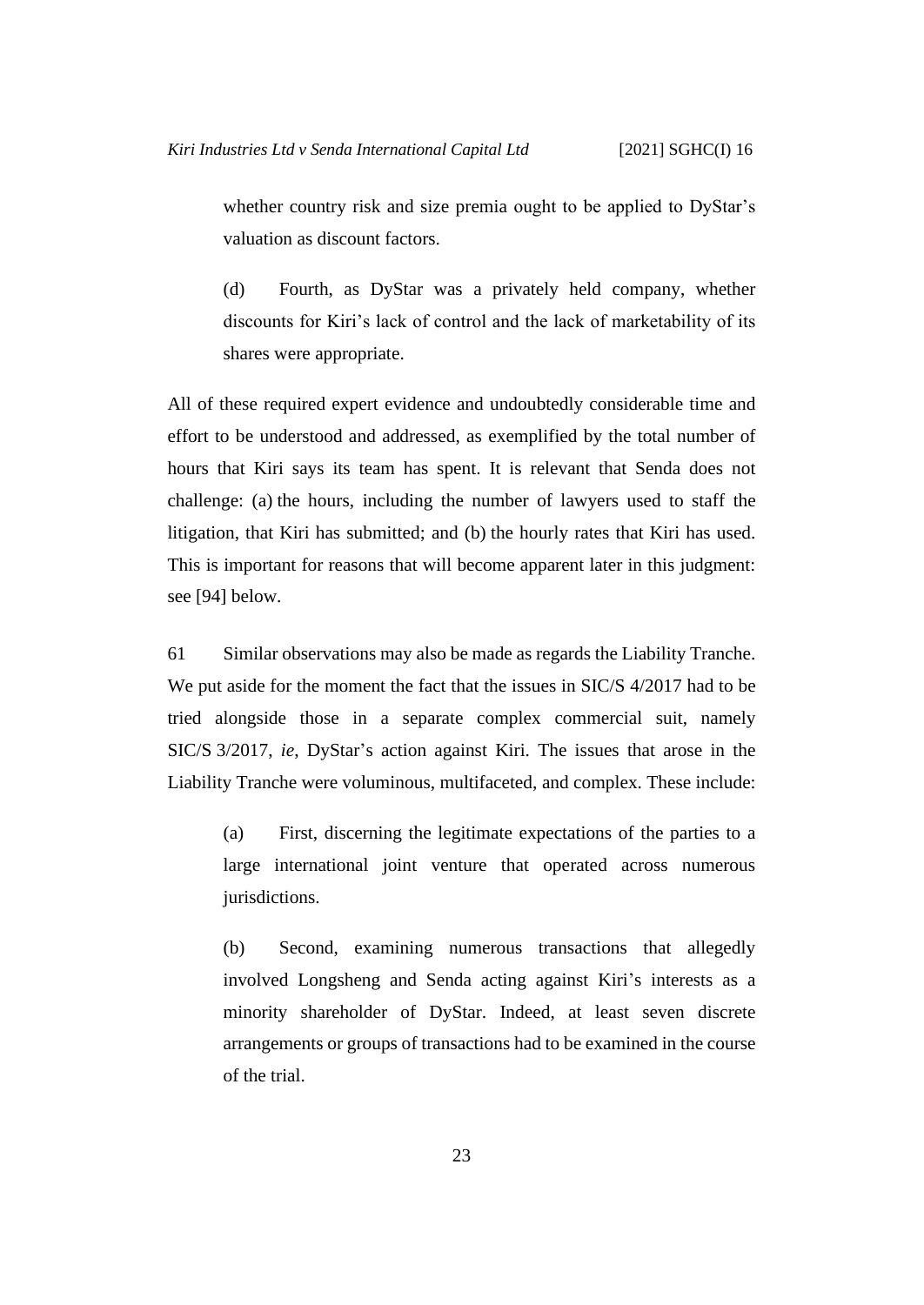(c) Numerous other issues that required close scrutiny of the commercial dealings between Kiri, Senda, Longsheng and DyStar, in order to discern the true nature of their commercial relationship and consequently whether Kiri could meaningfully be said to have been treated unfairly.

62 Finally, putting aside the complexity of this matter, it must also be pointed out that Senda's approach to determining the costs of the Valuation Tranche is internally inconsistent. Despite "accept[ing] that the principles in relation to costs pursuant to [O 110 r 46] would apply", Senda has gone on to use Appendix G as the key factor in determining the costs for the Valuation Tranche. This is incorrect, and Senda has provided no convincing explanation for its position. As emphasised by the Court of Appeal in *CBX*, whether Appendix G plays a role in the assessment of post-transfer costs "will depend on the circumstances of the case" (at [28]), and it is open to the court to determine whether there ought to be a "wholesale rejection of Appendix G for post-transfer costs" or if Appendix G should "[remain] one of a number of factors which should [be] kept in mind" (at [39]).

63 Accordingly, in our assessment of the Post-Transfer Costs, Appendix G carries no weight. We turn thus to the issue of how "reasonable costs" under O 110 r 46 ought to be assessed, in the event Appendix G is not a relevant factor.

## <span id="page-27-0"></span>*The definition of "reasonable costs" under O 110 r 46*

64 The SICC may award successful litigants "reasonable costs", as *per* O 110 r 46. The plain text of O 110 r 46 does not stipulate what "reasonable costs" entails. There are also no decisions that discuss, with reference to any concrete guidelines, the definition of "reasonable costs" under O 110 r 46.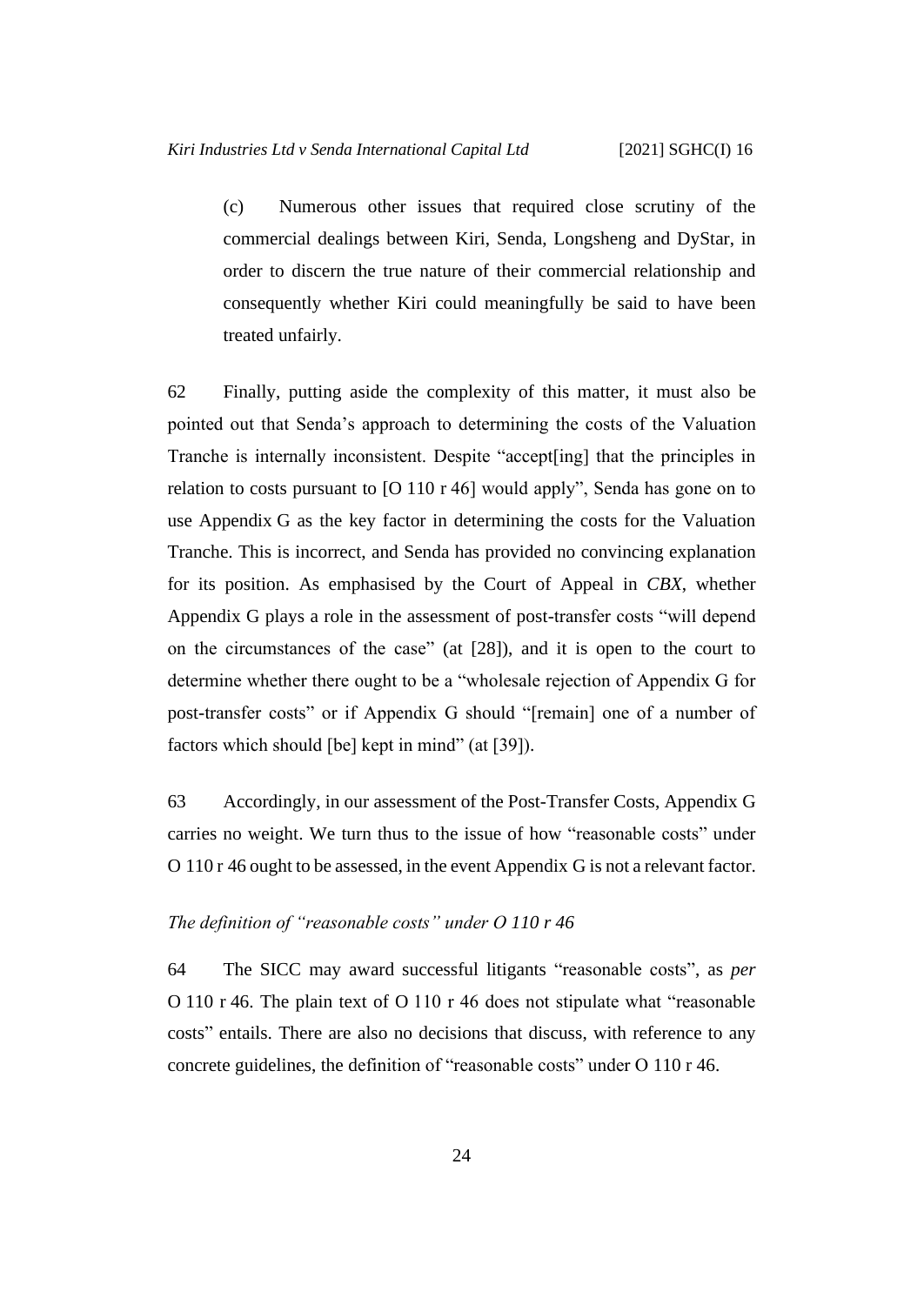65 Some light is shed by the SICC Practice Directions. At paragraph 152, the Practice Directions state that reasonable costs are in the discretion of the court, which has the "full power to determine by whom and to what extent the costs are to be paid". We highlight the following:

(a) Paragraph 152(2)(a) states that regard must be had to O 110 r 46(1), which provides for "reasonable costs" to be borne by the unsuccessful party.

(b) Subparagraph (2)(b)(ii) states that the court may consider relevant circumstances such as the "conduct of the case and the existence, scope, extent and terms of any third-party funding contract".

(c) This is further elaborated upon in subparagraph (3), which provides for a list of circumstances that the court may consider. These include the conduct of the parties, the amount or value of the claim, the complexity or difficulty of the subject matter involved, the skill, expertise and specialised knowledge involved, the novelty of any questions raised, and the time and effort expended on the application or proceeding. Subparagraph (3) makes it clear that this is a non-exhaustive list.

66 In short, "reasonable costs" allows the court to look at all the facts and circumstances in a given case to determine the appropriate quantum of costs to be awarded. Skill, expertise and specialised knowledge coupled with the novelty of the issues raised are important considerations. It is, by design, a more generous and flexible regime, that may in appropriate circumstances mirror the approach to costs in international arbitration: see *CPIT* at [15]; *Quoine* at [12]; the SICC Committee's Report. The broad nature of this inquiry was observed by the court in *CBX* at [9]: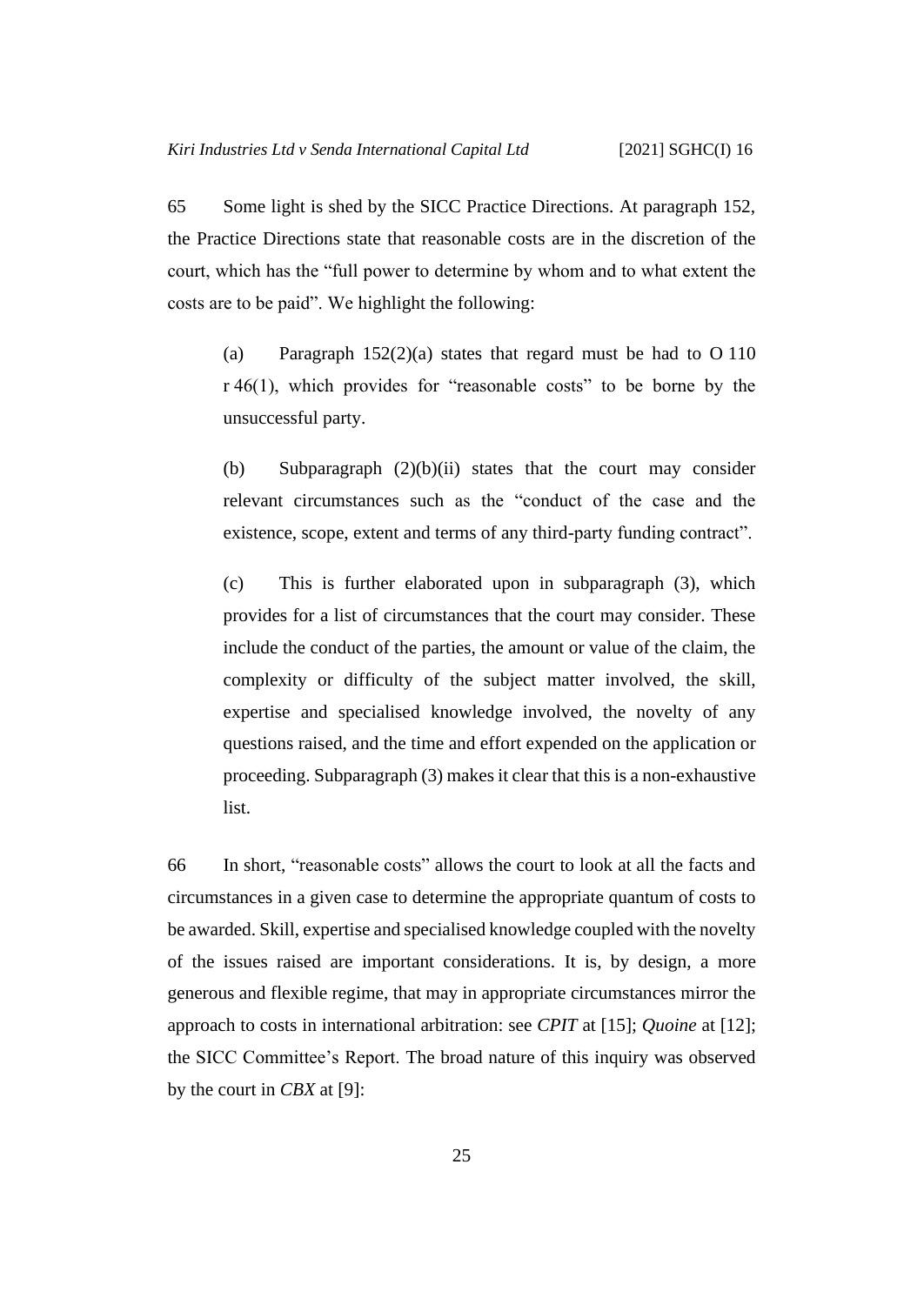Thus, the question of amount of costs that a successful party should recover is at large and the judge is tasked to determine what is "reasonable", a determination which can be guided by many factors moving far beyond the type of proceeding, the number of hearing hours and the kind of transcription service employed (though these factors will also be relevant, of course).

…

67 A difficulty patent in any SICC matter on costs, however, is the absence of any yardstick against which the quantum of costs may be measured, which guidelines such as Appendix G provide. For this reason, scrutiny of the costs positions taken by the parties assumes importance. The parties' submissions in the present case, however, offer limited assistance; Senda's reference to Appendix G is overly conservative for the reasons provided above. Kiri's position is, in essence, a claim for solicitor-and-client costs, and it is trite that the court will not reimburse successful litigants for the full extent of their solicitor-and-client costs (see [\[75\]](#page-32-0) below).

68 With these difficulties in view, and in the light of the flexible "reasonable costs" regime as set out above, we adopt what is, in our view, a principled compromise between the parties' positions that will reflect a reasonable quantum of costs. Specifically, the quantum of Post-Transfer Costs awarded to Kiri should be higher than indemnity costs in the High Court, yet should still not amount to solicitor-and-client costs. We explain further.

69 It is relevant to consider the conceptual underpinnings of the wellestablished costs regime under O 59 of the ROC, applicable to proceedings in the High Court, as a point of contrast to costs awarded under O 110 r 46. An appropriate starting point would be to ascertain the possible interpretations of these provisions, having regard not just to the text of the provisions but also to the context of the provisions within the statute (in this case, subsidiary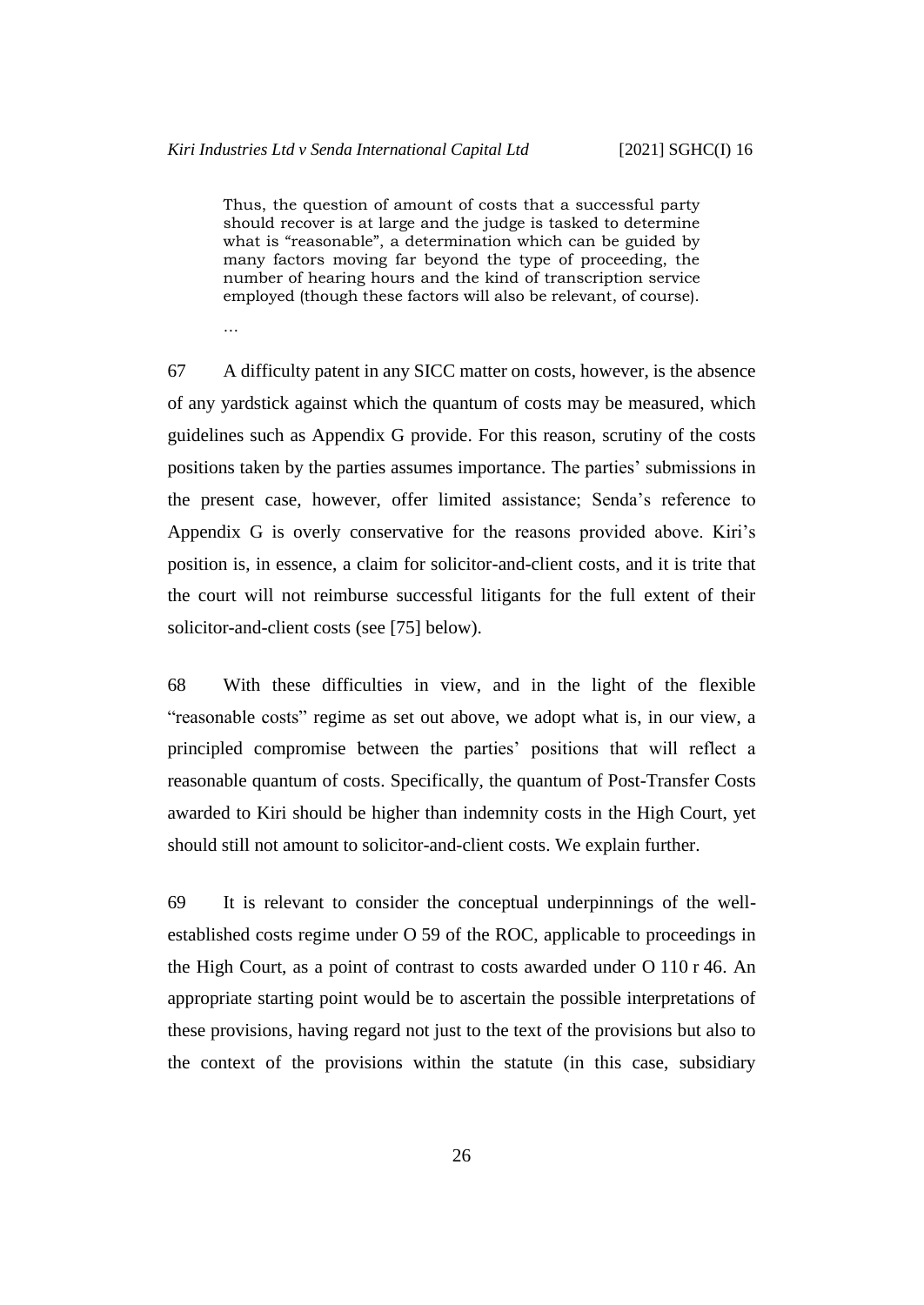legislation, *ie*, the ROC) as a whole: see *Tan Cheng Bock v Attorney-General*  [2017] 2 SLR 850 ("*Tan Cheng Bock*") at [37]–[38].

70 Under O 59 r 27, there are two methods to assess costs: the "standard" and "indemnity" bases. The "standard" method of assessing costs is to award a "reasonable amount" of the costs that are "reasonably incurred". As noted earlier, Appendix G provides guidance on the quantum of standard costs under O 59 r 27(2). The "indemnity" method of assessing costs is to award costs as long as they are not of an "unreasonable amount" and have not been "unreasonably incurred".

71 The difference between standard and indemnity costs lies in the burden of proof. When assessing costs on the "indemnity basis", any doubts as to *reasonableness* are resolved in favour of the receiving party. On the other hand, in assessing costs on a "standard basis", any doubts as to *reasonableness* are resolved in favour of the paying party: see O 59 r  $27(2)$ , (3). The basis of assessment is the same but the burden of proof is shifted. In practice, this difference in the burden of proof has led to indemnity costs being typically materially higher. However, conceptually, "reasonableness" remains the common thread in O 59 r 27, and the only distinction between standard and indemnity costs is in whose favour any doubts over reasonableness are resolved.

72 Importantly, there are two ways in which the concept of "reasonableness" appears in O 59. First, the costs incurred by a party must be "reasonably incurred". Second, the *amount* of the "reasonably incurred costs" that are to be awarded to the receiving party must be "reasonable". To illustrate, consider a situation where a party has incurred five items of costs. The first question is: of those five items, how many were "reasonably incurred". Assuming that only three of the items were "reasonably incurred", the total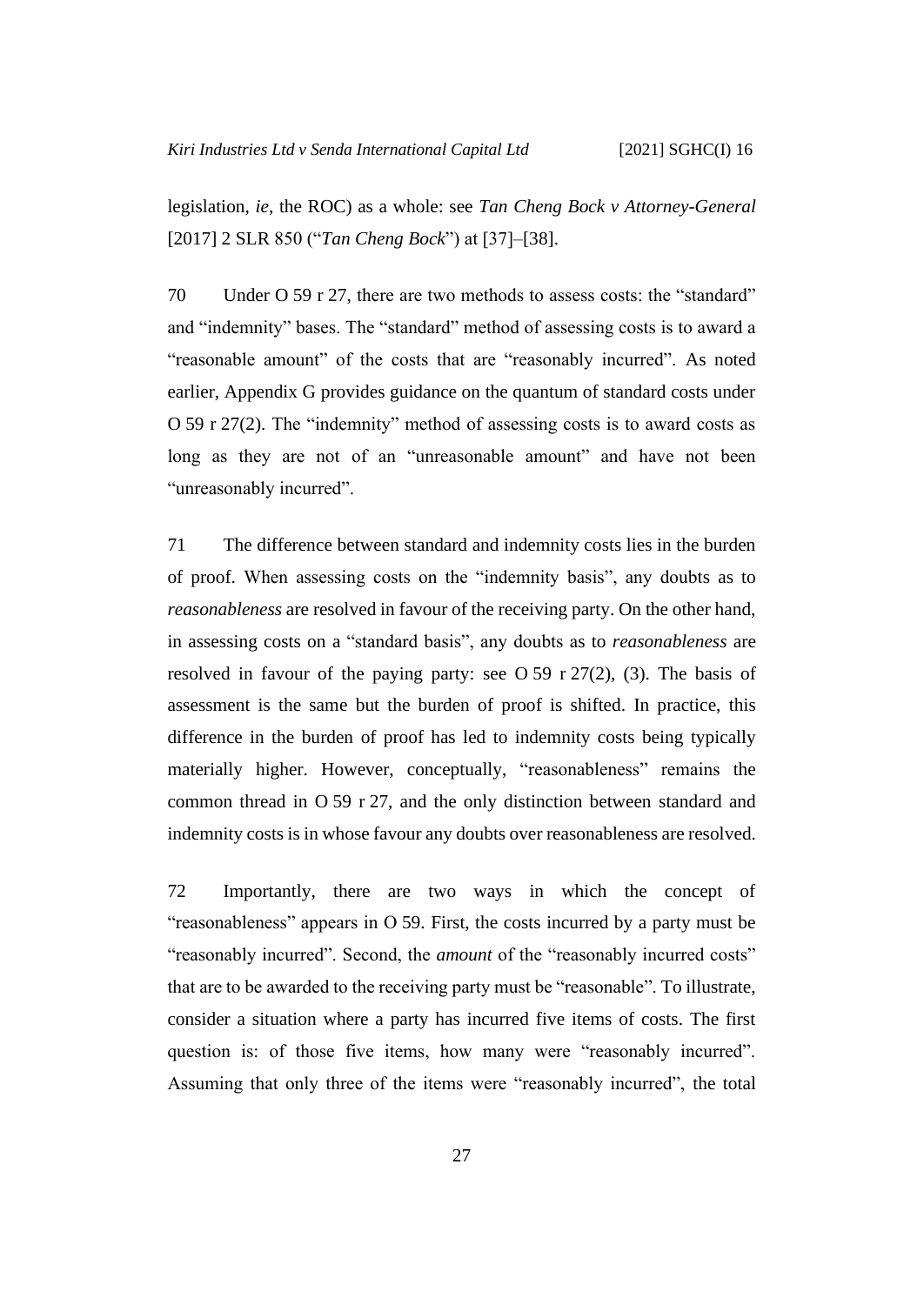amount of these three items is calculated. If the total amount is "X" dollars, only a "reasonable amount" of "X" will be awarded to the receiving party. That is, based on the circumstances of the case, the court may award any percentage of "X" to the receiving party. In short, there is a *double* attenuation of costs based on the consideration of "reasonableness" in an assessment under O 59.

73 On the other hand, this does not appear to be the case in O 110 r 46 of the ROC, where there is only one mention of the concept of "reasonableness", *ie*, "reasonable costs". The plain words of the provision therefore suggests that, in contrast to O 59, there is only a *single* attenuation under *one broad inquiry as to reasonableness.* This may reasonably lead to the conclusion that the costs awarded in the SICC will generally be higher, depending of course on the circumstances of the case. On the other hand, we recognise that it may be possible that the double attenuation found in O 59 is encompassed by this single reference to "reasonable costs" in O 110 r 46. There is some ambiguity on a plain reading of the provision. Accordingly, we are left with two choices: a broader inquiry that only requires costs to be "reasonable"; or a narrower one that requires the costs to be reasonably incurred, and a reasonable amount of those reasonably incurred costs. We prefer the former approach for reasons we shall explain.

74 The difference in rationale between the SICC and the High Court supports the position that there is only a "single attenuation", and as a consequence, the costs orders in the SICC will generally be higher than in the High Court. That the rationale and purpose behind statutory provisions is of paramount importance in their interpretation is trite and uncontroversial: see *Tan Cheng Bock* at [37]–[38].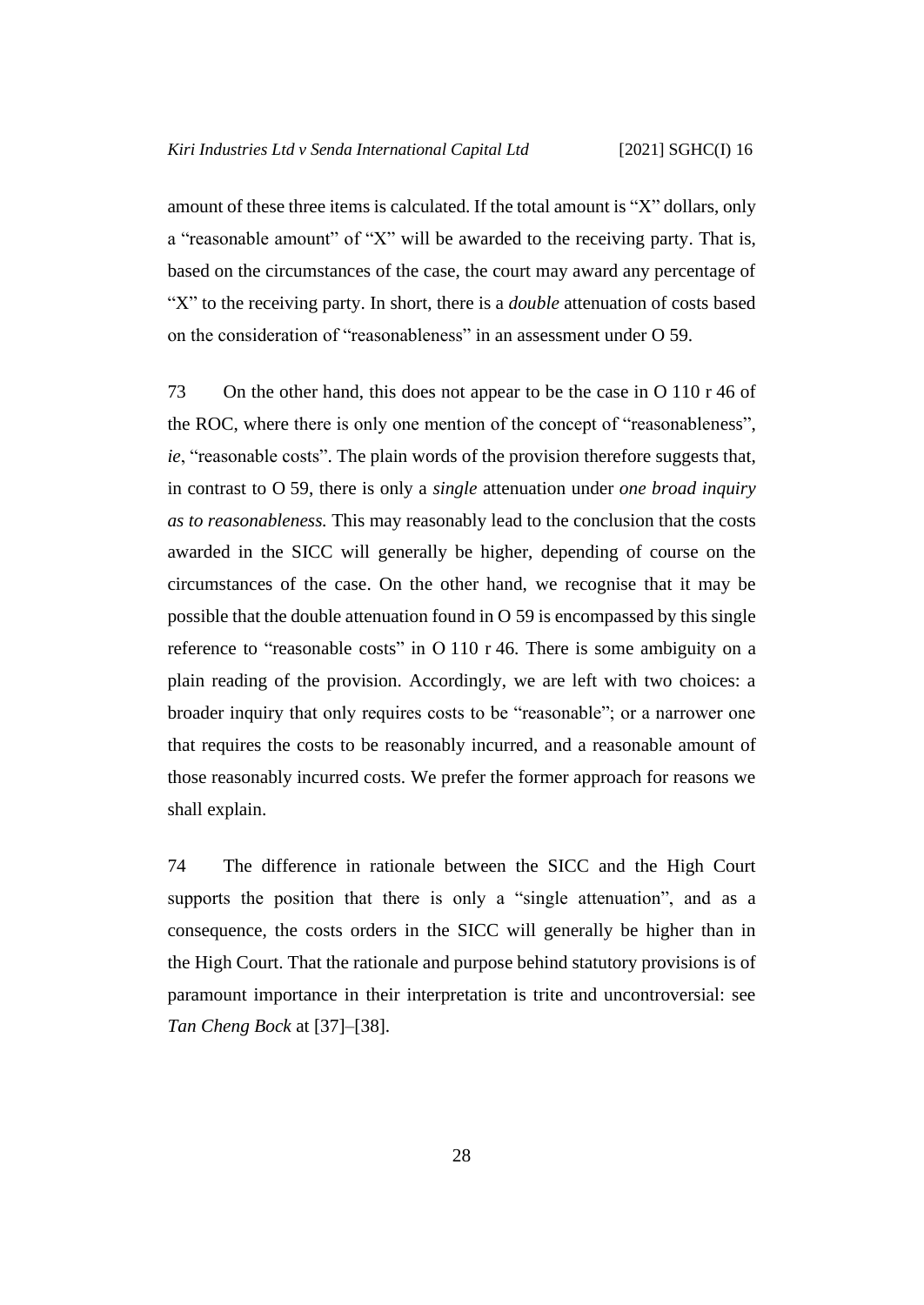<span id="page-32-0"></span>75 In the High Court, one of the key considerations is access to justice for all litigants, regardless of the depth of their pockets. This consideration pervades an inquiry into the costs of proceedings in the High Court. This is reflected in the guidance laid out in Appendix G, which is meant to keep costs affordable in order not to impede access to justice. Also pertinent in this regard is the fact that case law on O 59 has recognised that a party will not recover *all* the costs of their litigation: *Maryani Sadeli v Arjun Permanand Samtani* [2015] 1 SLR 496 at [34]. Instead, in the context of O 59, the "purpose of the exercise of assessing costs is to ensure that the receiving party is given a *fair* amount of money towards compensating the costs he expended in pursuit of his case. It is not to compensate him for every cent he expended even if they were reasonably expensed. It is *in the public interest* to keep costs within reasonable limits" [emphasis added]: *Basil Anthony Herman v Premier Security Co-operative Ltd and others* [2012] 2 SLR 616 at [5]. These considerations are reflected in the aforementioned double attenuation in O 59 r 27.

<span id="page-32-1"></span>76 On the other hand, it has been observed that, in the SICC, "[a] successful commercial litigant *should not be out of pocket if it has prosecuted its claim or defence sensibly* and, more specifically, *without enhancing the cost of the litigation as a means of seeking to oppress the losing party*": see *Quoine* at [10]– [13]. This accords with the very nature of the SICC, and the disputes that are generally brought before it, namely international commercial disputes. The parties will often be large commercial entities with the financial resources to prosecute and defend claims, much more so than the average litigant in the High Court. Thus, concerns of access to justice are not at the forefront, and accordingly, in the SICC, there is less of a need to attenuate the amount of costs awarded.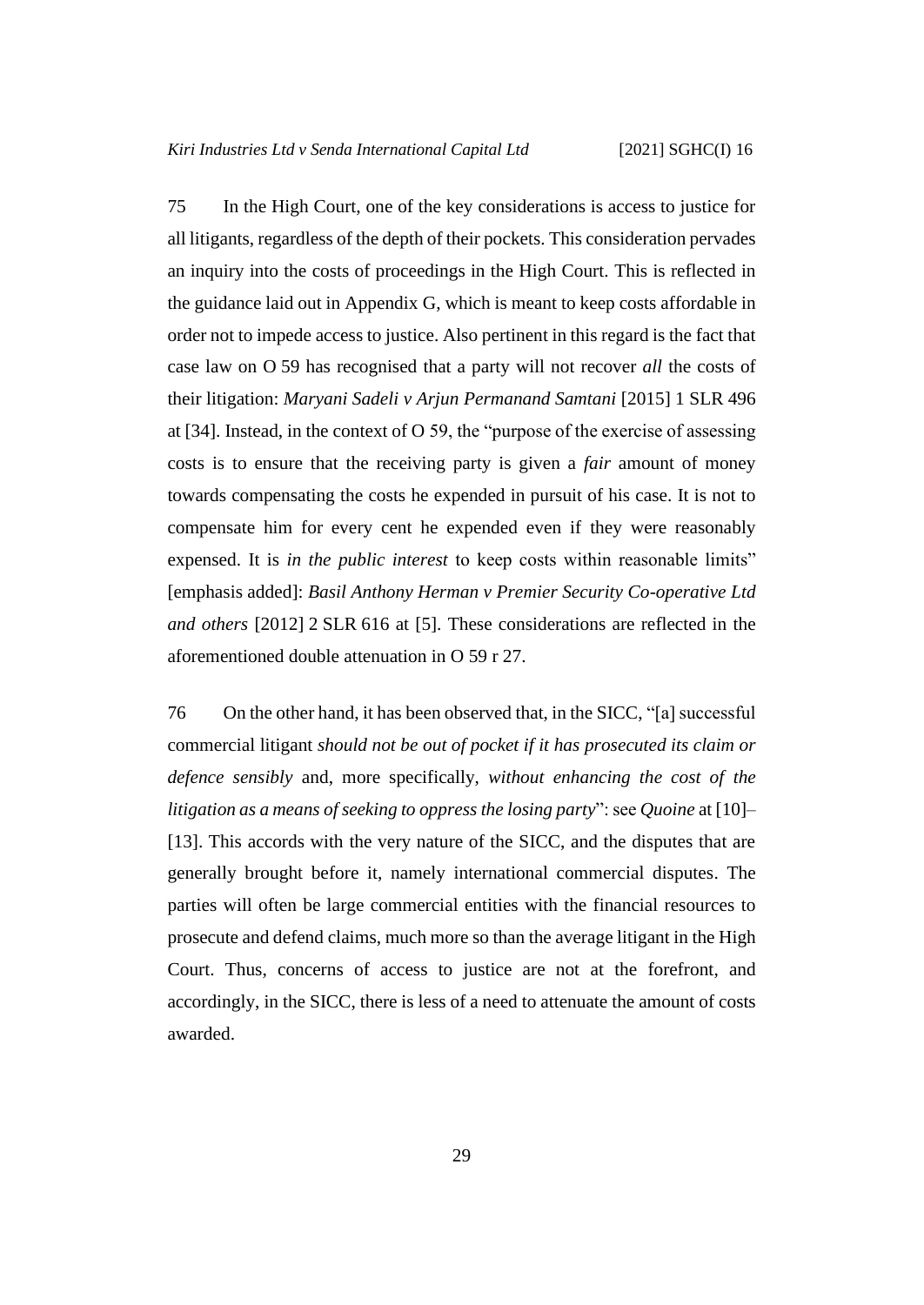<span id="page-33-0"></span>77 In short, while costs must still be "reasonable", the policy concern of "access to justice" is replaced by the *commercial consideration* of ensuring that a successful litigant is not generally out of pocket for prosecuting their claim in a sensible manner. Thus, as long as the costs are sensibly and reasonably incurred, a party in the SICC ought to be able to claim them – in other words, there is only a single attenuation, as earlier described.

78 It becomes apparent from the preceding discussion that reasonable costs awarded in the SICC may well exceed indemnity costs awarded in the High Court. As alluded to above, this in and of itself is not objectionable, given that indemnity costs are in essence costs that have been subject to the double attenuation under O 59, and conceptually are akin to costs on a standard basis save for the burden of proof.

79 However, the approach above to costs in the SICC does not pave the way for an award of solicitor-and-client costs. There are two points of note. First, that is not what O 110 r 46 provides. If that was the intention, we would have expected this to be clearly stated in the rule and expressed in the various publications that concerned the formation of the SICC. Indeed, if this was intended, O 110 r 46 could have been crafted in the same manner as O 59 r 28 which deals with taxation of solicitor-and-client costs. Second, the touchstone of reasonableness is present in O 110 r 46 to act as a critical safeguard to prevent parties from indiscriminately incurring costs and thereby oppressing the other side. It is important to note that only those costs that are *properly and sensibly incurred* will be recoverable. In *Quoine*, Simon Thorley IJ stated thus (at [14]):

… What O 110 r 46 of the ROC and para 142 of the SICC Practice Directions are clearly indicating is that successful litigants before the SICC can expect to receive reasonable compensation for the expenditure that they have *properly incurred*. Just as any *unreasonable* escalation of costs in arbitration proceedings can be excluded from an award of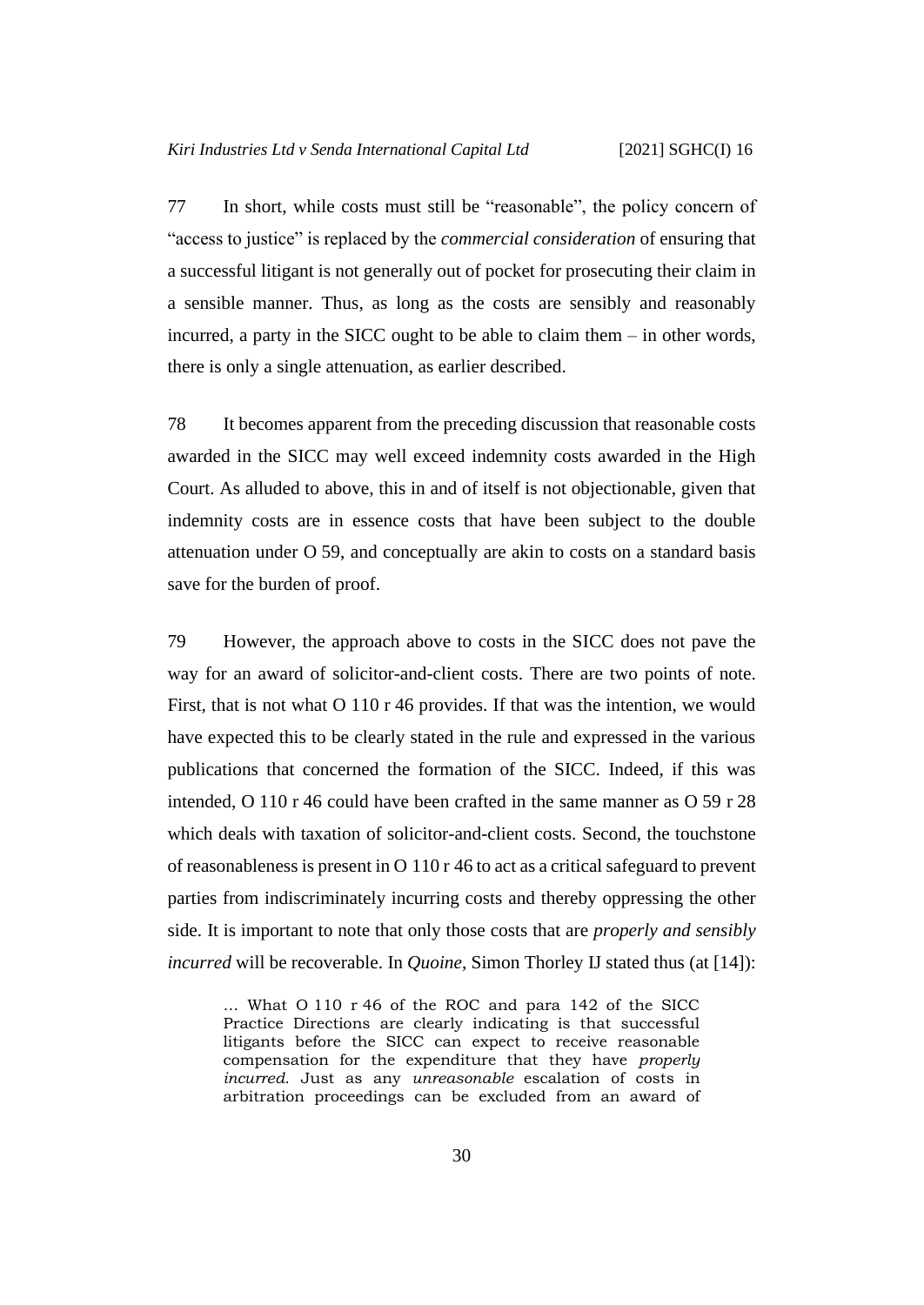'reasonable' costs so also can any *unjustifiable expenditure* in proceedings before the SICC …" [emphasis added]

It is always open to the unsuccessful party to challenge the hours claimed, the rate that is applied and the number of lawyers that have been used to staff the brief when "reasonable costs" are being assessed. This is important as noted above.

80 As such, if a party, no matter how successful, incurs costs in arguing issues that were doomed to fail, or has incurred costs vexatiously to oppress the other party, such costs would not have been reasonably incurred and therefore ought not to be awarded as "reasonable costs". In as much as successful parties in the SICC are entitled to receive reasonable compensation for costs properly incurred, it does not follow that they are entitled to their full costs and expenses if aspects of the litigation, or the litigation as a whole, were not sensibly prosecuted, or if costs were incurred for the purpose of oppressing the losing party, resulting in enhancement of the costs: see *Quione* at [12]. That would not lend to the efficient resolution of complex commercial disputes of an international character which is the central tenet of the SICC. Indeed, it would be the antithesis of efficiency to allow a party to conduct a campaign of litigation by attrition and still recover what were essentially wasted costs. As observed by the Court of Appeal in *CBX*, the assessing court should "not be misdirected by the amount a party with deep pockets and a great sense of entitlement is willing to spend": at [36]. We should add that even where an issue is reasonably pursued, it does not follow that time and efforts expended in terms of hours would necessarily be allowed. This would be so if the quantum claimed in terms of the hours expended, the size of the team involved and the hourly rates that were used were not reasonable in terms of the nature of the issue.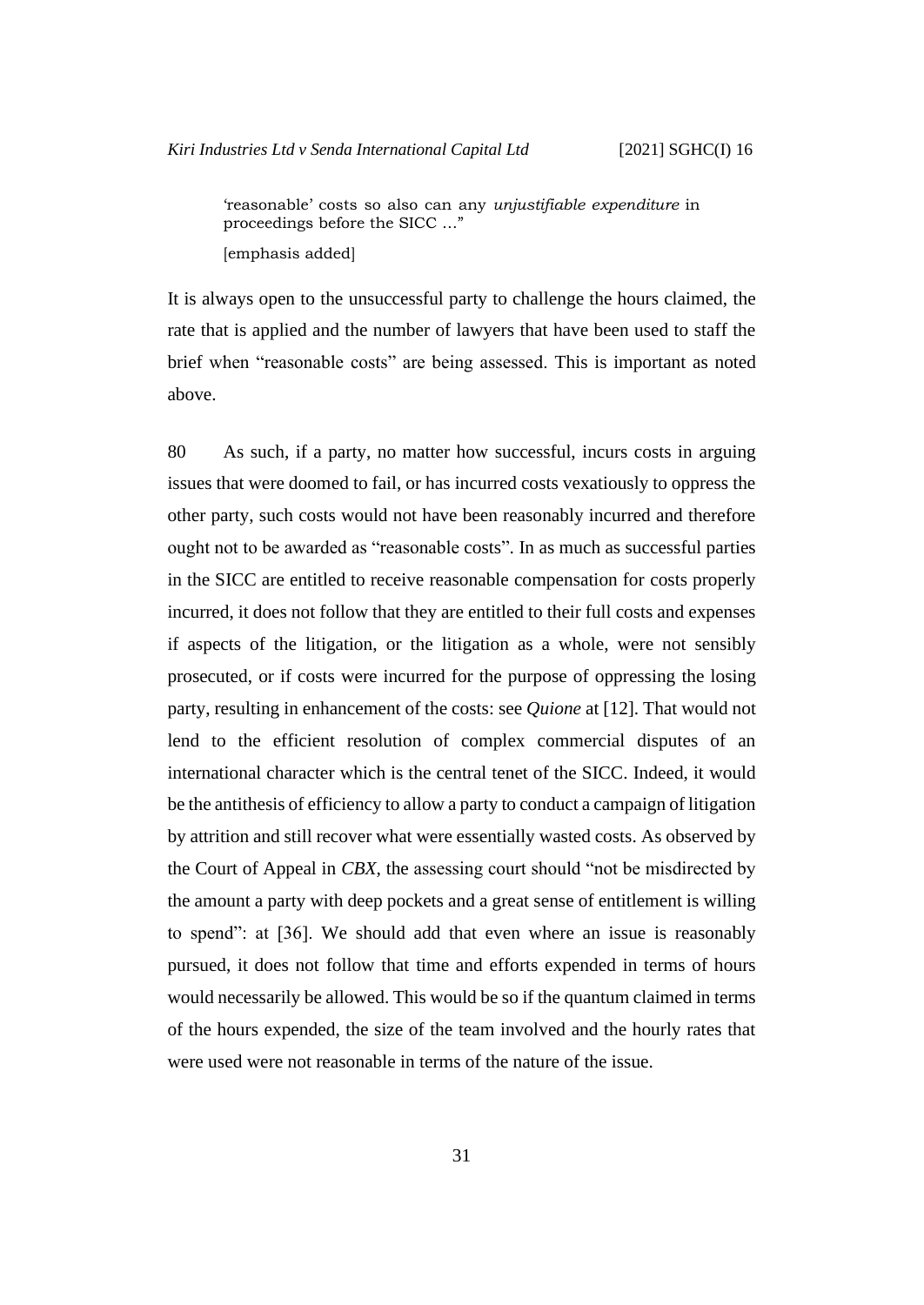<span id="page-35-0"></span>81 Accordingly, in our view, as a general rule, a principled approach is to assess costs based on: (a) the time spent on the matter; multiplied by (b) an appropriate hourly tariff. The reasonableness of both figures can be assessed with reference to the factors set out in paragraph 152(3)(a) of the SICC Practice Directions. In this regard, in determining whether the litigation or aspects of the litigation have been reasonably pursued, it will be useful to assess whether the issues canvassed were sensibly or reasonably pursued, bearing in mind the overall conduct of the parties. It would be helpful in this regard if the costs are presented, as far as practicable, in terms of the issues pursued in the various stages of the litigation. Whether it was reasonable for a party to pursue an issue, and the manner in which an issue is pursued by a party, are two factors identified in paragraphs 152(3)(a)(ii) and (iii) of the SICC Practice Directions. Where an issue has not been pursued sensibly or reasonably, it ought to be disallowed, with the hours attributed to that issue being deducted from the overall costs claimed. Where such hours have not been provided, a suitable proxy has to be ascertained; indeed, as will be explained, this is precisely the case in this matter.

<span id="page-35-1"></span>82 Finally, the costs arrived at ought to be weighed against the overarching consideration of proportionality. As observed by Thorley IJ, "the costs incurred *should not be disproportionate with the value of the claim*": *Quoine* at [14]. This is also reflected in paragraph 152(3)(b) of the SICC Practice Directions. In other words, the value of the winning party's claim may be a relevant factor in calibrating the final amount of costs awarded. To be clear, this is suitable where the immediate prior question as to whether Appendix G ought to be departed from has been answered in the affirmative.

83 It is with the aforementioned principles in mind that we turn to consider the Post-Transfer Costs claimed by Kiri.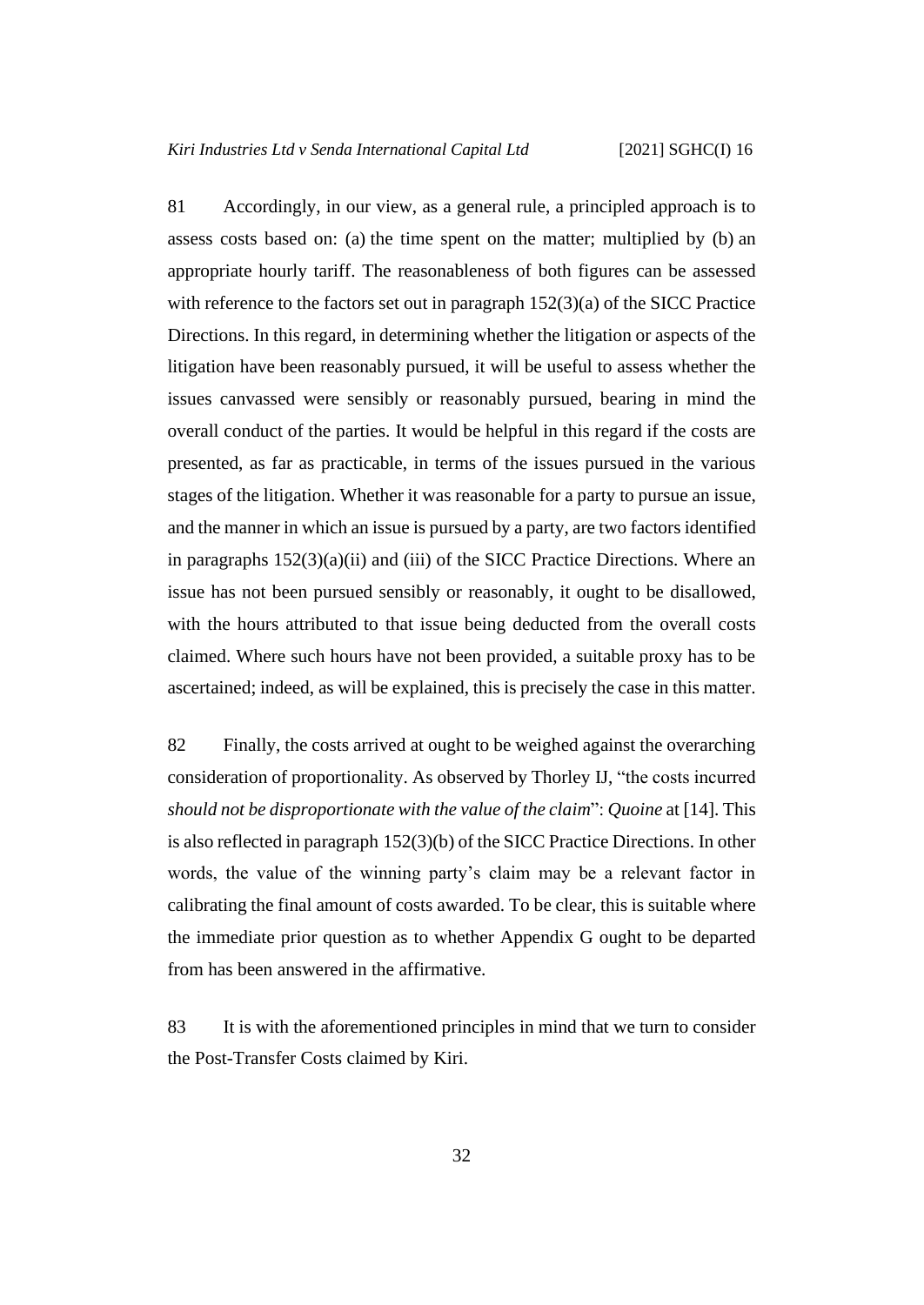#### <span id="page-36-0"></span>*Assessing "reasonable costs" in this matter*

84 In Kiri's first set of submissions, they dealt with Post-Transfer Costs as one homogeneous parcel of costs, *ie*, both the costs incurred for the Post-Transfer Liability Tranche and the Valuation Tranche. We agree with this approach.

85 In our opinion, it is reasonable in this case to regard both sets of costs as incurred in the overall objective of obtaining relief from oppression by a buyout at a determined value. The matters in both tranches substantially overlap, and the tranches are inextricably tied. For example, in considering whether adjustments needed to be made to DyStar's valuation by reason of the nine issues, we considered several acts of oppression by Senda that constituted the subject matter of the *Main Judgment*. These include the Special Incentive Payment to Ruan, the Longsheng Fees, Longsheng's exploitation of the Patent, and various other oppressive financing transactions: see *Main Judgment* at [281(b)]. In this light, the choice to bifurcate the two tranches as a "mode of trial [was] pre-eminently a matter of case management": *Scintronix Corp Ltd v Ho Kang Peng and another* [2011] SGHC 28 at [25]; *Singapore Airlines Ltd v CSDS Aircraft Sales & Leasing Inc* [2020] 5 SLR 221 at [19]. Bifurcation in this case did not *substantively* change the nature of the dispute before the court. Liability still remained the precursor to valuation; and absent the proving of such liability, the question of valuation would never have arisen.

86 The converse is equally true; any victory in the Liability Tranche would have been a pyrrhic one for Kiri if it did not succeed at the valuation stage. That is, if it transpired during the Valuation Tranche that Longsheng's oppressive acts did *not* in fact cause DyStar significant loss, then DyStar's valuation would *not* have been correspondingly adjusted in Kiri's favour. We in fact witnessed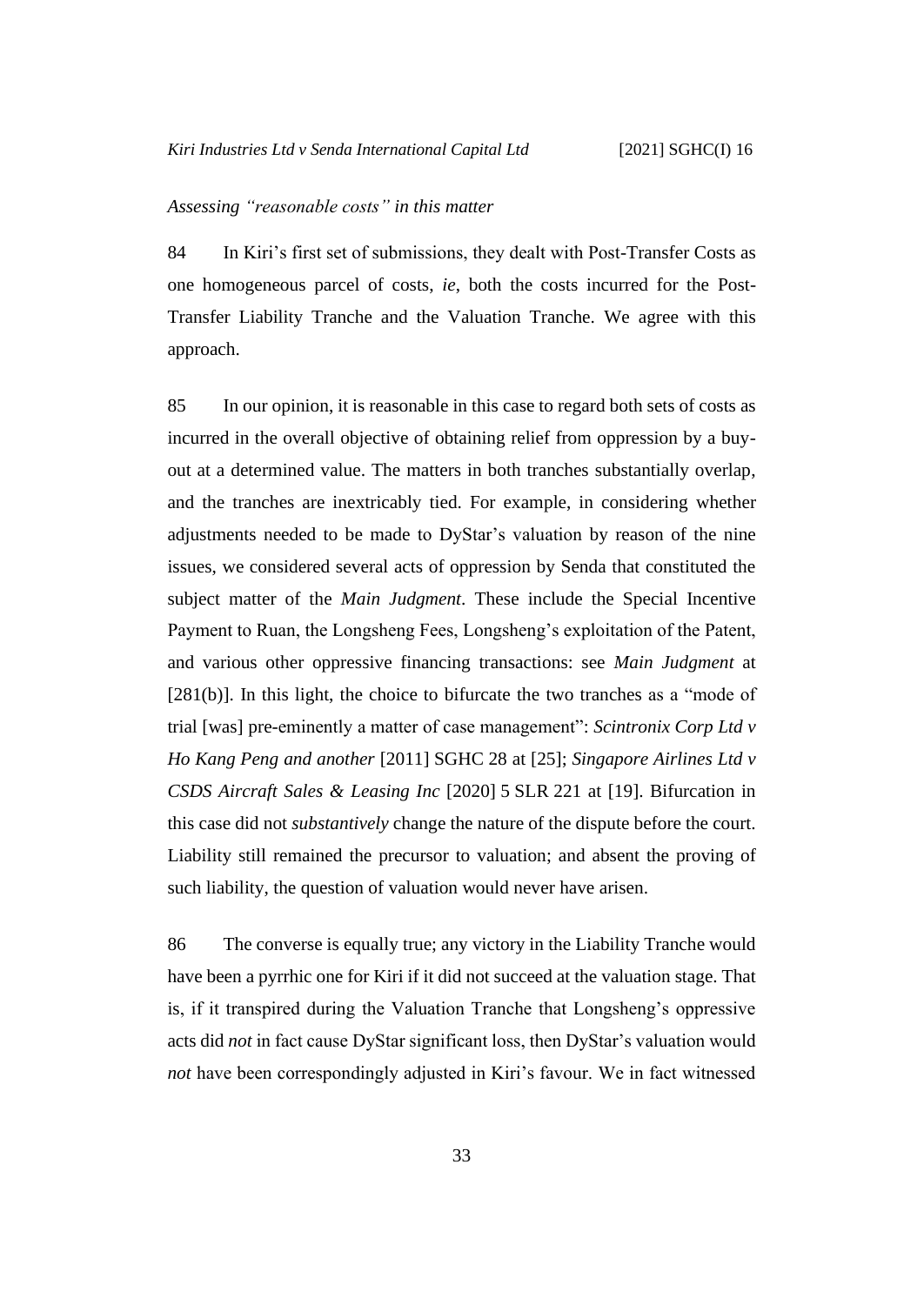such a state of affairs as regards the issue of how Longsheng's exploitation of the Patent ought to be quantified, and how the impact of this oppressive act was to affect DyStar's valuation. We elaborate at [\[90\]](#page-38-0) below in this respect. Finally, reflective of the coterminous importance of both stages is the fact that, in this particular case, the trial for the Valuation Tranche required almost the same amount of time as the trial for the Liability Tranche.

87 We have said that Kiri is entitled to "the full costs of its claim" in relation to the Liability Tranche, which includes the Post-Transfer Liability Tranche: Oral Judgment at [12(a)]. However, when arriving at the amount of such full costs, it remains necessary to assess Kiri's "reasonable costs" in accordance with the parameters we have set out above at [\[81\]](#page-35-0). Also, this approach will allow this court to better account for the principle of proportionality noted above at [\[82\]](#page-35-1). The value of Kiri's claim in the present case, and the extent of its success in obtaining this value, provide the court with a useful yardstick in determining what costs were properly and sensibly incurred, and what are "reasonable" Post-Transfer Costs (for both the Post-Transfer Liability Tranche and Valuation Tranche).

88 Naturally, this raises the question: how should the *extent* of Kiri's success be assessed or quantified? We expressed the view above that it would be useful to examine this through the lens of whether it was reasonable for Kiri to have pursued an issue. There were various issues that affected the overall value of Kiri's claim. For the most part, Kiri succeeded. However, it was not successful on several issues. Significantly, it did not prevail on the issue of discount for lack of marketability ("DLOM"), and importantly, its claim for an account of profits as the measure of the benefit that Longsheng had derived from exploitation of the Patent (the "Account of Profits" issue).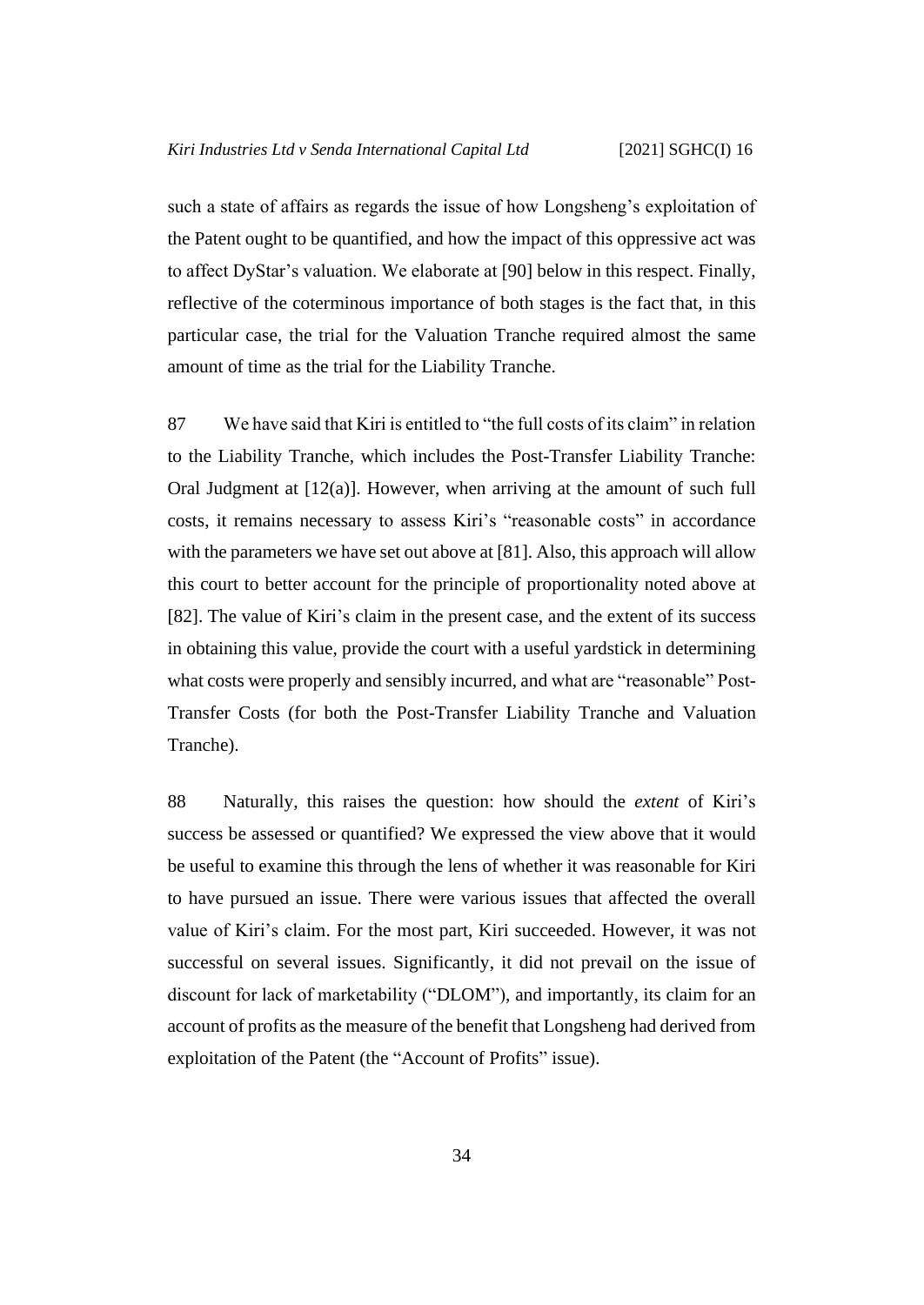89 Keeping in mind the principles enunciated above, the costs expended in pursuing issues that were *not sensibly pursued* should be factored out. But just because Kiri failed to prevail on an issue does not necessarily mean that the issue was not sensibly pursued and the costs not reasonably incurred. To this end, we find that the DLOM arguments put forward by Kiri were made towards a keenly-contested issue, towards which some 22 paragraphs of the *Valuation Judgment* were dedicated (see the *Valuation Judgment* at [225]–[246]). Kiri's failure to prevail was after the court's close consideration of the merits of both sides' arguments. We are unable to say that the costs thereby incurred by Kiri were not reasonable.

<span id="page-38-0"></span>90 The only issue which was in our view not properly pursued was the Account of Profits issue. The result of Kiri failing to persuade us on this argument was that they were only awarded a notional license fee. This was not a claim that was sensibly pursued by Kiri as it arose out of its misapprehension of the order made in [191] and [281(b)] of the *Main Judgment*. A careful reading of the *Main Judgment* would have made it clear that an Account of Profits was not ordered to be written back into the valuation of DyStar. Indeed, a cursory examination of the local and foreign jurisprudence on what is now known as the "user principle" would have revealed that the appropriate relief for Longsheng's exploitation of the Patent would have been a notional licence fee: see the *Valuation Judgment* at [180]–[182]. We also explained in the *Valuation Judgment* at [185]–[186] that Kiri's argument on the Account of Profits was quite clearly unmeritorious. It would in fact have resulted in a windfall for Kiri, as "DyStar was not in a position fully to exploit the Patent *itself*, and mainly sought to profit from the Patent by using it for strategic and competitive purposes": the *Valuation Judgment* at [186].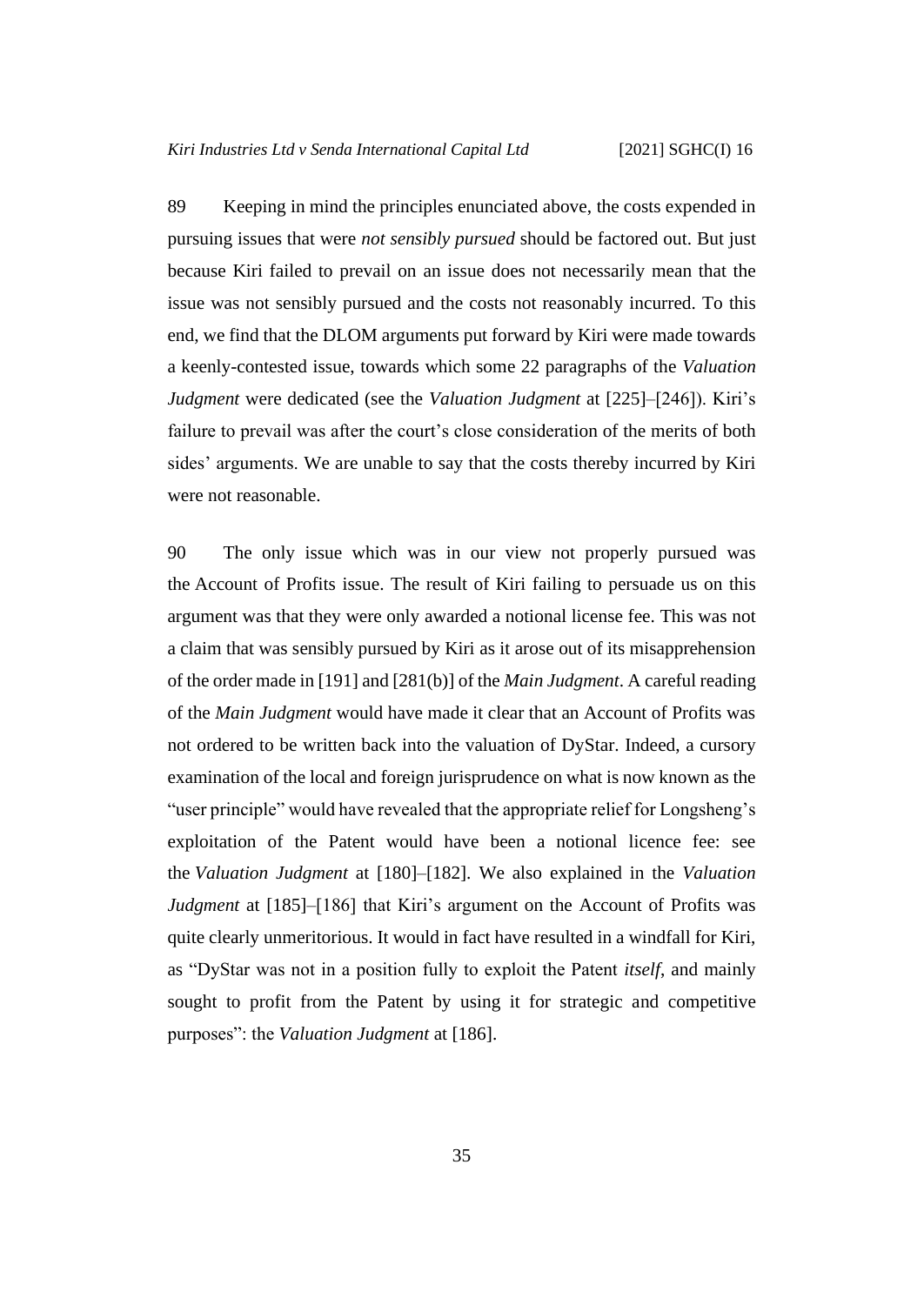91 Finally, we consider how to: (a) account for the costs expended in pursuing the Account of Profits issue; and (b) make a corresponding deduction to Kiri's claim for costs in this respect. We suggested earlier that the appropriate approach would be to look at the time spent by Kiri's lawyers on the Account of Profits issue and reduce the hours claimable accordingly. However, this is not possible as Kiri has not presented its time costs based on the issues argued. We therefore have to identify a suitable proxy.

92 In our view, Kiri's success on the value of DyStar's shares is a useful proxy for the hours that ought to be deducted from the total time that is to be allowed. Although we accept that this is not an entirely accurate proxy, it is the next best available option based on the information that has been placed before the court.

93 Kiri has relied on two figures provided by Ms Harfouche (based on her updated calculations) for the value of its shareholding in DyStar. One was US\$618m, and the other, US\$888m. The difference of US\$270m was to account for the situation where Kiri did not succeed on its claim on the Account of Profits issue, *ie*, the figure of US\$270m represented the value of the Account of Profits claim. As we have found this to be the only issue that Kiri had not sensibly pursued, the figure of US\$270m claimed should be divided by the figure of US\$888m as that would approximate the extent to which Kiri has been unsuccessful on this issue and which ought to be deducted as costs not reasonably incurred. This yields a percentage of 30.41%, which represents the percentage reduction that is to be applied to the costs claimed by Kiri. Thus, Kiri ought to be awarded 69.59% of the Post-Transfer Costs claimed, as costs *reasonably incurred*.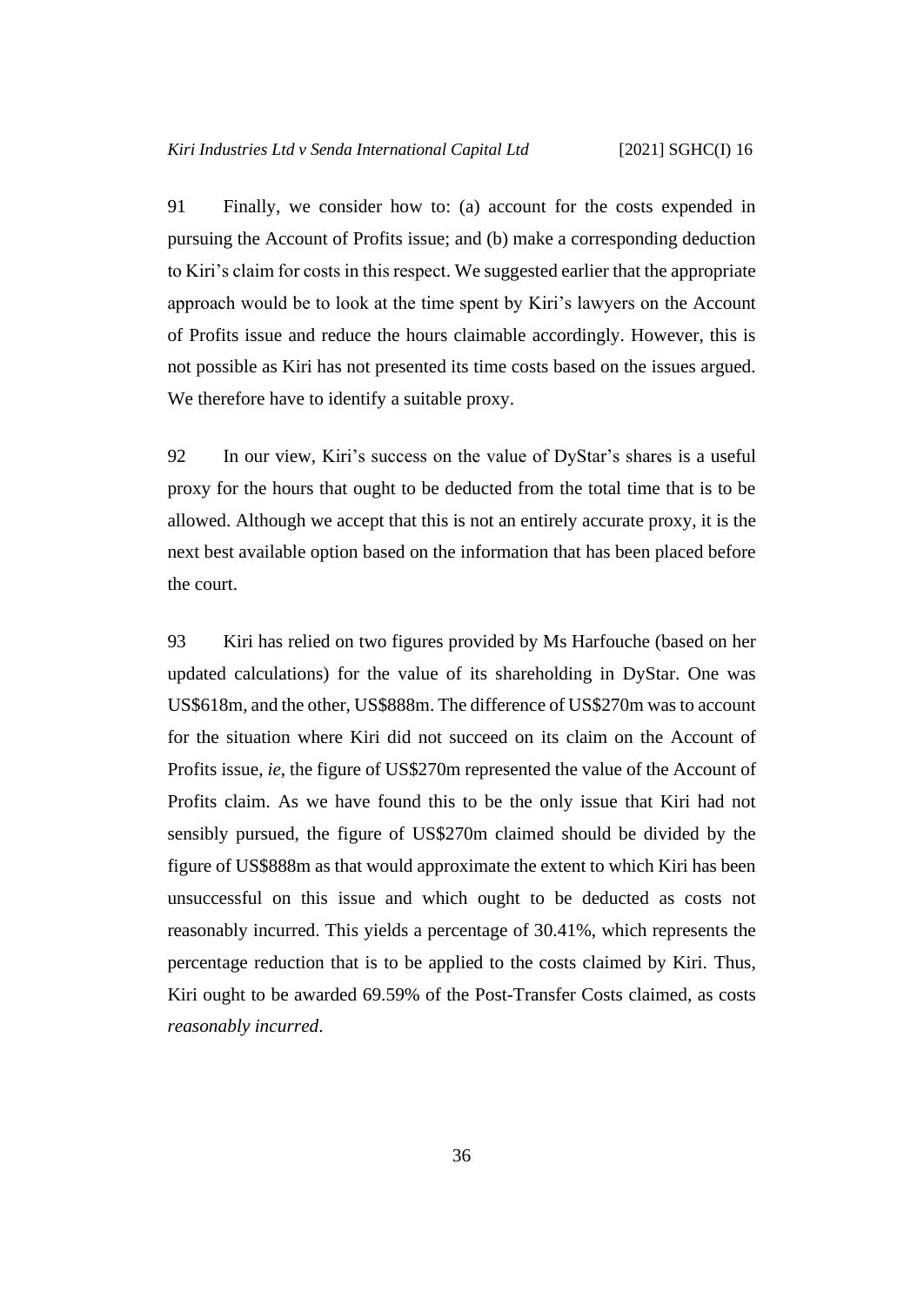<span id="page-40-1"></span>94 We reiterate the observation made earlier that Senda has not raised any dispute on the hours and rates that Kiri has used in quantifying its costs, as well as the number of lawyers that have staffed its team. Neither does it take issue with the manner in which Kiri has conducted the litigation; there has been no suggestion that it was pursued in a manner to run up an excessive amount of costs or conducted in an oppressive manner. Its objections are purely a matter of principle. As Senda has failed to raise these issues, we do not consider them. We assume that it accepts that these are not issues that we need to consider. Ultimately the onus is on Senda to raise these issues. We therefore do not do so. We accordingly accept the hours and rates, and the number of lawyers that Kiri says ought to be used in quantifying its costs, subject to the adjustments stated above.

#### <span id="page-40-0"></span>*Preventing double recovery of certain costs*

95 However, before applying the 69.59% multiplier, we consider that, on the schedule tendered by Kiri, there are parcels of costs that ought not to be awarded. This is not due to Kiri's lack of success. It also is not due to issues being improperly pursued. Rather, it is because these parcels of costs may rightly be claimed in other proceedings or have already been claimed. Hence, the concern is that there may be double recovery.

(a) As noted above, Kiri has claimed 34.5 hours on "Consideration of the Judgment", referring to the *Main Judgment*. This should be removed from the equation given that it would have been for the purpose of deciding whether to appeal and to prepare for the Valuation Tranche. Kiri has already claimed for the hours spent in preparing for the Valuation Tranche as a separate parcel of costs. As such, awarding costs for the time spent by Kiri's lawyers in reading the *Main Judgment*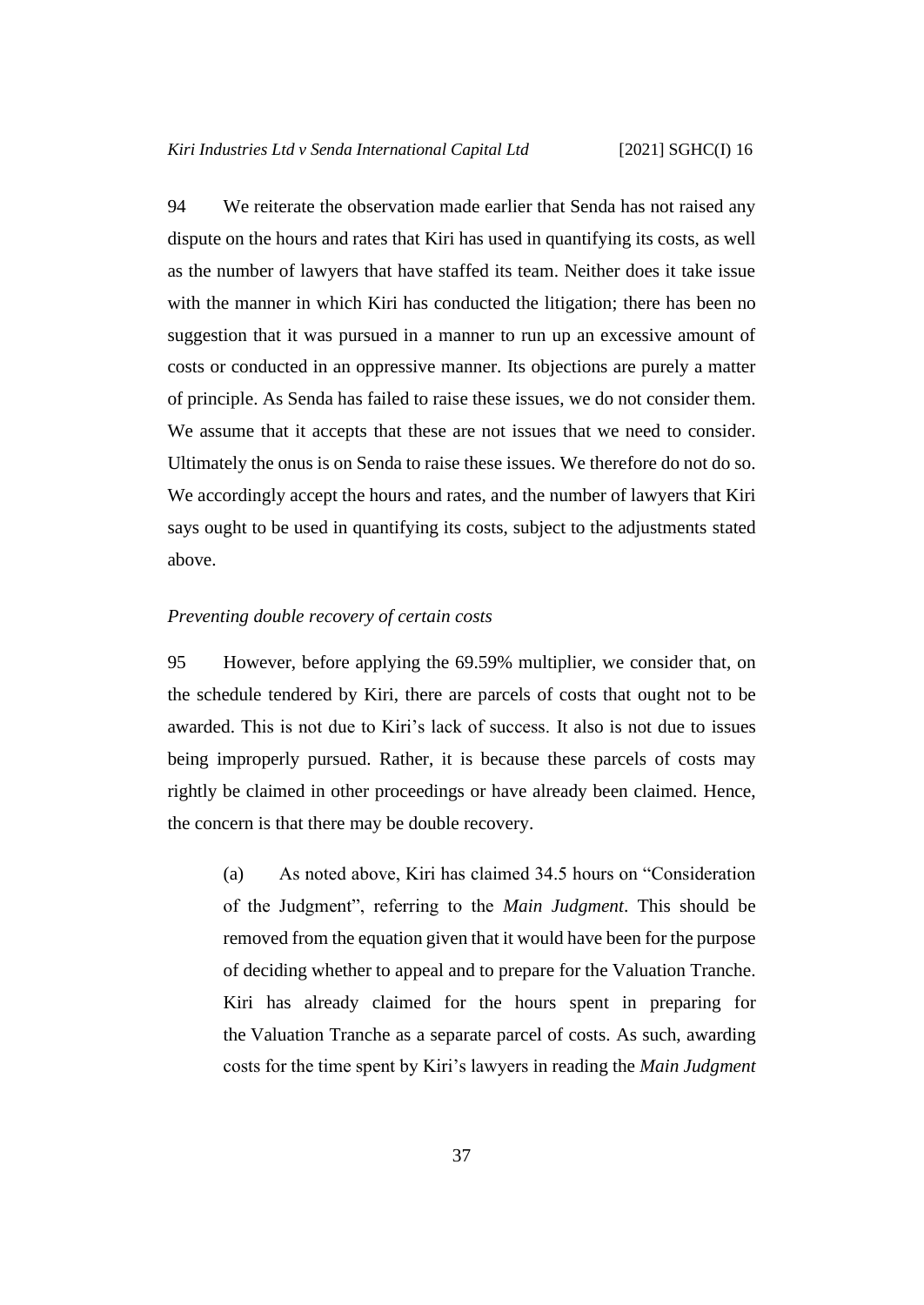would be double recovery. Therefore, we reject the S\$25,725 claimed for this line item.

(b) Kiri has also claimed S\$559,863.00 for "Affidavits of Evidencein-Chief and Expert Reports" which includes the costs incurred by Kiri's solicitors to both prepare their own experts' AEICs as well as review Senda's experts' AEICs. The difficulty with this is that the bulk of Kiri's AEICs comprised the expert reports of Ms Harfouche. Save for investing time to understand the expert reports of Ms Harfouche, it is difficult to see what other costs *Kiri's lawyers* would have incurred in relation to *her reports.* The expert report is purely a matter for Ms Harfouche. In this regard, we note that Kiri is separately also claiming more than S\$3m in disbursements for her fees. In our opinion, there is a significant overlap between these two sums, namely the S\$559,863.00 sum for AEICs and expert reports, and the S\$3m sum as disbursements for expert fees. We accept that time would have been spent in reviewing the AEICs of Senda's experts and taking instructions from Ms Harfouche on them. Thus, some time would have been spent independent of Ms Harfouche's work on her reports. As such, we do not find it correct to award the full amount, and we reduce the sum claimed by 50%, to S\$279,931.50.

(c) Finally, Kiri has claimed S\$28,161.50 for the preparation of the "Joint Statement of Experts pursuant to [the court's] direction in the judgment dated 3 June 2021". This was a two-page document with only one page of text, consisting of Ms Harfouche's final calculation. There has been no explanation as to why 38.4 hours had to be incurred. Most of the work would have been done by Ms Harfouche, the fees for which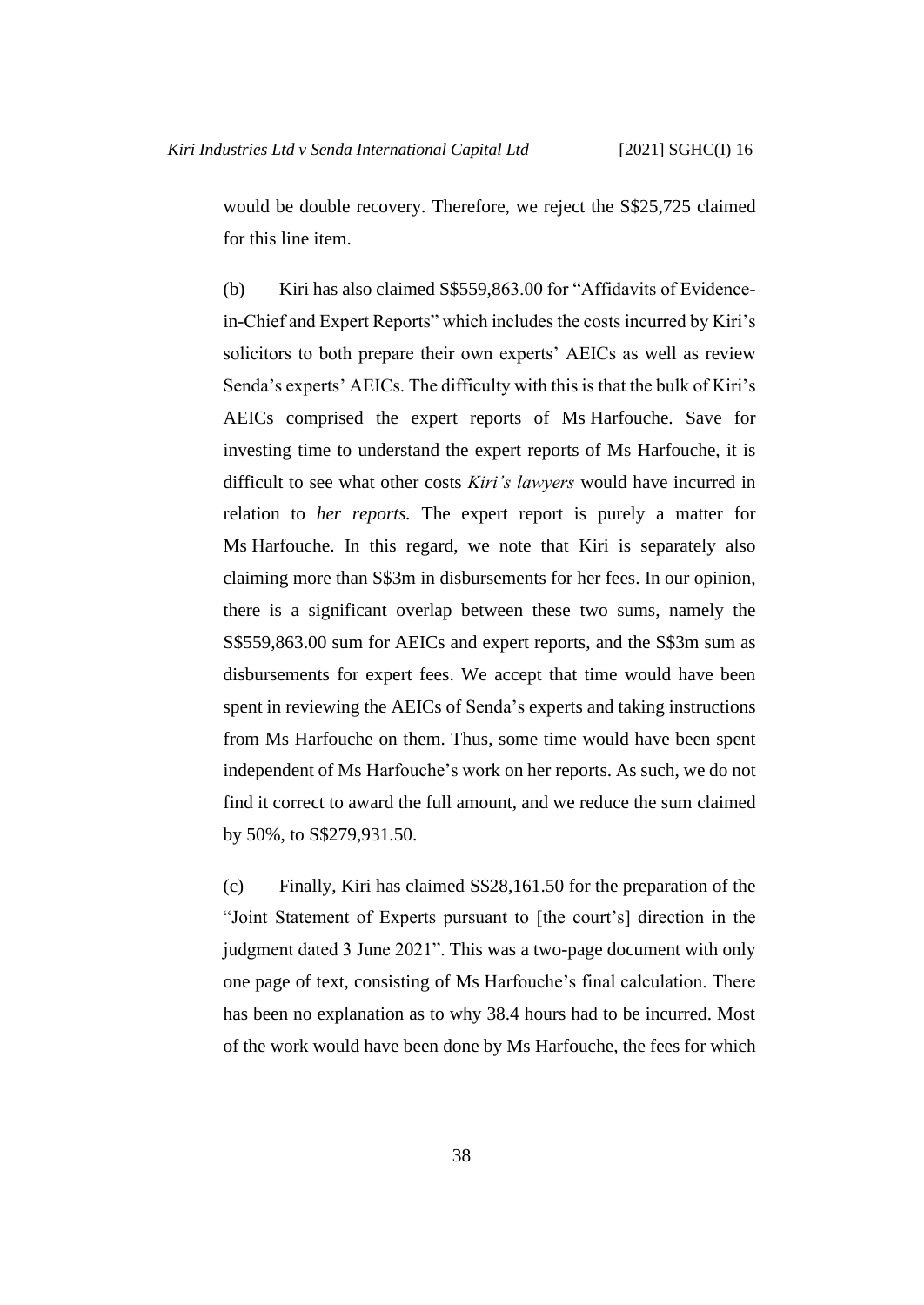Kiri have already claimed for under disbursements. As such, the amount of S\$28,161.50 should not be included in the amount of costs claimable.

Accordingly, the total amount claimable for Post-Transfer Costs ought rightly to be S\$6,963,900.50.

### <span id="page-42-0"></span>*Final quantum*

96 Applying the multiplier of 69.59% to the figure of S\$6,963,900.50, we arrive at the sum of S\$4,846,178.36 for Post-Transfer Costs. Whilst at first blush this figure may seem high, it is important to recall the complex nature of the dispute. As we have already recounted in some length, this was a litigation of significant scale and complexity, spanning over six years. The value of the claim was almost half a billion US dollars. Costs of the amount assessed can rightly be said to be proportionate to an action of such scale, in line with Thorley IJ's observations as reproduced at [\[82\]](#page-35-1) above. We accordingly award this amount to Kiri as Post-Transfer Costs, excluding disbursements which we now turn to.

#### <span id="page-42-1"></span>*Recoverable disbursements*

97 Kiri seeks disbursements of S\$5,654,975.63, consisting of the usual disbursements, expert witness fees and foreign lawyer fees; and S\$289,097.81 for travel expenses such as airfare and hotel accommodation. This totals to S\$5,944,073.44. Senda does not propose an alternative figure, but takes issue with several items, including some of the travel expenses, the fees paid to Kiri's experts, the sums paid to Dr Girishbhai Tandel ("Dr Tandel"), and the sum paid to foreign counsel. We will consider the recoverability of each of these items.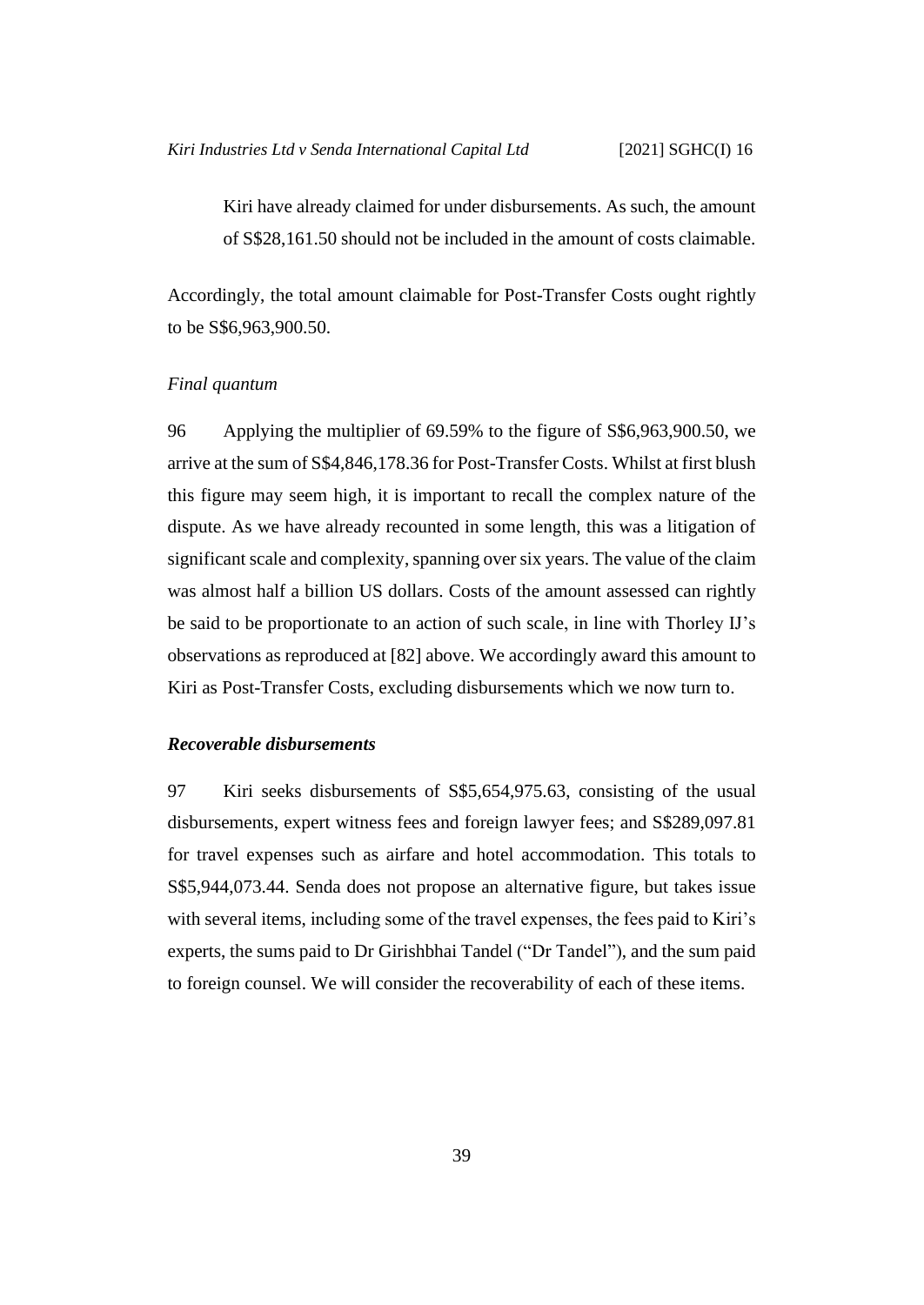#### <span id="page-43-0"></span>*Foreign lawyer fees*

98 Kiri claims disbursements being fees of its foreign counsel as S\$1,355,097.86. Most of this involves its Indian counsel, DSK Legal ("DSK"). Kiri has provided a breakdown of all the work carried out by DSK, but has only highlighted certain disbursements it seeks to recover. The majority of these are "Meetings" or "Conference Calls", that are "discussions" relating to affidavits, pleadings and other papers that were filed in this matter.

<span id="page-43-1"></span>99 There is no local decision that has expressed any views on the recoverability of foreign lawyer fees. At this stage we do not express any views on whether foreign lawyer fees should or should not be recoverable as a general rule. It seems incorrect to say that they should never be awarded, given the international nature of disputes before the SICC. Much will depend on the circumstances. However, even if such fees are claimable, it seems to us that a cogent explanation has to be provided as to why it was necessary to engage foreign counsel when representation was retained for the proceedings in the SICC.

100 The key issue therefore is whether Kiri has offered a good reason why it needed foreign counsel's involvement when it had separate representation in the form of A&G. Kiri has not provided a cogent explanation. Kiri chose to bring this matter in the High Court. It was thereafter transferred to the SICC pursuant to the Registrar's transfer order made on its application. Thus, right from the outset, it had retained counsel in Singapore, A&G, to prosecute its claim. Following transfer to the SICC, A&G continued to represent Kiri. Therefore, Kiri chose to bring the claim in the Singapore courts and thereafter pursue it in the SICC, retaining the service of Singapore lawyers. This is no different from a foreign party bringing an action in the High Court pursuant to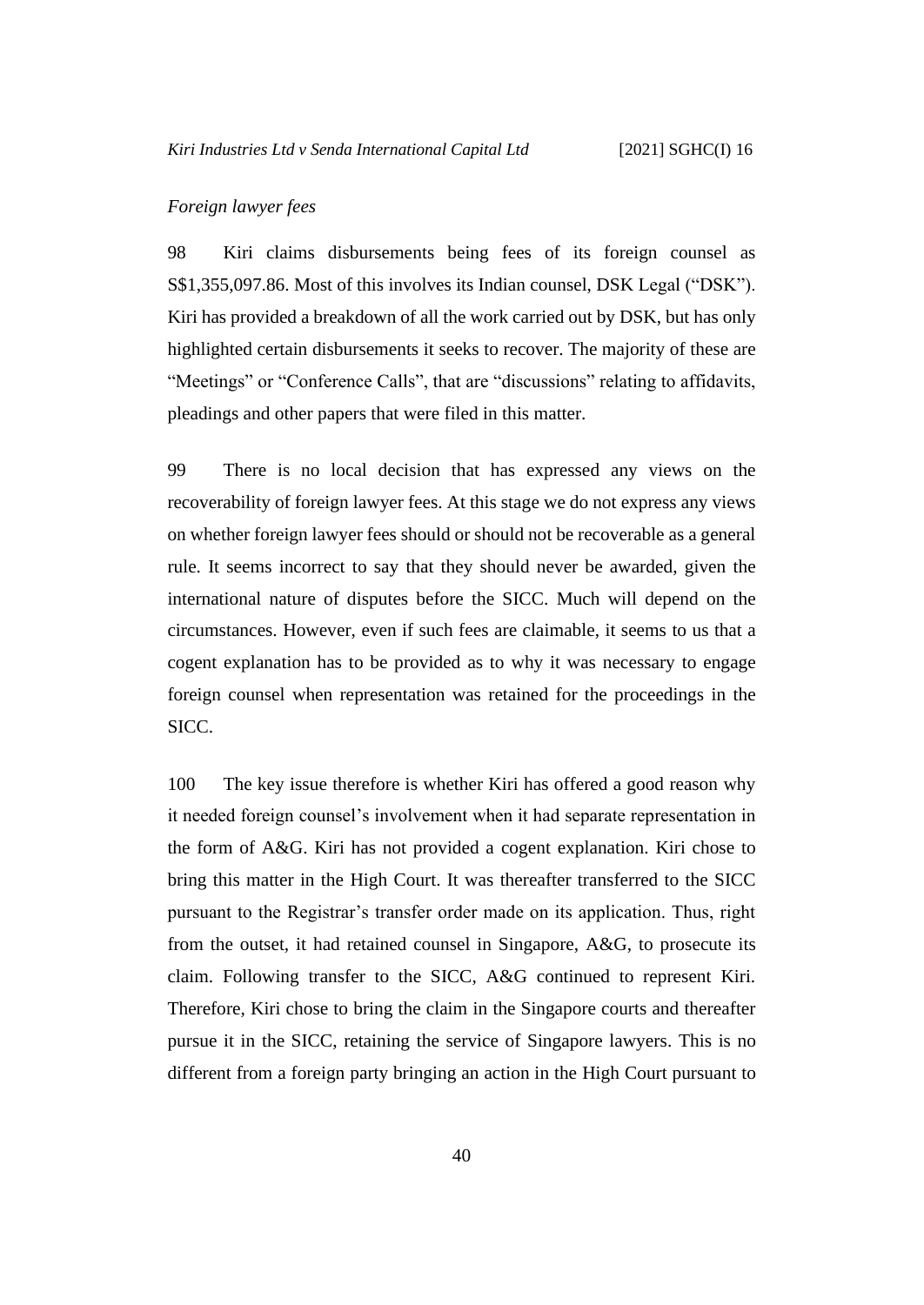a jurisdiction clause; the need for the involvement of foreign counsel is not a matter of necessity. Thus, there is no ostensible need to engage foreign counsel, and then to instruct A&G *through* them. Kiri ought not to be allowed to recover those expenses as disbursements if they were incurred as a matter of convenience, or simply because of deep pockets and a willingness to spend. As such, on this basis alone, we find that Kiri should not be allowed to recover DSK's fees as disbursements.

101 Aside from this, of concern is the fact that the work done by DSK would appear to be preparation work for *the trial* in Singapore, the costs of which we have already awarded. It is unclear what value-add DSK provided to the Singapore proceedings. There is a serious concern of Kiri being compensated twice over, *ie*, once via reasonable costs for the work done by Kiri's Singapore lawyers, A&G, and again for disbursements in the form of "foreign lawyers" fees, for essentially the same work as that undertaken by Kiri's Singapore lawyers. Thus, this parcel of disbursements, amounting to S\$1,355,097.86, is not awarded to Kiri.

## <span id="page-44-0"></span>*Expert witness fees*

102 Expert witness fees are generally recoverable as long as they are *reasonably* incurred: see *Yeo Boong Hua and others v Turf Club Auto Emporium Pte Ltd and others* [2019] SGHC 73 at [53]–[57] ("*Turf Club Auto*"). However, a distinction ought to be drawn between the situation where the costs associated with expert evidence are unreasonably incurred, and a situation where the expert evidence was reasonably sought (and the associated fees were reasonably incurred) but was eventually not accepted by the court. In the latter case, the party would still be entitled to disbursements: *Centre for Laser and Aesthetic Medicine Pte Ltd v GPK Clinic (Orchard) Pte Ltd and others and*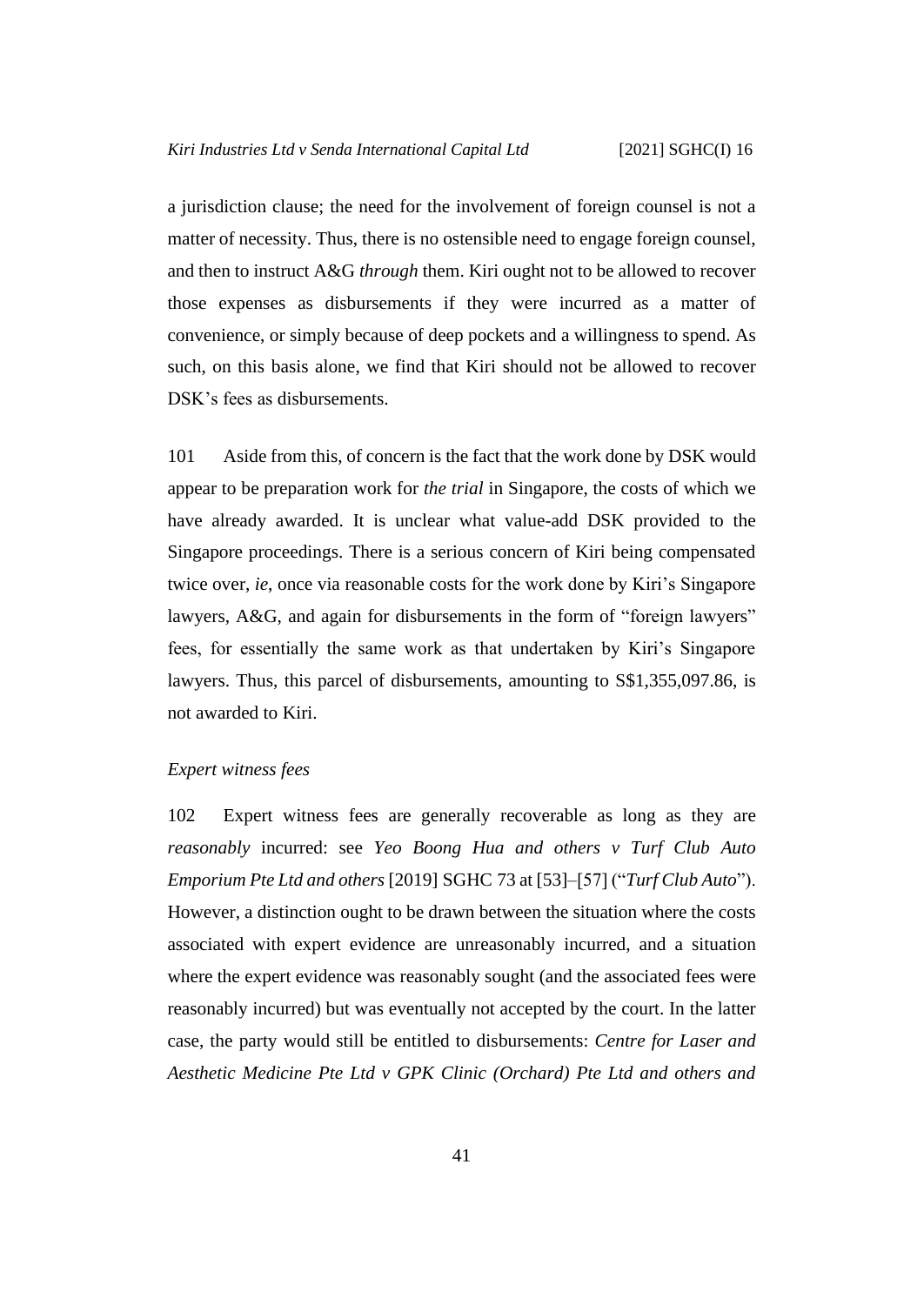*another appeal* [2018] 1 SLR 180 at [95]–[96]. Kiri has claimed for three separate expert fees: those paid to Accuracy Singapore Corporate Advisory Pte Ltd ("Accuracy") in relation to Ms Harfouche, CDIC Consultants, and Dr Tandel.

<span id="page-45-0"></span>(1) Accuracy's fees

103 Kiri lists the payments to Accuracy, its valuation expert, as amounting to S\$3,336,800.42. We find that Kiri ought to be allowed to recover this expense subject to some adjustments.

104 The specific breakdown in Kiri's Bundle of Documents includes fees, "direct expenses", and "indirect expenses". The "direct expenses" include trips for the expert's employees to Singapore. Kiri has not elaborated on why these trips were necessary. Further, the "indirect expenses" are vague and not itemised clearly. We do not allow the direct and indirect expenses and only allow the fees. After the deductions we have stated, the total amount would be S\$3,036,504.00. This sum of S\$3,036,504.00, while significant, is not surprising considering the numerous rounds of reports that Ms Harfouche had to provide, in the light of the various late disclosures made by Senda and DyStar in the course of the proceedings. It also accounts for the work done by Ms Harfouche after the *Valuation Judgment*, namely the joint expert report and the final calculations. Kiri has also provided invoices supporting the fees.

105 However, we are of the view that not all of Ms Harfouche's fees should be recoverable as disbursements, as her valuation encapsulates the Account of Profits issue. As noted above, Kiri's pursuit of the Account of Profits issue was not reasonable. It follows that Ms Harfouche's fees in determining the quantum that is attributable to this issue would not be sensibly incurred either. As we have already explained, the Account of Profits issue represents 30.41% of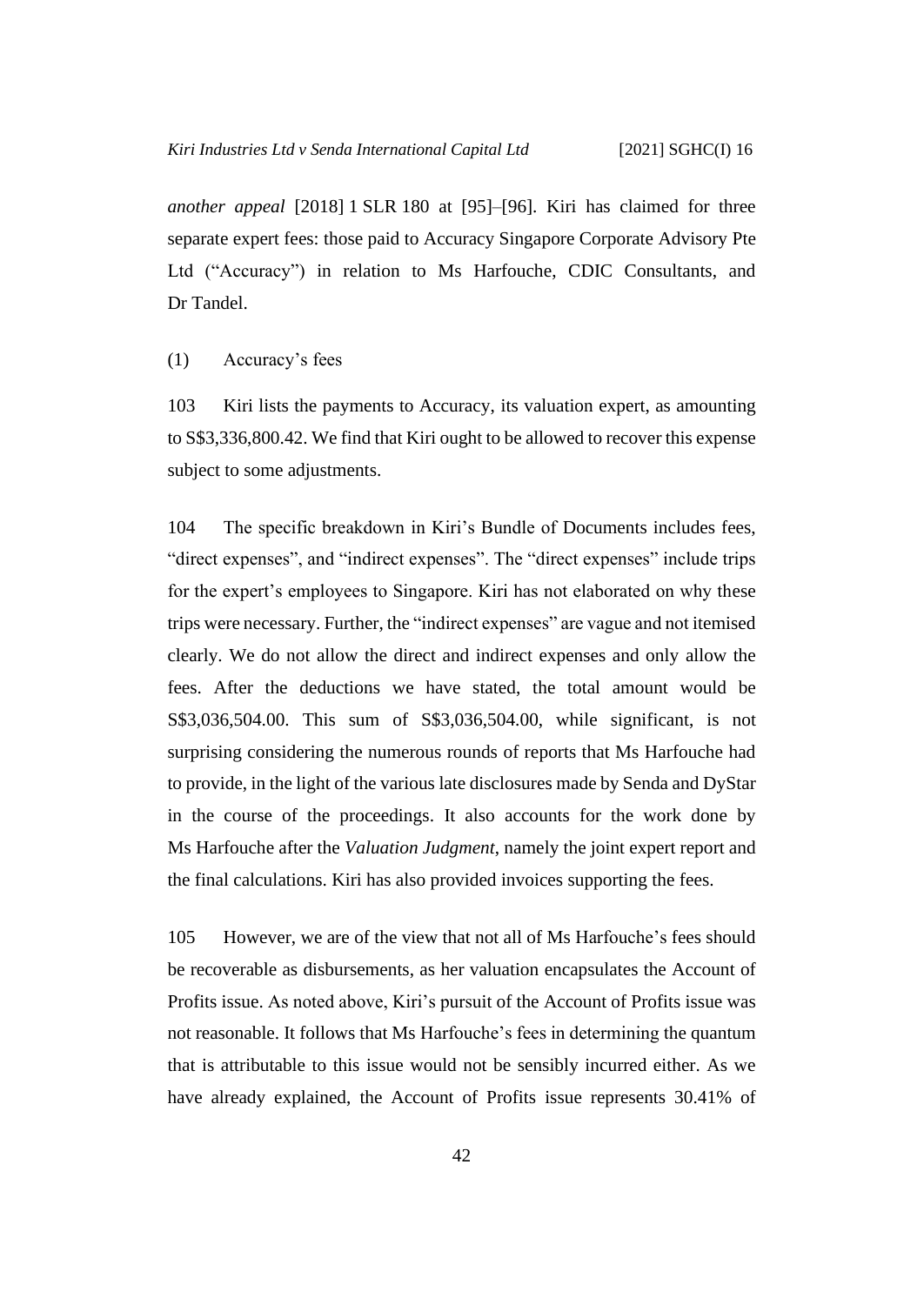Ms Harfouche's higher valuation of US\$888m. Accordingly, only 69.59% of the sum of S\$3,036,504.00 ought to be recoverable by Kiri. This would amount to S\$2,113,103.15, representing a reduction of S\$1,223,697.27 from Kiri's originally claimed figure of S\$3,336,800.42.

<span id="page-46-0"></span>(2) CDIC Consultants' fees

106 Kiri has claimed disbursements of S\$179,200 paid to CDIC Consultants. However, CDIC Consultants' evidence was not even introduced, let alone considered. We reproduce below the order made by us in SIC/SUM 3/2020, as recorded in the minute sheet dated 17 February 2020:

CT The Court delivers judgment in SUM 3:

We allow prayer 1 in part as regards that portion of the draft RAEIC of Manish Kiri at *Annex B of the Plaintiff's submissions* filed on 29 January 2020 that relates to the integrity of the Longsheng samples that Kiri had secured, which would include the audio recording and its transcript referred to in [18] of the said draft, subject to Senda being granted leave to file further RAEICs within 4 weeks.

[emphasis added in bold italics]

107 As is apparent from the minute sheet, the Summons was only allowed in part, in respect of Annex B of Kiri's submissions (Manish Kiri's RAEIC). The RAEIC of Mr Tan Kok Boon, Managing Partner of CDIC Consultants, was attached as Annex C; we did not grant leave for Annex C to be filed.

108 CDIC Consultants' fees therefore cannot be considered an expense that was sensibly incurred. Accordingly, the sum of S\$179,200 should be deducted from the final disbursements awarded.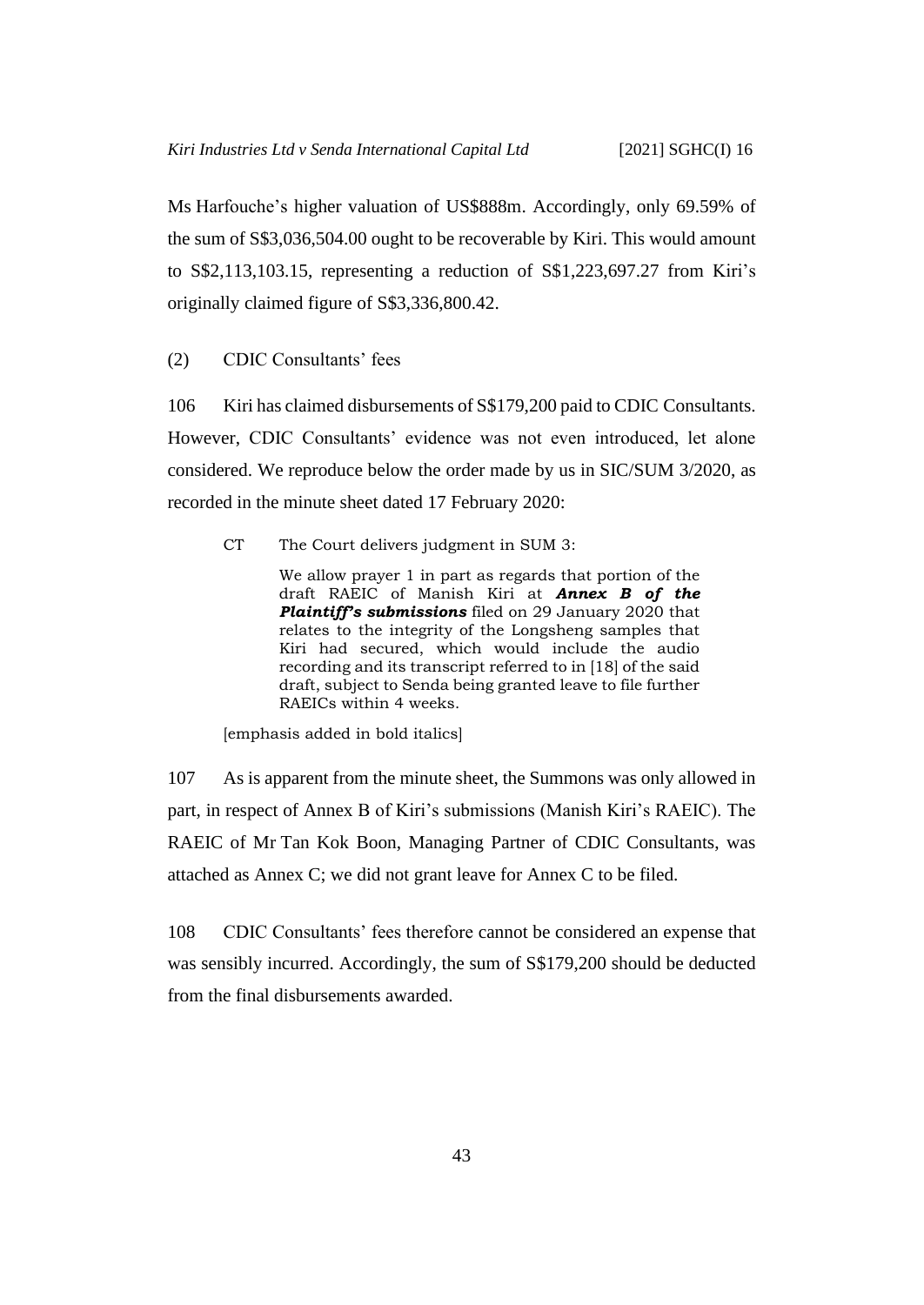### <span id="page-47-0"></span>(3) Dr Tandel's fees

109 On the point of Dr Tandel's fees, Kiri cites "the *Nossen* principle" which states that a corporate party might be able to recover for the direct costs of its own specialist employees if they were the most suitable or convenient experts to employ in a matter requiring expert evidence: cited recently in *In re Ralls Builders Ltd (in liquidation) (No 2)* [2016] 1 WLR 5190 at [25]. These cases have not been considered in Singapore as of yet. However, even if it is assumed that this principle applies, Kiri ought not to be entitled to this disbursement. Dr Tandel's evidence was given in support of Kiri's pursuit of the Account of Profitsissue. As we have held at [\[90\]](#page-38-0) above, this is not an issue properly pursued by Kiri. Accordingly, we disallow the fees of Dr Tandel, amounting to S\$48,878.69, as a disbursement item.

#### <span id="page-47-1"></span>*Travel expenses*

110 Kiri has claimed for travel expenses amounting to S\$289,097.81. This is divided into two sections. The first section is titled "Travel Expenses for Witnesses", which amounts to S\$26,733.16. Travel expenses necessarily incurred for the purposes of attending court as a *witness* are recoverable: *Lam Hwa Engineering & Trading Pte Ltd v Yang Qiang* [2013] 2 SLR 524 ("*Lam Hwa Engineering*") at [47]. Accordingly, this amount ought to be allowed.

111 The other sections of the travel expenses raise separate issues. There is a separate section entitled "Other Travel Expenses". This has two sub-sections which are made up of expenses for travelling to Singapore to attend meetings with counsel, and travel within India to meet at the office of DSK. There is also a third sub-section entitled "Travel expenses for DSK Legal". The position in Singapore as to the recoverability of travel expenses for persons other than witnesses is unclear.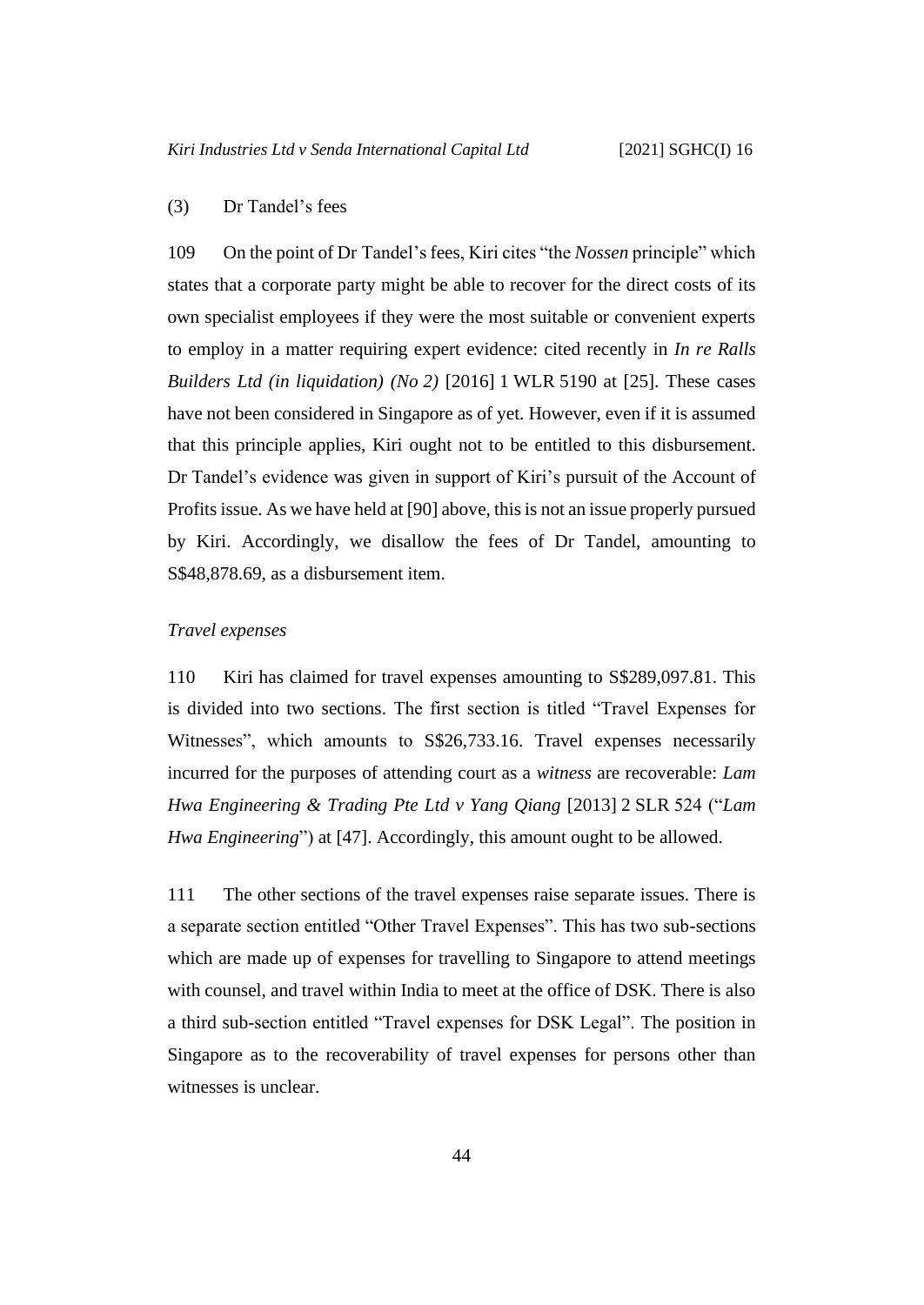112 In *Lam Hwa Engineering*, the court undertook an examination of the position in three Commonwealth jurisdictions: England, Canada and Australia. It noted that in England, it appears that not all travel expenses are claimable, although travel expenses incurred for the purposes of attending court as a witness are recoverable. Similarly, it noted that in Canada, it had been held that travel expenses for instructing counsel and attending the hearing should not be allowed, whilst the travel expenses of witnesses should. Importantly, the court noted that the Australian position might be broader, as some cases had held that travel expenses were recoverable as long as they were incurred for attending court or prosecuting the action.

113 Thus, the court in *Lam Hwa Engineering* had only accepted that travel expenses for a witness to attend court were recoverable. However, it *did not* rule out the recoverability of other forms of travel expenses. Furthermore, *Lam Hwa Engineering* was a decision of the High Court, not the SICC. Accordingly, there are different considerations at play, as we have discussed above at [\[76\]](#page-32-1)–[\[77\]](#page-33-0) and [\[99\]](#page-43-1).

114 Without expressing any views as to the position in the High Court, we are of the opinion that a broader approach ought to be taken in the SICC. It is part and parcel of international litigation in the SICC that litigants would be required to travel for the purposes of prosecuting their claim. Accordingly, the disbursements in relation to travelling to Singapore to attend meetings and of course the trial ought to be allowed.

115 However, as we have already found that the fees for DSK are not recoverable, it follows that the two parcels of travel expenses related to them should not be recoverable. Similarly, the travel expenses for Dr Tandel should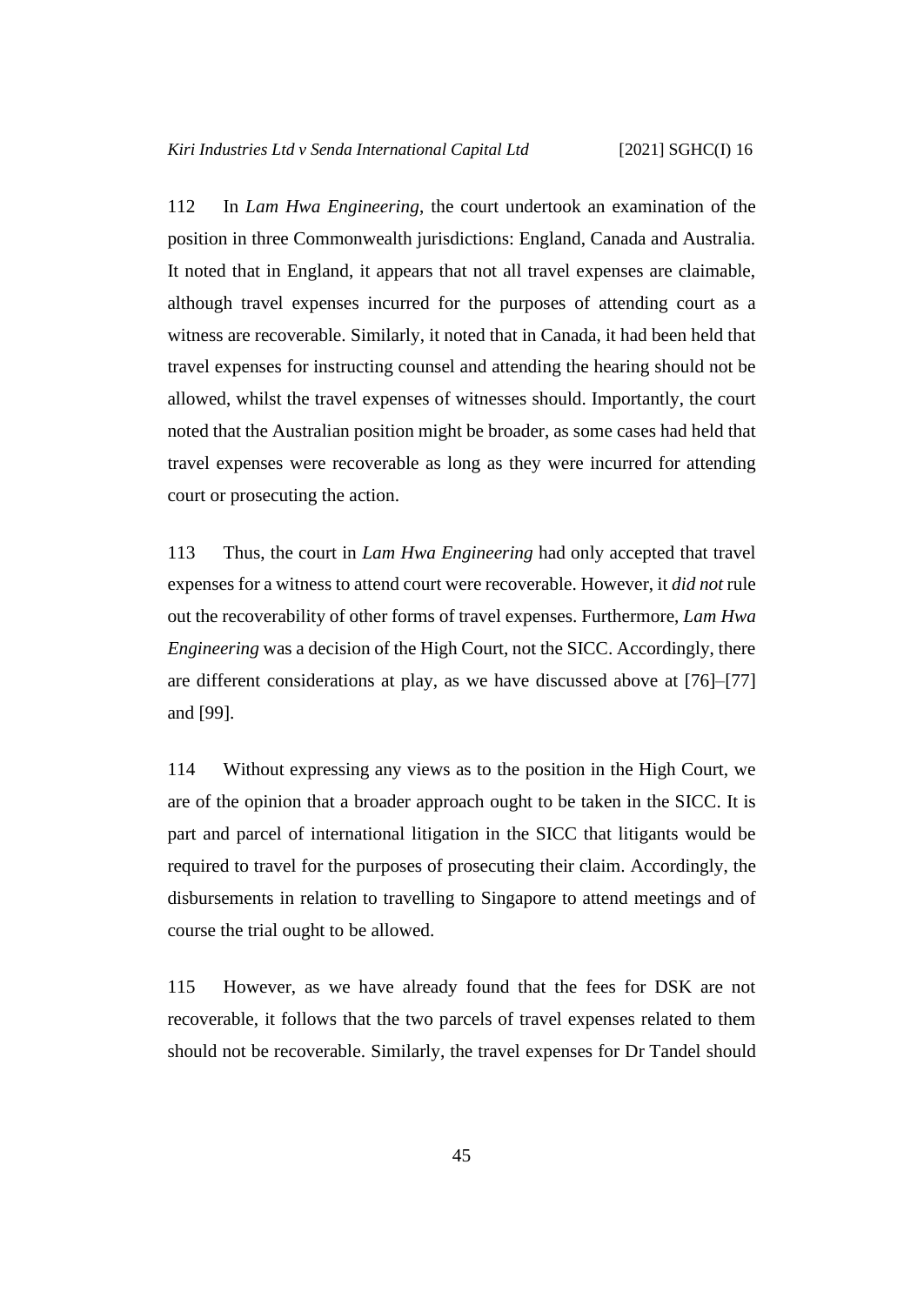also not be recoverable as his evidence was used to support an issue that was not sensibly pursued by Kiri.

116 Thus, the following deductions ought to be made from Kiri's claimed disbursements for travel expenses amounting to S\$289,097.81: (a) a deduction of S\$3,786.72 for Dr Tandel's travel to Singapore; (b) a deduction of S\$1,688.51 for domestic travel within India to attend meetings with DSK; and (c) a deduction of S\$30,897.54 for travel to Singapore for DSK to attend meetings with A&G. This would leave S\$252,724.30 as claimable disbursements for travel expenses.

#### <span id="page-49-0"></span>*Conclusion on disbursements*

117 Taking into account the various deductions noted above, the figure claimed by Kiri of S\$5,944,073.44 for disbursements should be reduced to S\$3,100,826.85.

#### <span id="page-49-1"></span>**Interest on costs**

118 Kiri wrote to the court on 3 November 2021 seeking post-judgment interest of 5.33% *per* annum to accrue from the date of the "costs order". Parties were directed to file written submissions on the issue by 12 November 2021, which they did. Senda submitted that the court should apply its discretion not to make any order as to interest on costs, whilst Kiri argued that such an order should be made as it had incurred significant costs "to pursue justice as an oppressed minority shareholder". Senda proposed that, if interest was to be ordered, it only should run from the date that costs were fully quantified. Kiri instead argued that interest should run from the "date of the costs order". Kiri's position was unclear as it could mean either: (a) the date of the costs order made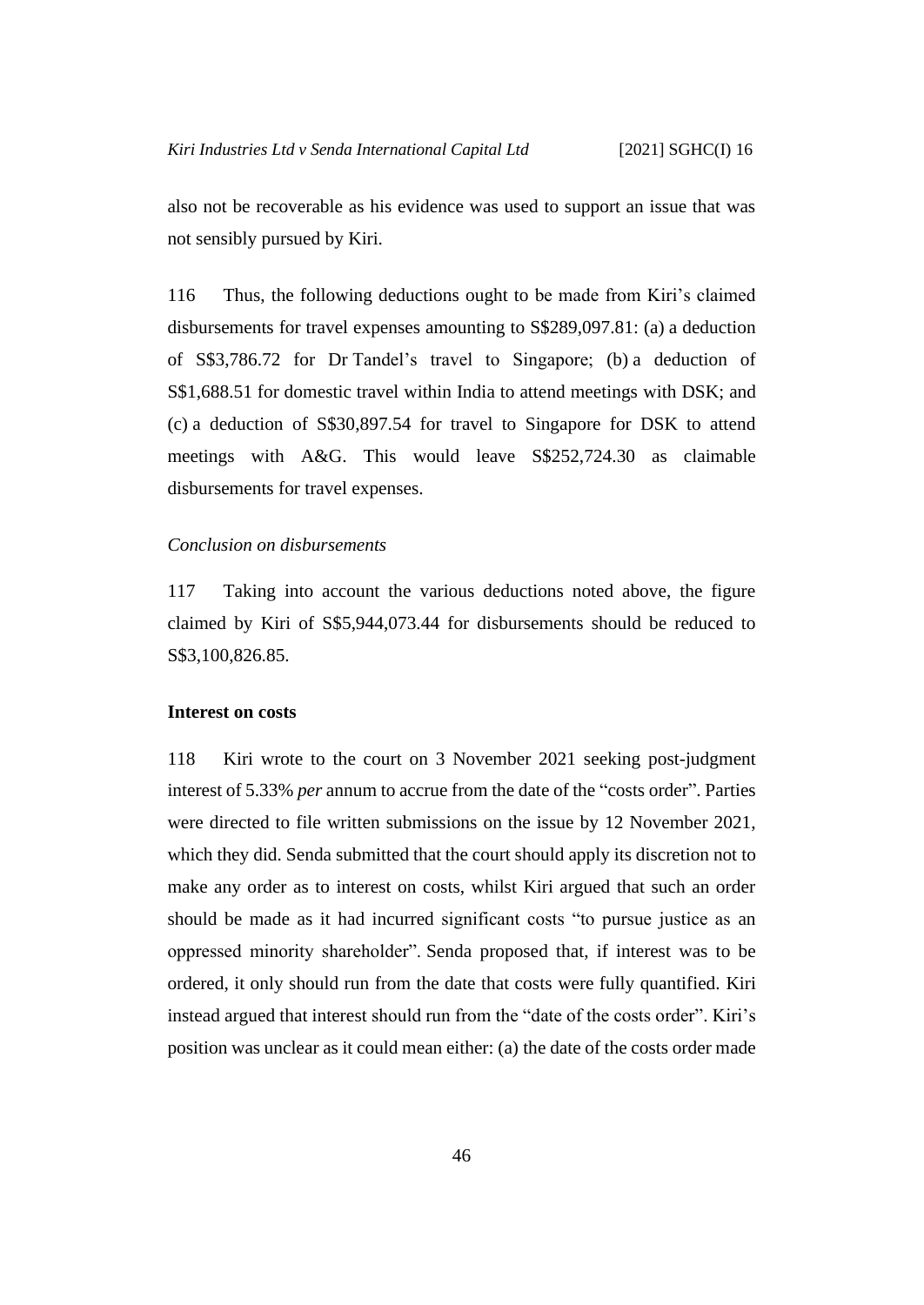in the Oral Judgment dated 8 January 2019; or (b) the date of this judgment, which would be consistent with Senda's alternative position.

119 In our opinion, post-judgment interest should be awarded in this case, and it should be calculated from the date of this judgment to the date of payment, at the rate of 5.33% *per* annum. First, the SICC has the discretion to order interest on costs under O 110 r  $46(3)(d)$ . Kiri has cited several cases where such an order has been made by the SICC (*BXS v BXT* [2019] 5 SLR 48; *BYL and another v BYN* [2020] 4 SLR 204; *POSH Semco Pte Ltd v Makamin Petroleum Services Co and another* [2021] 3 SLR 203) and we exercise our discretion accordingly. Second, we agree with Senda that interest should run from the date that costs are assessed or fixed, *ie*, the date of this judgment. Notably, in the cases that Kiri has cited (referenced earlier), interest has been ordered to run from the date when costs were assessed. This is logical given that interest is simply to compensate the party entitled to costs for the time value of the costs that have been ordered until payment is made. It is a matter of logic that there is no time value to the costs until they have been assessed, fixed or agreed. Senda has pointed us to the instructive observation in *Involnert Management Inc v Aprilgrange Ltd and others* [2015] EWHC 2834, where it was stated that it is not "reasonable to expect the party liable for costs to pay the balance of the debt until it knows exactly what sums are being claimed by the party awarded costs and has had a fair opportunity to decide what sums it accepts are properly payable.": at [23]. We agree.

120 Both parties have relied on O 59 r 37 in support of their argument on the date of interest. This provision stipulates the date from which interest on costs in the High Court shall run. However, O 59 r 37 does not apply to the SICC. In the SICC, interest on costs, as stated above, is awarded pursuant to O 110 r 46(3)(*d*) which, unlike O 59 r 37, leaves the matter in the discretion of the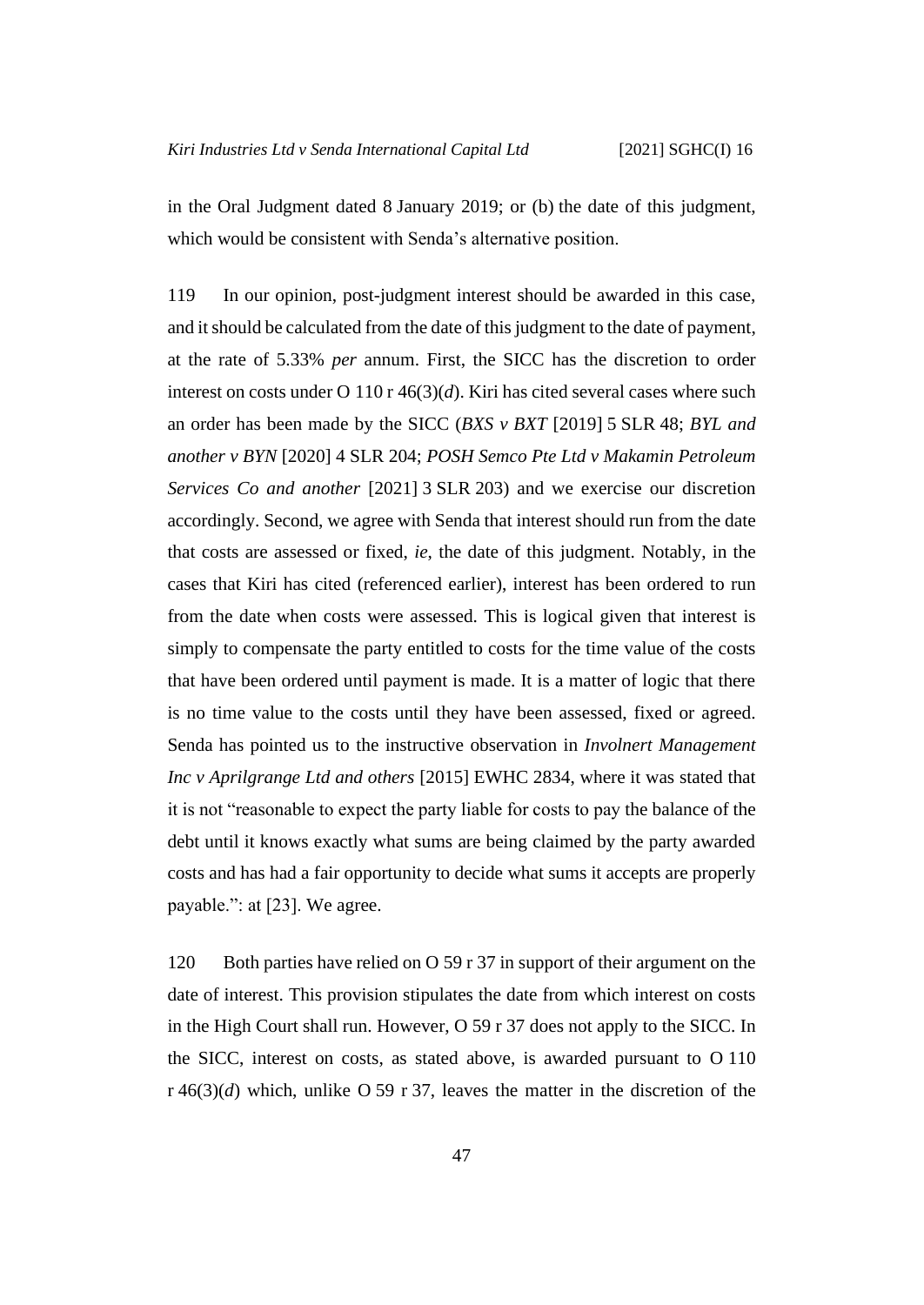court. Having said that, it is helpful to note that the position articulated in the paragraph above is encapsulated in O 59 r 37. It is clear that the common thread running through the constituents of  $O$  59 r 37(1) is that interest is to run from the date that costs are assessed, fixed or agreed. We see no reason to take a different approach to interest on costs in the SICC. Finally, on the rate of interest, both parties have agreed that simple interest at a rate of 5.33% *per* annum is appropriate.

#### <span id="page-51-0"></span>**Further request from Kiri**

121 On 22 November 2021, shortly before this judgment was to be released, Kiri wrote to court to raise yet again another issue for our consideration. This time, Kiri sought leave of the court to make submissions on whether Longsheng ought to be jointly and severally liable with Senda for costs pursuant to O 110 r 46(3)(*c*). We found Kiri's approach of drip-feeding issues in this manner not satisfactory. Having said that, in order not to delay this judgment, we have reserved the issue to be dealt with subsequently. Accordingly, we wish to make it clear that the issue remains open for our consideration and determination notwithstanding this judgment.

#### <span id="page-51-1"></span>**Conclusion**

122 Based on the foregoing, we award to Kiri costs of S\$4,960,815.26, and disbursements of S\$3,100,826.85. Kiri has also sought costs and disbursements of S\$89,512.50 for preparing submissions for the issue of costs. Having found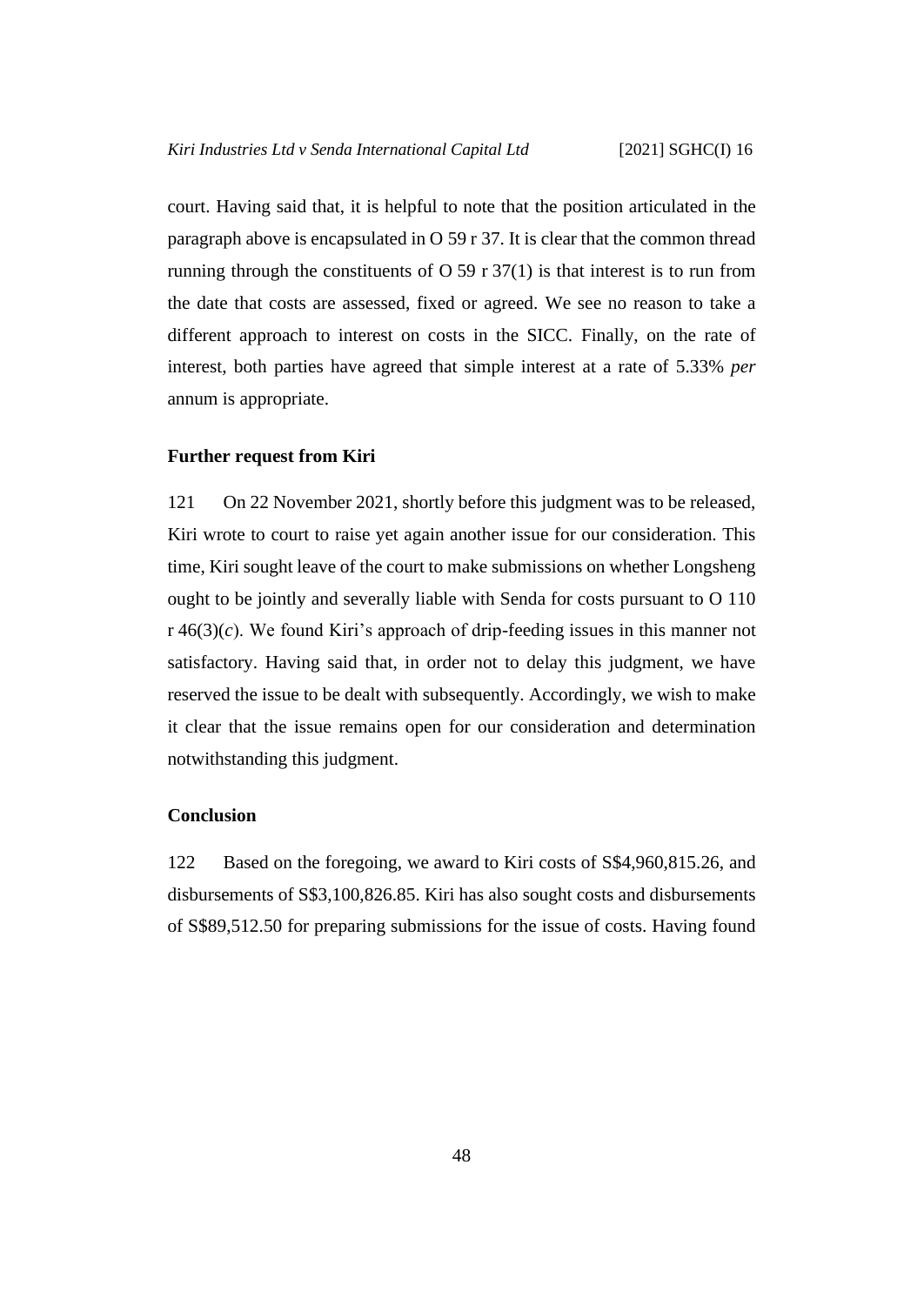that Kiri is entitled to approximately 50–60% of its claimed costs and disbursements, we award Kiri S\$50,000 of this sum. Represented as a table:

| <b>Item</b>                                         | Amount awarded   |
|-----------------------------------------------------|------------------|
| <b>Pre-Transfer Costs</b>                           | S\$114,636.90    |
| <b>Post-Transfer Costs</b>                          | S\$4,846,178.36  |
| <b>Disbursements</b>                                | \$\$3,100,826.85 |
| Costs and disbursements for<br>submissions on costs | \$\$50,000.00    |
| Total                                               | S\$8,111,642.11  |

123 Senda is also to pay simple interest on the aforementioned sums at a rate of 5.33% *per* annum, calculated from the date of this judgment until the date of payment to Kiri.

Kannan Ramesh Judge of the High Court Roger Giles International Judge

Anselmo Reyes International Judge